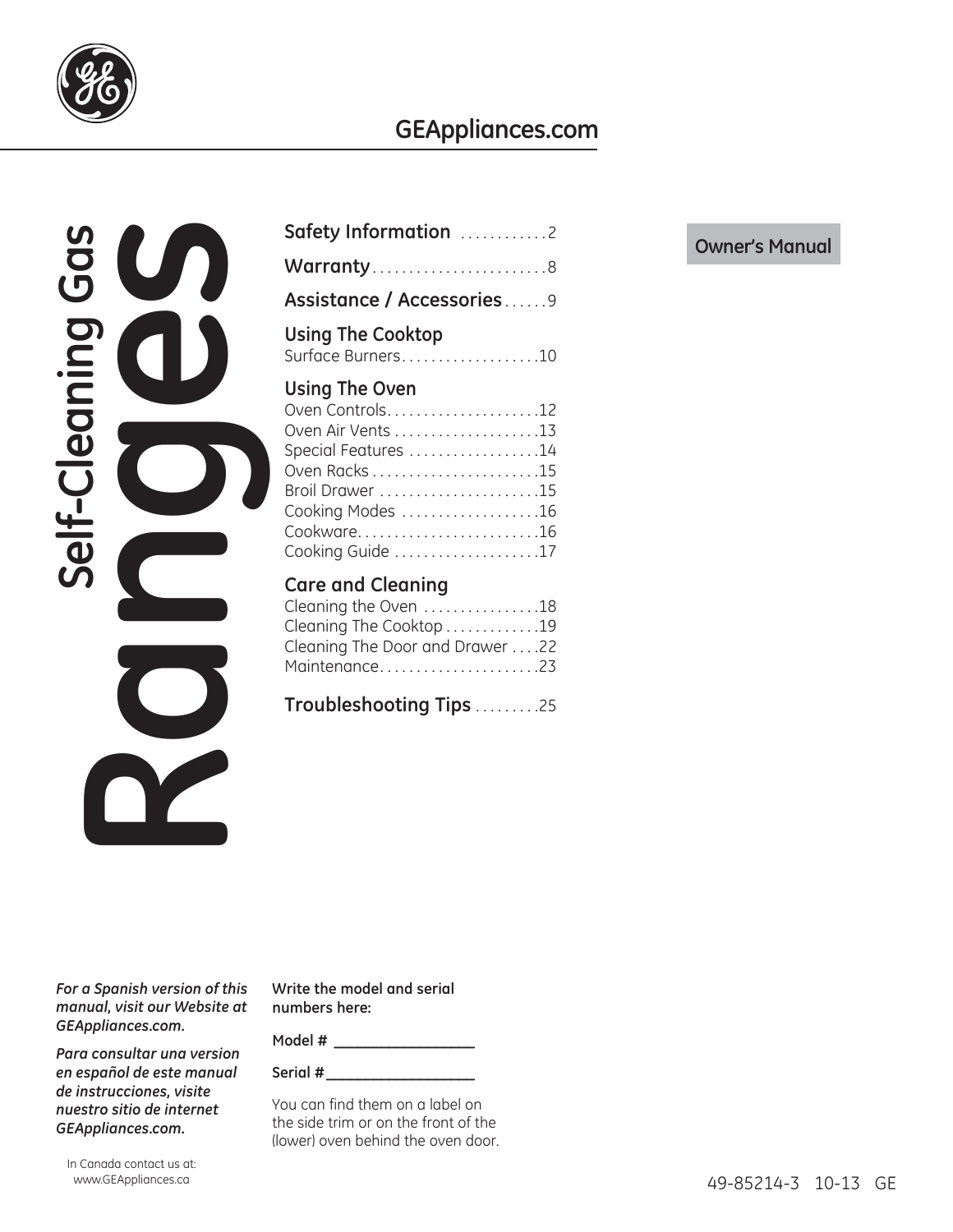## **IMPORTANT SAFETY INFORMATION. READ ALL INSTRUCTIONS BEFORE USING.**

**WARNING If the information in this manual is not followed exactly, a fire or explosion may result, causing property damage, personal injury or death.**

- Do not store or use gasoline or other flammable vapors and liquids in the vicinity of this or any other appliance.

### **- WHAT TO DO IF YOU SMELL GAS**

- Do not try to light any appliance.
- Do not touch any electrical switch; do not use any phone in your building.
- Immediately call your gas supplier from a neighbor's phone. Follow the gas supplier's instructions.
- If you cannot reach your gas supplier, call the fire department.

- Installation and service must be performed by a qualified installer, service agency or the gas supplier.

## **ANTI-TIP DEVICE.**

## **WARNING**

**A child or adult can tip the range and be killed. Verify the anti-tip bracket has been properly installed and engaged. Ensure the anti-tip bracket is re-engaged when the range is moved. Do not operate the range without the anti-tip bracket in place and engaged. Failure to follow these instructions can result in death or serious burns to children or adults. Tip-Over Hazard**

To reduce the risk of tipping the range, the range must be secured by a properly installed anti-tip bracket. See installation instructions shipped with the bracket for complete details before attempting to install.

#### **For Freestanding and Slide-In Ranges**

To check if the bracket is installed and engaged properly, look underneath the range to see that

Freestanding and Slide-In Ranges Anti-Tip Bracket Leveling Leg

the rear leveling leg is engaged in the bracket. On some models, the storage drawer or kick panel can be removed for easy inspection. If visual inspection is not possible, slide the range forward, confirm the anti-tip bracket is securely attached to the floor or wall, and slide the range back so the rear leveling leg is under the anti-tip bracket.

If the range is pulled from the wall for any reason, always repeat this procedure to verify the range is properly secured by the anti-tip bracket.

Never completely remove the leveling legs or the range will not be secured to the anti-tip device properly.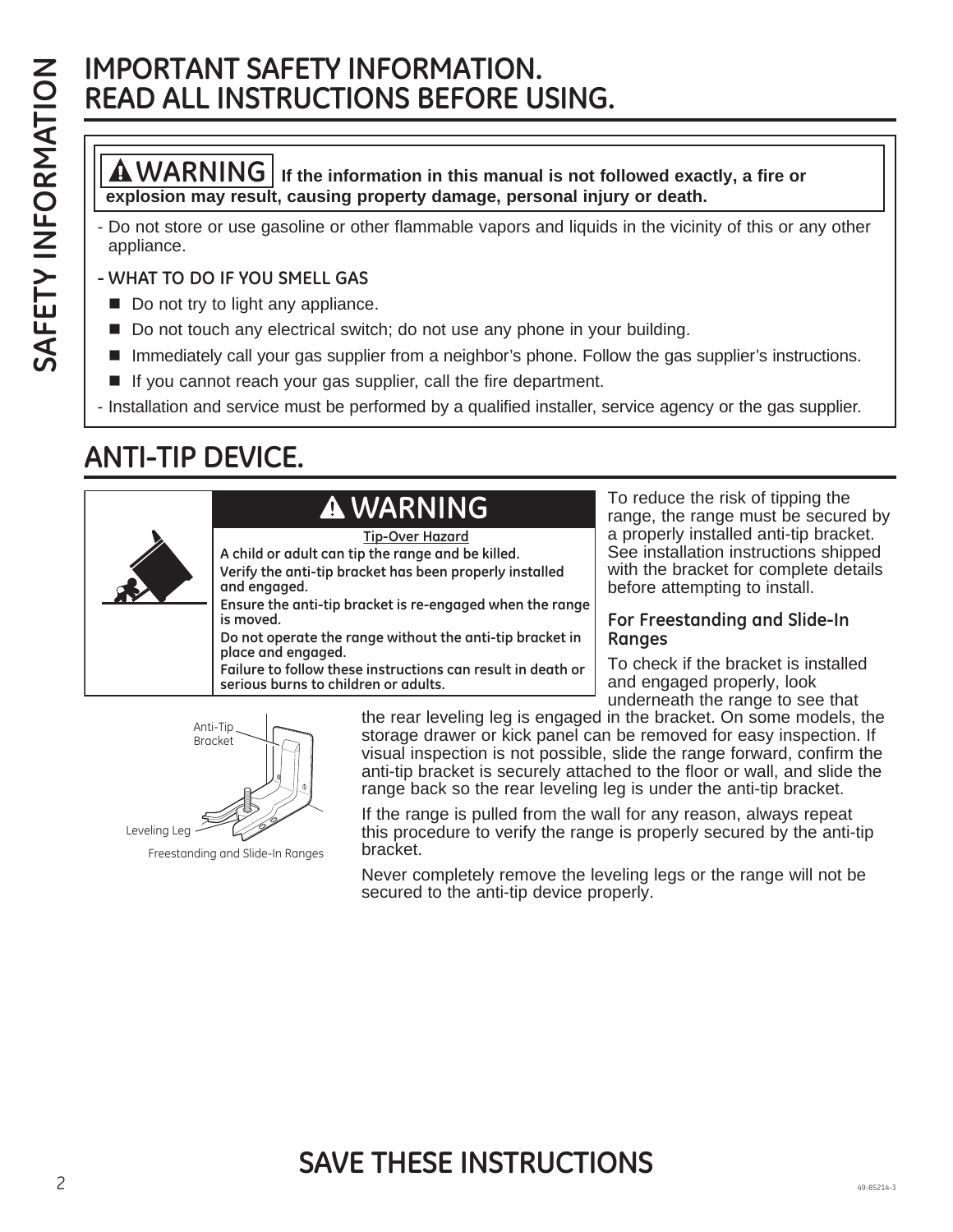## **STATE OF CALIFORNIA PROPOSITION 65 WARNING**

The California Safe Drinking Water and Toxic Enforcement Act requires the Governor of California to publish a list of substances known to the state to cause cancer, birth defects or other reproductive harm, and requires businesses to warn customers of potential exposure to such substances.

**A WARNING** This product contains one or more chemical known to the Sate of California to cause cancer, birth defects or other reproductive harm.

Self-clean ovens can cause low-level exposure to some of these substances, including carbon monoxide, during the cleaning cycle. Exposure can be minimized by venting with an open window or using a ventilation fan or hood.

## **WARNING GENERAL SAFETY INSTRUCTIONS**

**A** WARNING **NEVER** use this **appliance as a space heater to heat or warm the room. Doing so may result in carbon monoxide poisoning and overheating of the oven.**

- Use this appliance for its intended purpose as described in this owner's manual.
- Have your range installed and properly grounded by a qualified installer in accordance with the provided installation instructions. Any adjustment and service should be performed only by a qualified gas range installers or service technicians. Do not attempt to repair or replace any part of your range unless it is specifically recommended in this manual.
- Your range is shipped from the factory set for use with natural gas. It can be converted for use with LP gas. If required, these adjustments must be made by a qualified technician in accordance with the installation instructions and local codes. The agency performing this work assumes responsibility for the conversion.
- $\blacksquare$  Have the installer show you the location of the range gas shut-off valve and how to turn it off if necessary.
- Plug your range into a 120-volt grounded outlet only. Do not remove the round grounding prong from the plug. If in doubt about the grounding of the home electrical system, it is your responsibility and obligation to have an ungrounded outlet replaced with a properly grounded, three prong outlet in accordance with the National Electrical Code. Do not use on extension cord with this appliance.
- Before performing any service, unplug the range or disconnect the power supply at the household distribution panel by removing the fuse or switching off the circuit breaker.
- Be sure all packing materials are removed from the range before operating to prevent ignition of these materials
- Avoid scratching or impacting glass doors, cooktops or control panels. Doing so may lead to glass breakage. Do not cook on a product with broken glass. Shock, fire or cuts may occur.
- Do not leave children alone—children should not be left alone or unattended in an area where an appliance is in use. They should never be allowed to climb, sit or stand on any part of the appliance.
- **AUTION** | Do not store items of interest to children in cabinets above an oven - children climbing on the oven to reach items could be seriously injured.
- Do not allow anyone to climb, stand or hang on the oven door, drawer or cooktop. They could damage the range or tip it over causing severe injury or death.

### $\frac{3}{3}$ **SAVE THESE INSTRUCTIONS**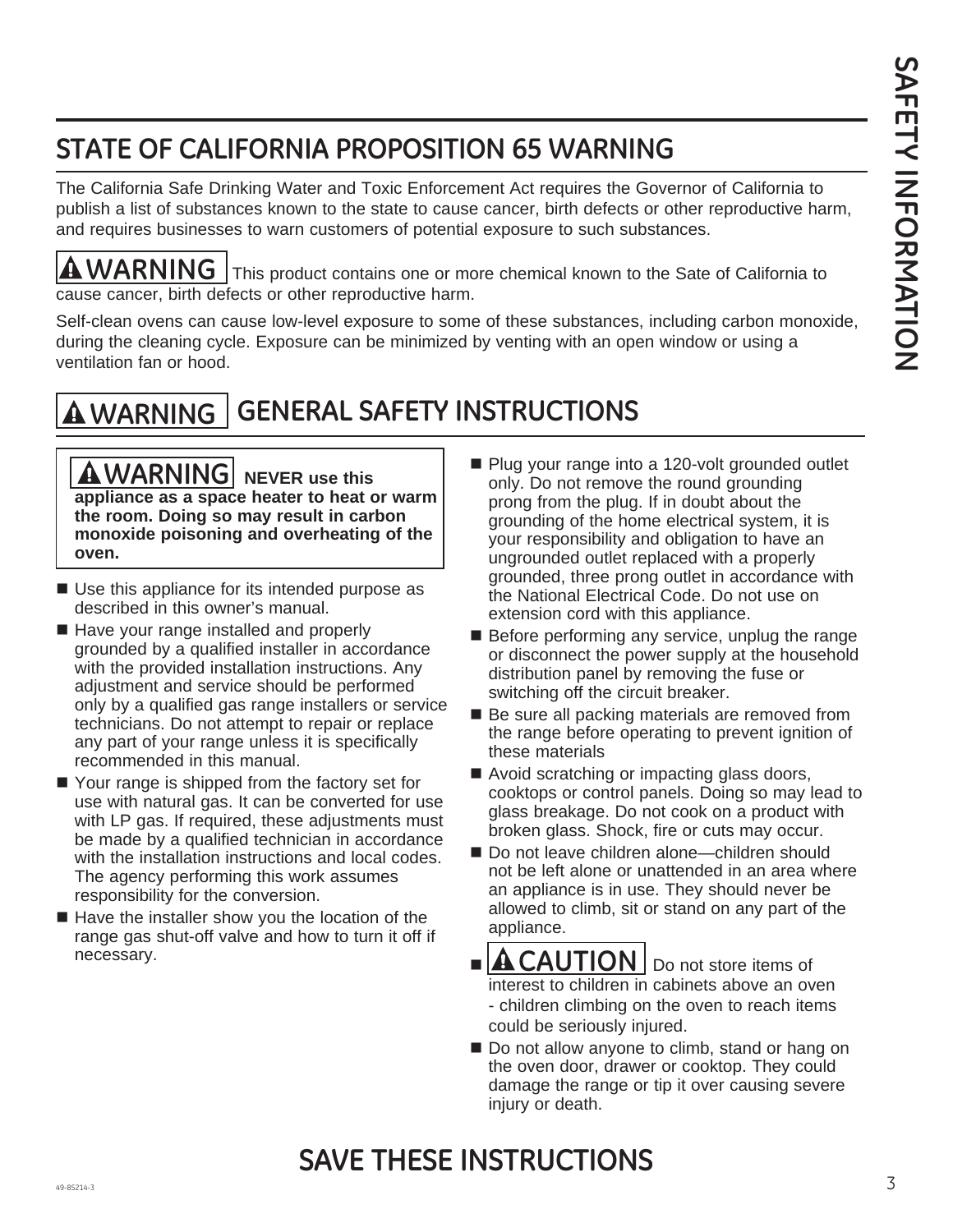## **IMPORTANT SAFETY INFORMATION. READ ALL INSTRUCTIONS BEFORE USING.**

## **WARNING GENERAL SAFETY INSTRUCTIONS** (CONT.)

- Never block the vents (air openings) of the range. They provide the air inlets and outlets that are necessary for the range to operate properly with correct combustion. Air openings are located at the rear of the cooktop, at the top and bottom of the oven door, and at the bottom of the range under the warming drawer, lower oven drawer or kick panel.
- Use only dry pot holders—moist or damp pot holders on hot surfaces may result in burns from steam. Do not let pot holders touch surface burners, burner grate, or oven heating element. Do not use a towel or other bulky cloth in place of pot holders.
- Do not touch the heating elements or the interior surface of the oven. These surfaces may be hot enough to burn even though they are dark in color. During and after use, do

not touch, or let clothing or other flammable materials contact any interior area of the oven; allow sufficient time for cooling first. Other surfaces of the appliance may become hot enough to cause burns. Potentially hot surfaces include the burners, grates, oven vent opening, surfaces near the opening and crevices around the oven door.

- Do not heat unopened food containers. Pressure could build up and the container could burst, causing an injury.
- Cook meat and poultry thoroughly—meat to at least an internal temperature of 160°F and poultry to at least an internal temperature of 180°F. Cooking to these temperatures usually protects against foodborne illness.

### **KEEP FLAMMABLE MATERIALS AWAY FROM THE OVEN WARNING**

**Failure to do so may result in fire or personal injury.**

- Do not store or use flammable materials in an oven or near the cooktop, including paper, plastic, pot holders, linens, wall coverings, curtains, drapes and gasoline or other flammable vapors and liquids.
- Never wear loose-fitting or hanging garments while using the appliance. Avoid storing commonly used items in cabinets above the range and be careful when reaching over the range. Clothing in close proximity to burners or hot surfaces may ignite causing severe burns.
- Do not let cooking grease or other flammable materials accumulate in or near the range. Grease in the oven or on the cooktop may ignite.
- Clean ventilating hoods frequently. Grease should not be allowed to accumulate on the hood or filter.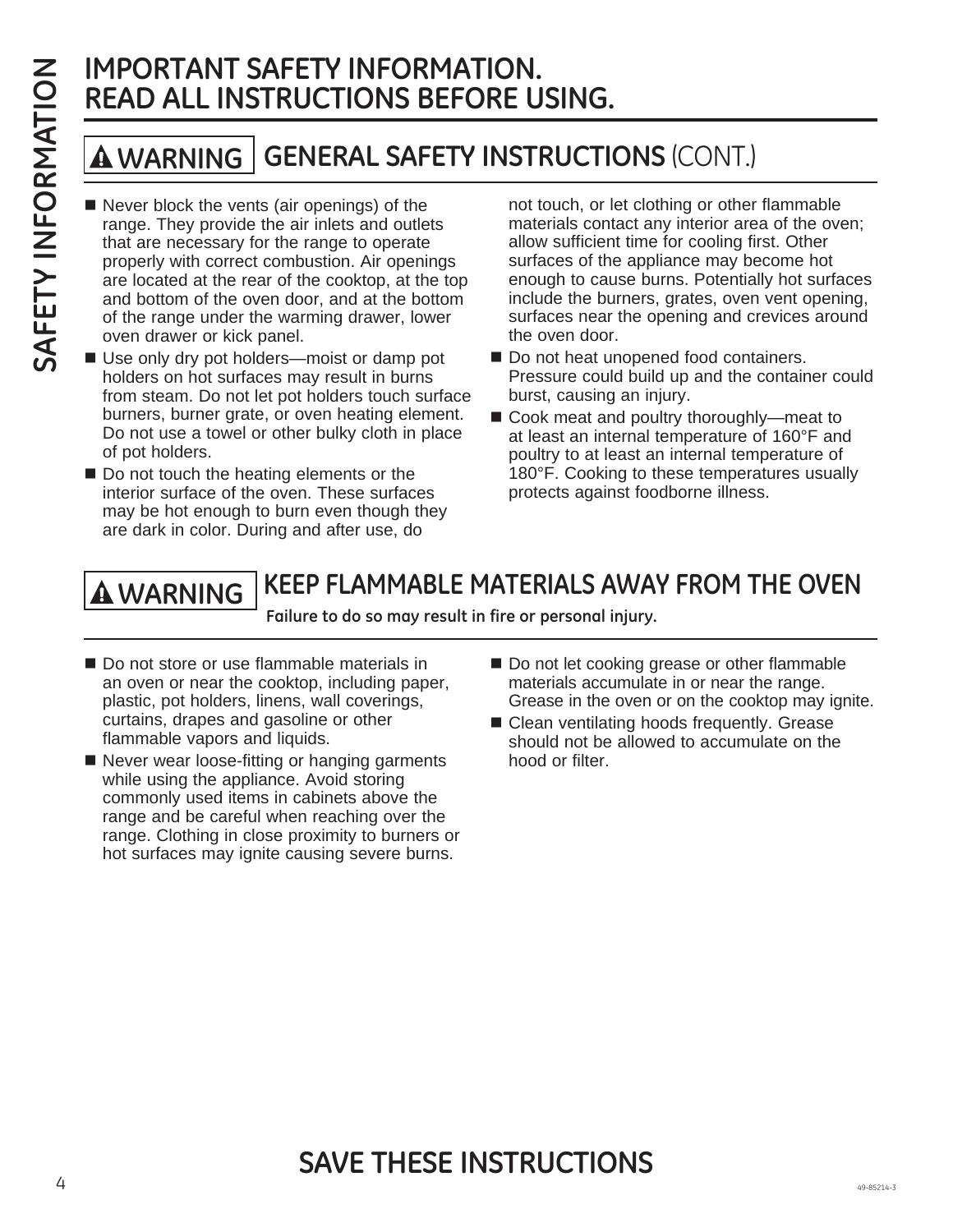### **IN THE EVENT OF A FIRE, TAKE THE FOLLOWING STEPS TO PREVENT INJURY AND FIRE SPREADING WARNING**

- Do not use water on grease fires. Never pick up a flaming pan. Turn the controls off. Smother a flaming pan on a surface burner by covering the pan completely with a well-fitting lid, cookie sheet or flat tray. If necessary, use a multi-purpose dry chemical or foam-type fire extinguisher.
- If there is a fire in the oven during baking, turn the oven off and keep the door closed until the fire goes out. If necessary, use a multi-purpose dry chemical or foam type fire extinguisher.
- If there is a fire in the oven during self-clean, turn the oven off and wait for the fire to go out. Do not force the door open. Introduction of fresh air at self-clean temperatures may lead to a burst of flame from the oven. Failure to follow this instruction may result in severe burns.

#### **COOKTOP SAFETY INSTRUCTIONS WARNING**

- Never leave the surface burners unattended at medium or high heat settings. Foods, especially oily foods, may ignite resulting in fire that could spread to surrounding cabinets.
- Never leave oil unattended while frying. If allowed to heat beyond its smoking point, oil may ignite resulting in fire that may spread to surrounding cabinets. Use a deep fat thermometer whenever possible to monitor oil temperature.
- To avoid oil spillover and fire, use a minimum amount of oil when shallow pan-frying and avoid cooking frozen foods with excessive amounts of ice.
- Use proper pan size and avoid pans that are unstable or easily tipped. Select cookware that is matched to the size of the burner. Burner flames should be adjusted so that they do not extend beyond the bottom of the pan. Excessive flame may be hazardous.
- Always use the LITE position when igniting the top burners and make sure the burners have ignited.
- When using glass/ceramic cookware, make sure it is suitable for cooktop service; others may break because of sudden change in temperature.
- $\blacksquare$  To minimize the possibility of burns, ignition of flammable materials and spillage, the handle of a container should be turned toward the center of the range without extending over nearby burners.
- When preparing flaming foods under a hood, turn the fan on.
- Do not use a wok with a round metal support ring. The ring may trap heat and block air to the burner resulting in a carbon monoxide hazard.
- Do not attempt to lift the cooktop. Doing so may damage the gas tubing to the surface burners resulting in a gas leak and risk of fire.
- When disabling Lock Control (on some models), make sure the surface controls are set to the OFF position. This will prevent unintended gas flow from the burners.
- Do not use aluminum foil to cover the grates or line any part of the cooktop. Doing so may result in carbon monoxide poisoning, overheating of the cooktop surfaces, or a potential fire hazard.

### $\frac{5}{5}$ **SAVE THESE INSTRUCTIONS**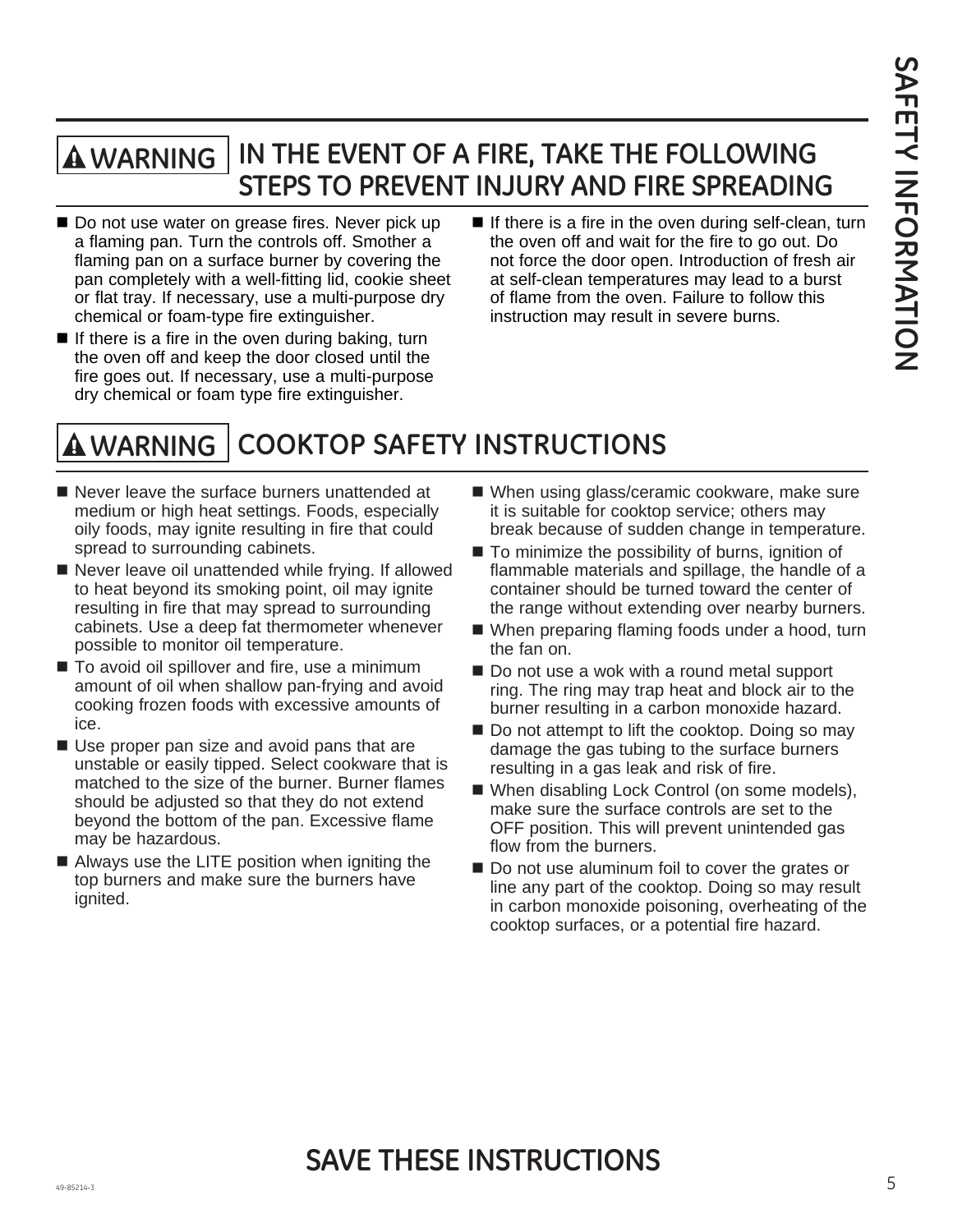## **IMPORTANT SAFETY INFORMATION. READ ALL INSTRUCTIONS BEFORE USING.**

#### **OVEN SAFETY INSTRUCTIONS WARNING**

**A**WARNING | NEVER cover any slots, **holes, or passages in the oven bottom or cover an entire rack with materials such as aluminum foil. Doing so blocks air flow through the oven and may cause carbon monoxide poisoning. Aluminum foil linings may also trap heat, causing a fire hazard.**

- Use this appliance for its intended purpose as described in this owner's manual.
- $\blacksquare$  Stand away from the range when opening the oven door. Hot air or steam which escapes can cause burns to hands, face and/or eyes.
- Keep the oven free from grease buildup. Grease in the oven may ignite.
- Place oven racks in desired location while oven is cool. If rack must be moved while oven is hot, be careful to avoid touching hot surfaces.
- $\blacksquare$  Pull the oven rack to the stop-lock position when loading and unloading food from the oven. This helps prevent burns from touching hot surfaces of the door and oven walls.
- Do not leave items such as paper, cooking utensils or food in the oven when not in use. Items stored in an oven can ignite.
- Do not leave items on the cooktop near the oven vent which is in the center of the backguard. Items may overheat resulting in a risk of fire or burns.
- When using cooking or roasting bags in the oven, follow the manufacturer's directions.
- Never broil with door open. Open-door broiling is not permitted due to overheating of control knobs.

# **<code>SELF-CLEANING</code> OVEN SAFETY INSTRUCTIONS**

The self-cleaning feature (on some models) operates the oven at temperatures high enough to burn away food soils in the oven. Follow these instructions for safe operation.

- Do not touch oven surfaces during self-clean operation. Keep children away from the oven during self-cleaning. Failure to follow these instructions may cause burns.
- Before operating the self-clean cycle, remove pans, shiny metal oven racks and other utensils from the oven. Only porcelain-coated oven racks may be left in the oven. Do not use self-clean to clean other parts, such as grates.
- Before operating the self-clean cycle, wipe grease and food soils from the oven. Excessive amount of grease may ignite leading to smoke damage to your home.
- $\blacksquare$  If the self-cleaning mode malfunctions, turn the oven off and disconnect the power supply. Have it serviced by a qualified technician.
- Do not use oven cleaners. No commercial oven cleaner or oven liner protective coating of any kind should be used in or around any part of the oven.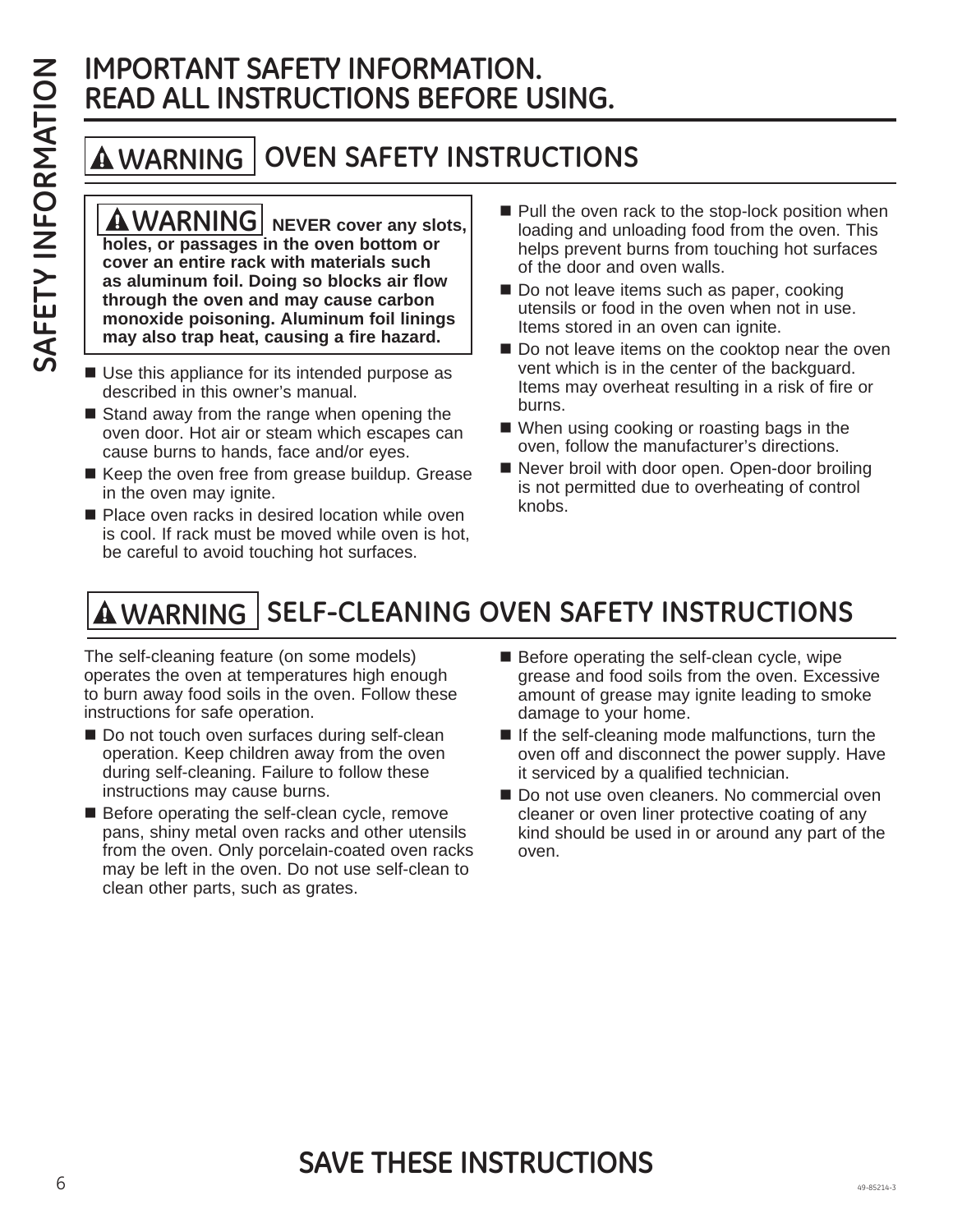## **WARNING BROIL DRAWER SAFETY INSTRUCTIONS (Some models)**

- The purpose of the broil drawer is to hold hot cooked foods at serving temperature. Bacteria will grow very rapidly in food that is between 40 and 140°F. Do not put cold food in broil drawer. Do not keep food in the broil drawer for more than 2 hours. Failure to follow these instructions may result in foodborne illness.
- Do not leave paper products, plastics, canned food or combustible materials in the drawer. They may ignite.
- Do not touch the heating element or the interior surface of the drawer. These surfaces may be hot enough to cause burns.
- Use care when opening the drawer. Open the drawer a crack and let hot air or steam escape before removing or replacing food. Hot air or steam that escapes can cause burns to hands, face and/or eyes.
- Do not use aluminum foil to line the broil drawer. Foil is an excellent heat insulator and will trap heat beneath it. This will upset the performance of the drawer and potentially cause a fire hazard.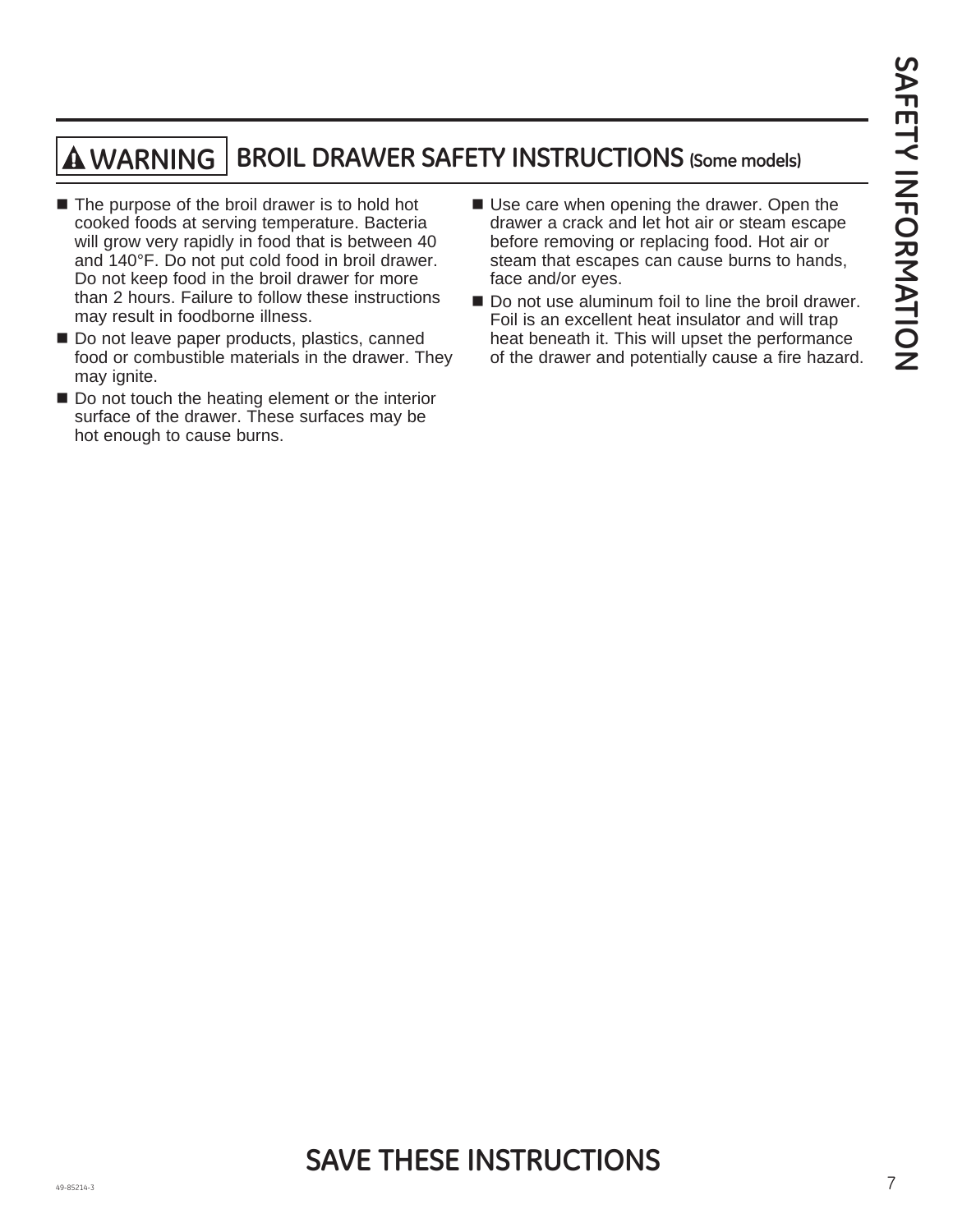**Register Your Appliance:** Register your new appliance on-line at your convenience!

www.geappliances.com/service\_and\_support/register/

Timely product registration will allow for enhanced communication and prompt service under the terms of your warranty, should the need arise. You may also mail in the pre-printed registration card included in the packing material.

## **GE Gas Range Warranty**

### **GEAppliances.com**

All warranty service is provided by our Factory Service Centers, or an authorized Customer Care® technician. To schedule service, on-line, visit us at www.geappliances.com/service\_and\_support/, or call 800.GE.CARES (800.432.2737). Please have serial number and model number available when calling for service.

Servicing your appliance may require the use of the onboard data port for diagnostics. This gives a GE factory service technician the ability to quickly diagnose any issues with your appliance and helps GE improve its products by providing GE with information on your appliance. If you do not want your appliance data to be sent to GE, please advise your technician not to submit the data to GE at the time of service.

For the period of one year from the date of the original purchase. GE will provide any part of the range which fails due to a defect in materials or workmanship. During this limited one-year warranty, GE will also provide, free of charge, all labor and in-home service to replace the defective part.

### **What GE will not cover:**

- Service trips to your home to teach you how to use the product.
- **I** Improper installation, delivery or maintenance.
- $\blacksquare$  Failure of the product if it is abused, misused, modified or used for other than the intended purpose or used commercially.
- Replacement of house fuses or resetting of circuit breakers.

### **EXCLUSION OF IMPLIED WARRANTIES**

- Damage to the product caused by accident, fire, floods or acts of God.
- Incidental or consequential damage caused by possible defects with this appliance.
- Damage caused after delivery.
- **Product not accessible to provide required service.**

Your sole and exclusive remedy is product repair as provided in this Limited Warranty. Any implied warranties, including the implied warranties of merchantability or fitness for a particular purpose, are limited to one year or the shortest period allowed by law.

This warranty is extended to the original purchaser and any succeeding owner for products purchased for home use within the USA. If the product is located in an area where service by a GE Authorized Servicer is not available, you may be responsible for a trip charge or you may be required to bring the product to an Authorized GE Service location for service. In Alaska, the warranty excludes the cost of shipping or service calls to your home.

Some states do not allow the exclusion or limitation of incidental or consequential damages. This warranty gives you specific legal rights, and you may also have other rights which vary from state to state. To know what your legal rights are, consult your local or state consumer affairs office or your state's Attorney General.

### **Warrantor: General Electric Company. Louisville, KY 40225**

**Extended Warranties:** Purchase a GE extended warranty and learn about special discounts that are available while your warranty is still in effect. You can purchase it on-line anytime

www.geappliances.com/service\_and\_support/shop-for-extended-service-plans.htm

or call 800.626.2224 during normal business hours. GE Consumer Home Services will still be there after your warranty expires.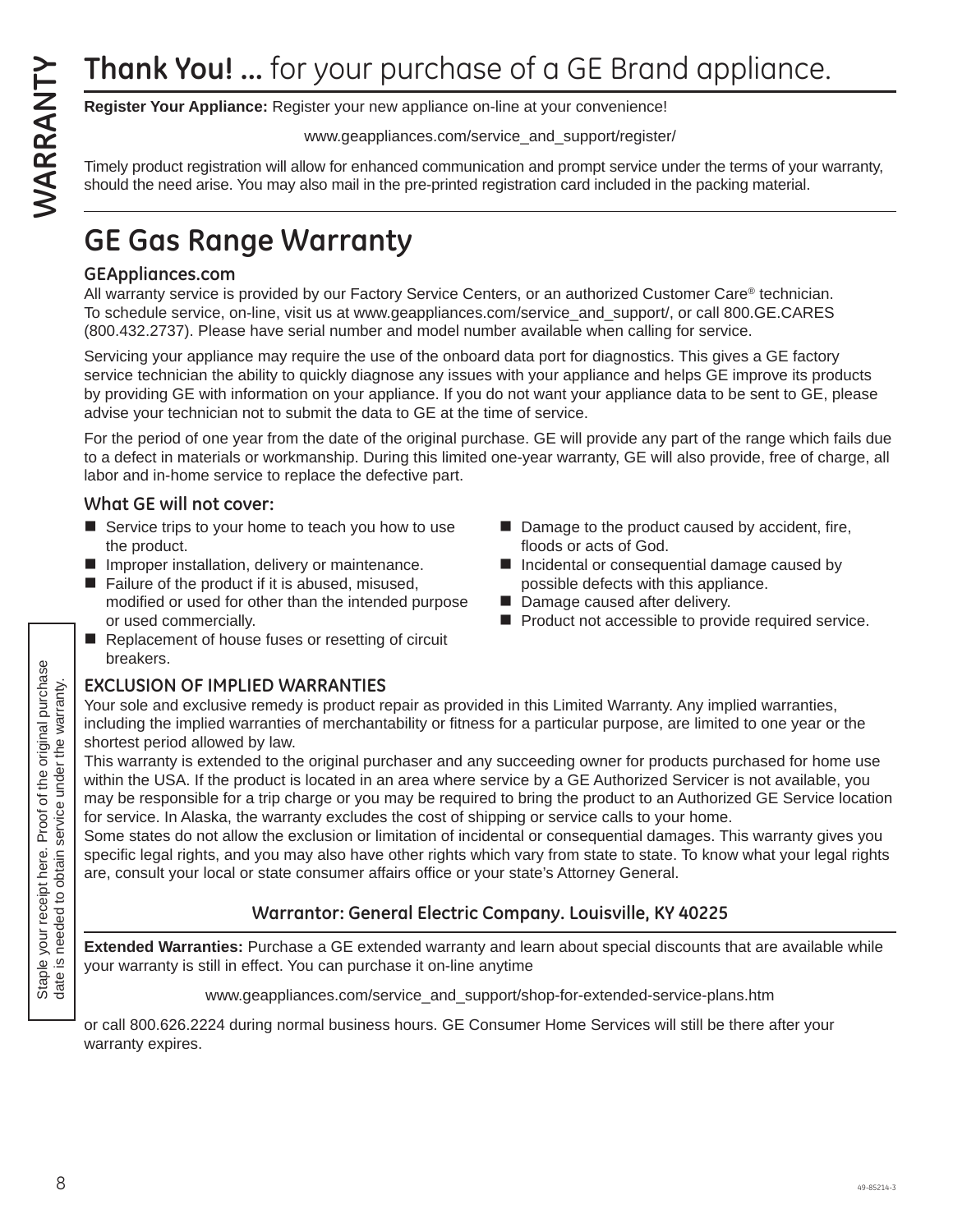## **Have a question or need assistance with your appliance?**

Try the GE Appliances Website (**www.geappliances.com/service\_and\_support/**) 24 hours a day, any day of the year! For greater convenience and faster service, you can now download Owner's Manuals, order parts or even schedule service on-line.

**Schedule Service:** Expert GE repair service is only one step away from your door. Get on-line and schedule your service at www.geappliances.com/service\_and\_ support/ Or call 800.GE.CARES (800.432.2737) during normal business hours.

**Parts and Accessories:** Individuals qualified to service their own appliances can have parts or accessories sent directly to their homes (VISA, MasterCard and Discover cards are accepted).Order on-line today, 24 hours every day or by phone at 800.626.2002 during normal business hours.

Instructions contained in this manual cover procedures to be performed by any user. Other servicing generally should be referred to qualified service personnel. Caution must be exercised, since improper servicing may cause unsafe operation.

**Real Life Design Studio:** GE supports the Universal Design concept of products, services and environments that can be used by people of all ages, sizes and capabilities. We recognize the need to design for a wide range of physical and mental abilities and impairments. For details of GE's Universal Design applications, including kitchen design ideas for people with disabilities, check out our Website today. For the hearing impaired, please call 800.TDD.GEAC (800.833.4322).

**Contact Us:** If you are not satisfied with the service you receive from GE, contact us on our Website with all the details including your phone number, or write to: **General Manager, Customer Relations GE Appliances, Appliance Park Louisville, KY 40225**

## **Accessories**

**Looking For Something More? GE offers a variety of accessories to improve your cooking and maintenance experiences!**

To place an order visit us online at:

**www.GEApplianceParts.com** (U.S.) or **www.GEAppliances.ca** (Canada)

or call **800.626.2002** (U.S.) **800.661.1616** (Canada)

The following products and more are available:

#### **Accessories**

| WB48X10056 (US) 222D2097G002 (Canada)<br>Large* Broiler Pan (12 $\frac{3}{4}$ " x 1 $\frac{1}{4}$ " x 16 $\frac{1}{2}$ ") | WB48X10055 (US) 222D2097G001 (Canada)<br>Small Broiler Pan $(8\frac{3}{4}$ " x 1 $\frac{1}{4}$ " x 13 $\frac{1}{2}$ ") |  |
|---------------------------------------------------------------------------------------------------------------------------|------------------------------------------------------------------------------------------------------------------------|--|
|                                                                                                                           |                                                                                                                        |  |
| $XL^{**}$ Broiler Pan (17 " x 1 ¼" x 19 1/4")                                                                             | WB48X10057 (US) Not available in Canada                                                                                |  |

**Parts**

| Oven racks                              | Part numbers vary by model |  |  |
|-----------------------------------------|----------------------------|--|--|
| Oven burners                            | Part numbers vary by model |  |  |
| Light bulbs                             | Part numbers vary by model |  |  |
| <b>Cleaning Supplies</b>                |                            |  |  |
| <b>CitruShine Stainless Steel Wipes</b> | WX10X10007                 |  |  |

| CeramaBryte Stainless Steel Appliance Cleaner | PM10X311 |
|-----------------------------------------------|----------|
|                                               |          |

### **How to Remove Protective Shipping Film and Packaging Tape**

Carefully grasp a corner of the protective shipping film with your fingers and slowly peel it from the appliance surface. Do not use any sharp items to remove the film. Remove all of the film before using the appliance for the first time.

To assure no damage is done to the finish of the product, the safest way to remove the adhesive from packaging tape on new appliances is an application of a household liquid dishwashing detergent. Apply with a soft cloth and allow to soak.

**NOTE:** The adhesive must be removed from all parts. It cannot be removed if it is baked on.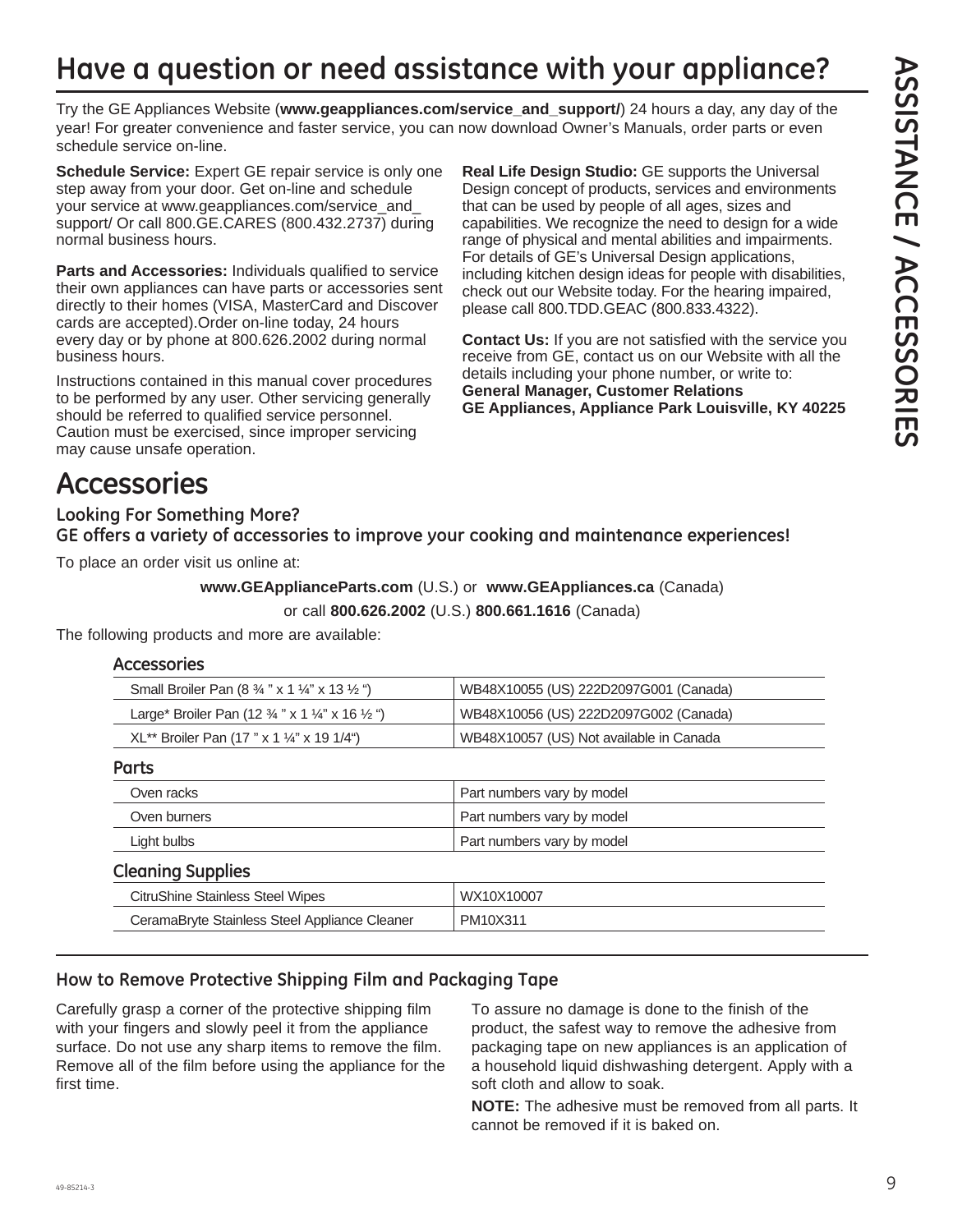## **Surface Burners**

### **How to Light a Surface Burner**

 $\triangle$  WARNING Burners should be operated **only when covered by cookware. Burner flames not covered by cookware present a risk of fire or clothing ignition. Never let flames extend beyond the sides of the cookware. Failure to comply may result in serious injury.**

Make sure all burners are in their correct locations and fully assembled before attempting to operate any burner.

Select a burner and find its control knob. Push the knob in and turn it to the **LITE** position.

You will hear a clicking noise the sound of the electric spark igniting the burner. When one burner is turned to **LITE**, all burners will spark. Sparking will continue as long as the knob remains at **LITE**. Once gas is ignited, turn the knob to adjust the flame size.



Push the control knob in and turn it to the LITE position.

### **After Lighting a Burner**

- Do not operate the burner for an extended period of time without cookware on the grate. The finish on the grate may discolor or chip without cookware to absorb the heat.
- Do not attempt to disassemble any burner while another burner is on. An electric shock may result, which could cause you to knock over hot cookware.
- **Use of the Surface Burners**

Your gas rangetop has sealed gas burners. They offer convenience, cleanability and flexibility for a wide range of cooking applications.

The **smallest** burner is the simmer burner. A simmer burner turned down to **LO** provides precise cooking performance for foods such as delicate sauces that require low heat for a long cooking time.

Be sure the burners and grates are cool before you place your hand, a pot holder or cleaning materials on them.

The **extra-large** burner is designed to quickly bring large amounts of liquid to a boil. Some models have a **POWER BOIL™** setting especially designed for use with cookware with a diameter of 11 inches or larger.

### **How to Select Flame Size**

Watch the flame, not the knob, as you adjust heat. When rapid heating is desired, the flame size on a burner should match the size of the cookware you are using. Flames larger than the bottom of the cookware will not heat faster and may be hazardous.



These flames are too large for the pot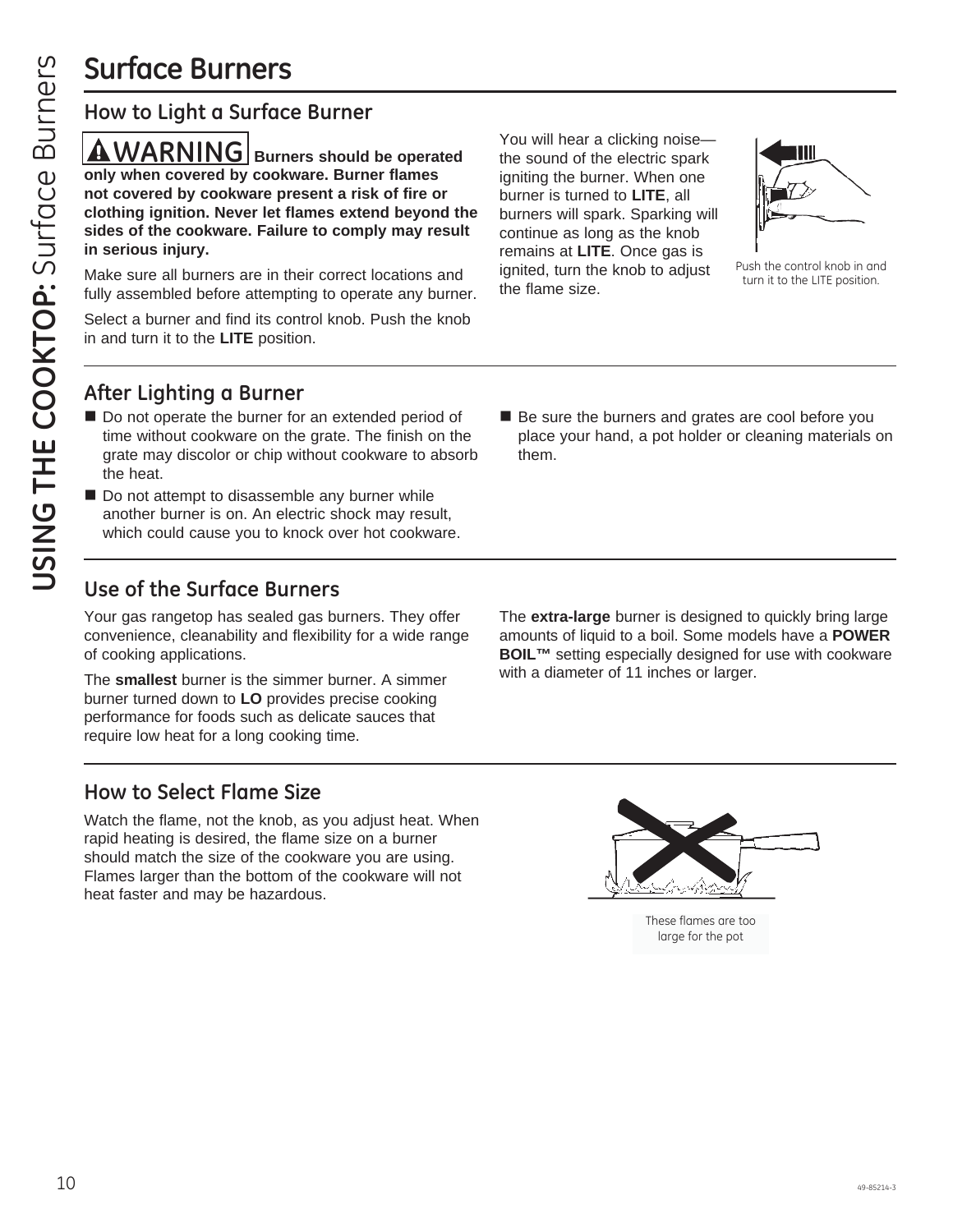## **Surface Burners (Cont.)**

### **Top-of-Range Cookware**

**Aluminum:** Medium-weight cookware is recommended because it heats quickly and evenly. Most foods brown evenly in an aluminum skillet. Use saucepans with tightfitting lids when cooking with minimum amounts of water.

**Stainless Steel:** This metal alone has poor heating properties and is usually combined with copper, aluminum or other metals for improved heat distribution. Combination metal skillets usually work satisfactorily if they are used with medium heat as the manufacturer recommends.

**Cast-Iron:** If heated slowly, most skillets will give satisfactory results.

**Stove Top Grills**

Do not use an after-market stove top grill on your gas surface burners. A stove top grill will cause incomplete combustion resulting in carbon monoxide levels above allowable standards. This could be hazardous to your health.

### **Using a Wok**

Use only a flat-bottomed wok with a diameter of 14 inches or less. Make sure the wok bottom sits flat on the grate.

Do not use a wok support ring. Placing the ring over the burner or grate may cause the burner to work improperly, resulting in carbon monoxide levels above allowable standards. This could be hazardous to your health.

## **In Case of a Power Failure**

In case of a power failure, you can light the surface burners on your range with a match. Hold a lit match to the burner ports, then slowly turn the control knob to the **LITE** position. Use extreme caution when lighting burners this way.

**Enamelware:** Under some conditions, the enamel of some cookware may melt. Follow cookware manufacturer's recommendations for cooking methods.

**Glass:** There are two types of glass cookware—those for oven use only and those for top-of-range cooking (saucepans, coffee and teapots). Glass conducts heat very slowly.

**Heatproof Glass Ceramic:** Can be used for either surface or oven cooking. It conducts heat very slowly and cools very slowly. Check cookware manufacturer's directions to be sure it can be used on gas ranges.





Do not use stove top grills

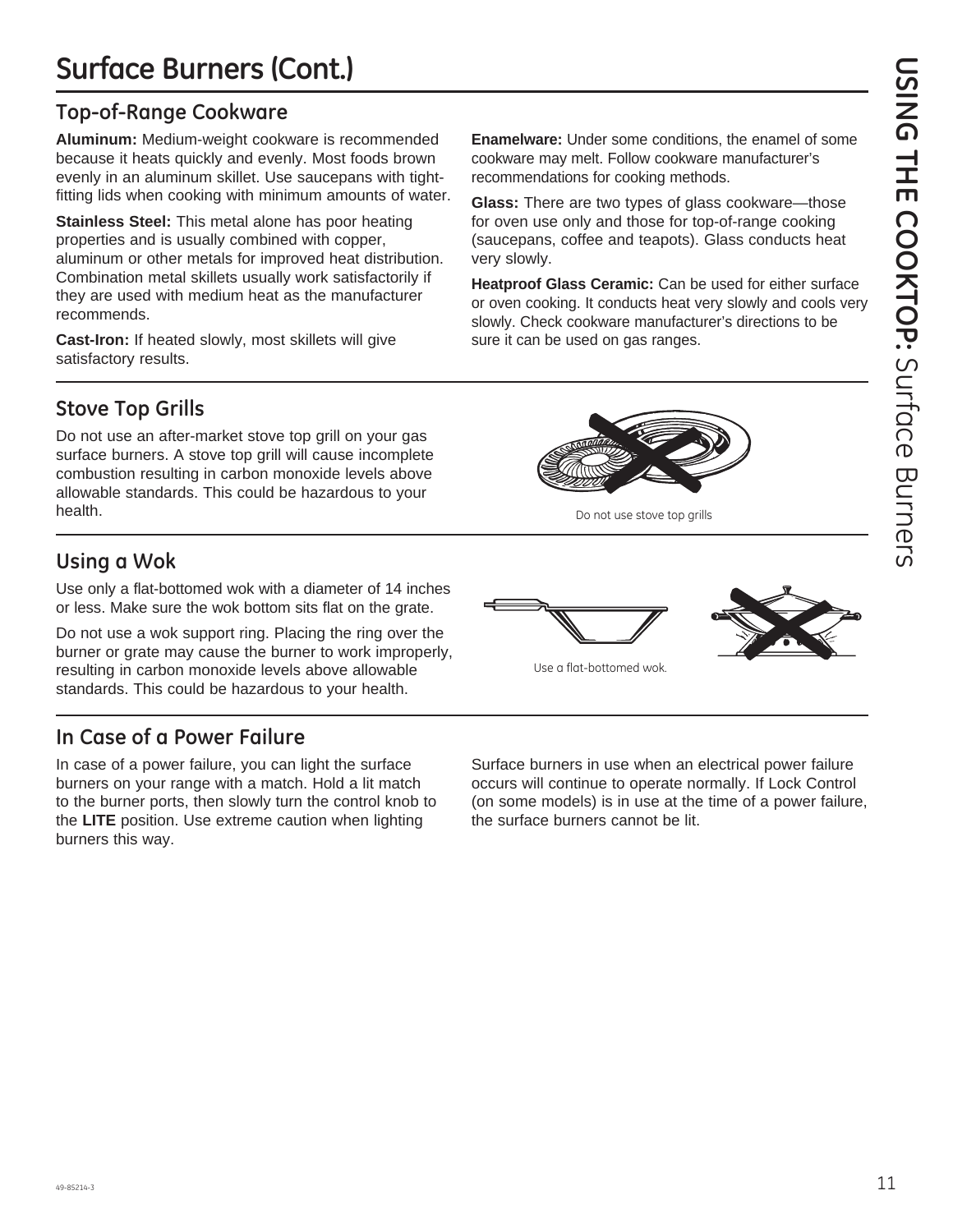## **Oven Controls**

USING THE OVEN: Oven Controls **USING THE OVEN:** Oven Controls



**Convection**

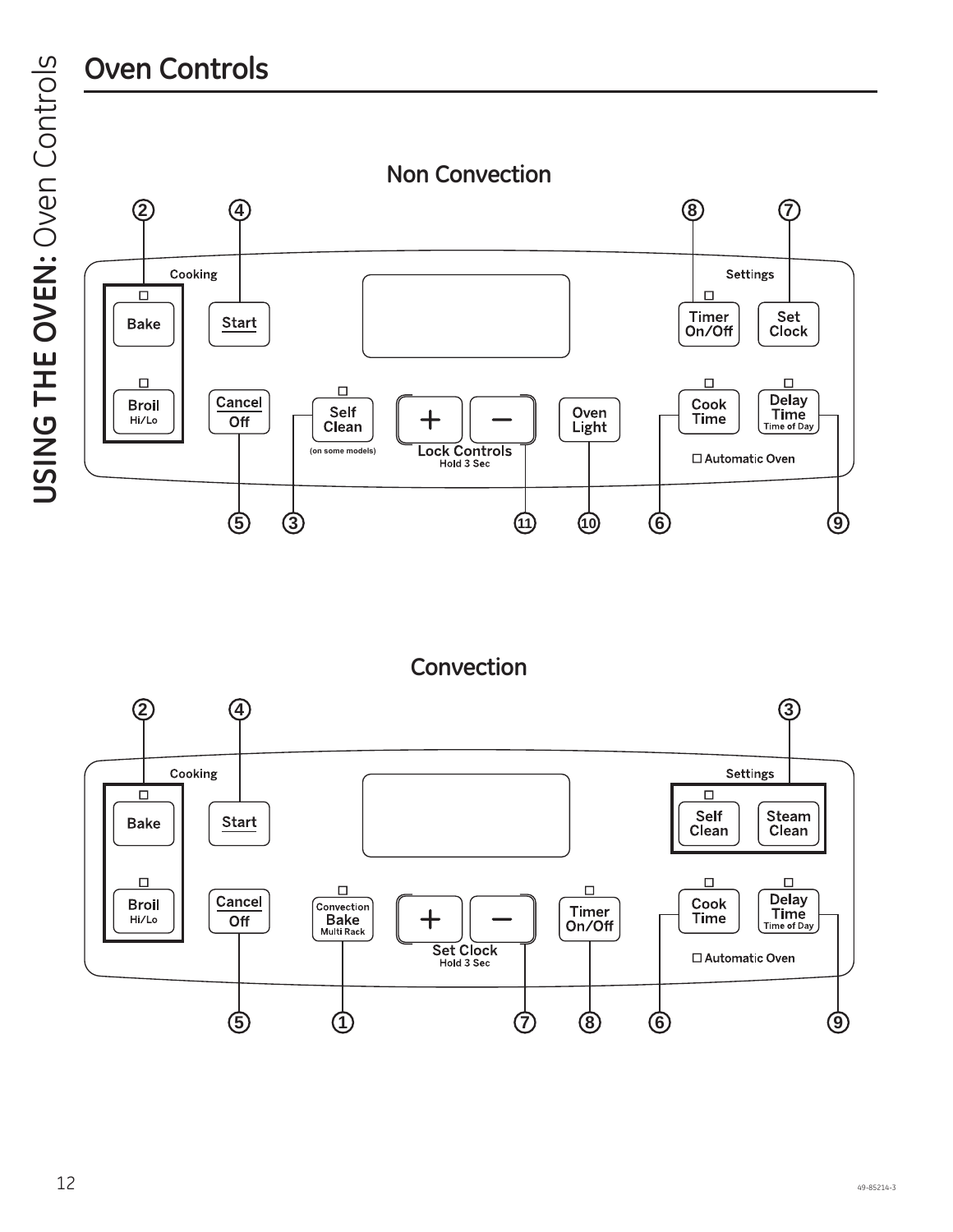## **Oven Controls (Cont.)**

- **1. Convection Bake Multi Rack:** (on convection models) Convection cooking uses increased air circulation to improve performance when baking on multiple racks. See the Cooking Modes section for more information.
- **2. Traditional Cooking Modes:** Your oven has the following traditional cooking modes: Bake, Broil Hi and Broil Lo. See the Cooking Modes section for more information.
- **3. Clean:** Your oven has two cleaning modes: Self Clean and Steam Clean (convection models only). See the Cleaning the Oven section for important information about using these modes.
- **4. Start:** Must be pressed to start any cooking, cleaning, or timed function.
- **5. Cancel/Off:** Cancels ALL oven operations except the clock and timer.
- **6. Cook Time:** Counts down cooking time and turns off the oven when the cooking time is complete. Press the **Cook Time** pad, use the number pads to program a cooking time in hours and minutes, then press **Start.** This can only be used with Traditional Bake, Convection Bake, Convection Bake Multi, and Convection Roast.
- **7. Clock:** Sets the oven clock time. Press the **+** and **-** pads and hold for 3 seconds or press **Set Clock** pad (on some models). Use the **+** and **-** pads to program the clock. Press **Start** to save the time.
- **8. Timer:** Works as a countdown timer. Press the **Timer** pad and the **+** and **-** pads to program the time in hours and minutes. Press the **Start** pad. The oven will

continue to operate when the timer countdown is complete. To turn the timer off press the **Timer** pad.

**9. Delay Time:** Delays when the oven will turn on. Use this to set a time when you want the oven to start. Press the **Delay Time** pad and use the **+** and **-** pads to program the time of day for the oven to turn on. Press the desired cooking mode and temperature then press **Start**. A cook time may also be programmed if desired. This can only be used with Traditional Bake, Convection Bake Multi Rack and Self-Clean (on some models).

 **NOTE:** When using the delay time feature, foods that spoil easily-such as milk, eggs, fish, stuffings, poultry and pork—should not be allowed to sit for more than 1 hour before or after cooking. Room temperature promotes the growth of harmful bacteria. Be sure that the oven light is off because heat from the bulb will speed harmful bacteria growth.

- 10. Oven Light(s): (on some models) Turns the oven light(s) on or off.
- 11. Lock Controls: (on some models) Locks out the control so that pressing the pads does not activate the controls. Press and hold the **Lock Controls** pad or press **+** and **-** pads and hold for 3 seconds to lock or unlock the control. **Cancel/Off** is always active, even when the control is locked.

## **Oven Air Vents**

Never block the vents (air openings) of the range. They provide the air inlet and outlet that are necessary for the range to keep cool and operate properly with correct combustion.

Air openings are located at the rear of the cooktop, at the top and bottom of the oven door, and at the bottom of the range.



Vent appearance and location vary.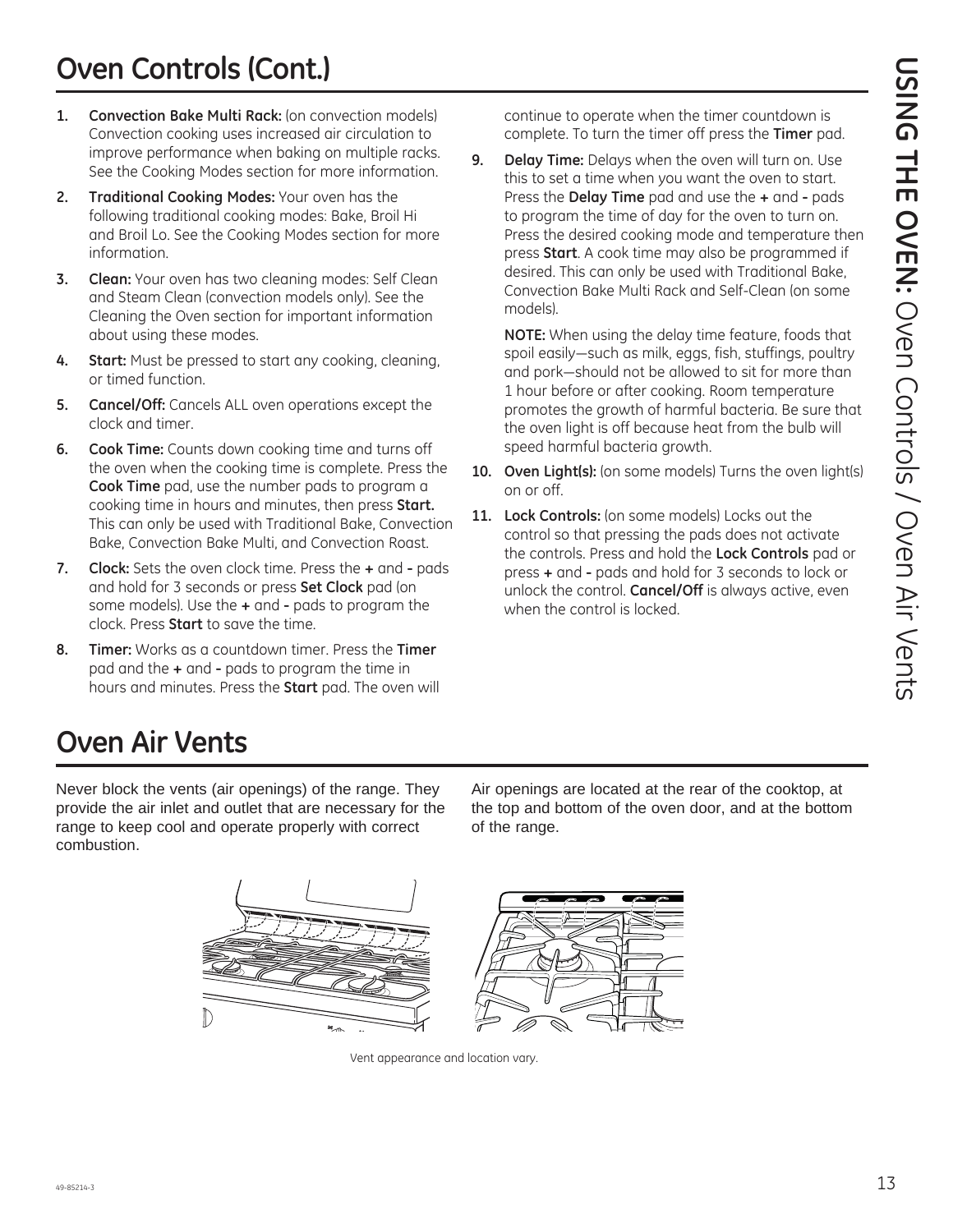# **Special Features**

pads at the same time and hold for three seconds. "**SF**" will appear in the display. Select the feature you want to change. When the change has been made, press the **START** key to save the change and return to the time of day.

### **Adjust the Oven Temperature**

This feature allows the oven baking temperature to be adjusted up to 35ºF hotter or down to 35ºF cooler. Use this feature if you believe your oven temperature is too hot or too cold and wish to change it.

Press the **Bake** pad, then use the **+** or **-** pad to increase or decrease your oven temperature. Press the **Start** pad to save the change.

### **12-hour auto shut-off and Sabbath**

Options for this feature are "on", "oFF" and "SAb".

12-hour auto shut-off turns off the oven after 12 hours of continuous operations.

The Sabbath feature can be used for baking only. This feature disables all cooking functions except Bake, overrides 12-hour shutoff, and turns off all beeps. Broil, Steam Clean, Delay Time, and Cook Time cannot be used with this feature. Sabbath mode does not disable the oven light which turns on when the door opens; therefore the bulb must be removed to ensure that the light does not turn on. Reference the Maintenance Section for information on how to remove the light bulb.

Press the **Cook Time** pad to view the current setting and then to change the setting. Select Sabbath mode and press **Start**. A **]** will appear in the display and the clock will not display.

**USING THE CONSERVATE THE OVER THE OVER THE CONSERVENT THE USING THE CONSERVENT CONSERVENT IN THE CONSERVENT INTO THE CONSERVENT INTO THE CONSERVENT CONSERVENT CONSERVENT TO THE CONSERVENT CONSERVENT ON THE CONSERVENT ON T** Once in Sabbath mode, at any time you can press **Bake** to start the oven. Note that when programming a bake in Sabbath mode, the preset starting temperature will automatically be set to 350°F. Press the **+** or **-** pads to increase or decrease the temperature in 25°F increments for temperatures between 170°F and 550°F and then press **Start**.

No sound will be given when the keys are pressed. At a random time between 30 seconds and 1 minute, **][**, will appear in the display indicating the oven is running.

If you need to adjust the temperature while baking, press **Bake** again. Press the **+** or **-** pads to increase or decrease the temperature in 25°F from the previous temperature you set to the new baking temperature and then press **Start**.

To turn the oven off, press **Cancel/Off** at any time. **The oven will immediately turn off** and **][** will change to **]** indicating that the oven has turned off.

Note: If power outage occurs during Sabbath mode the unit will remain in Sabbath mode but off when power is restored.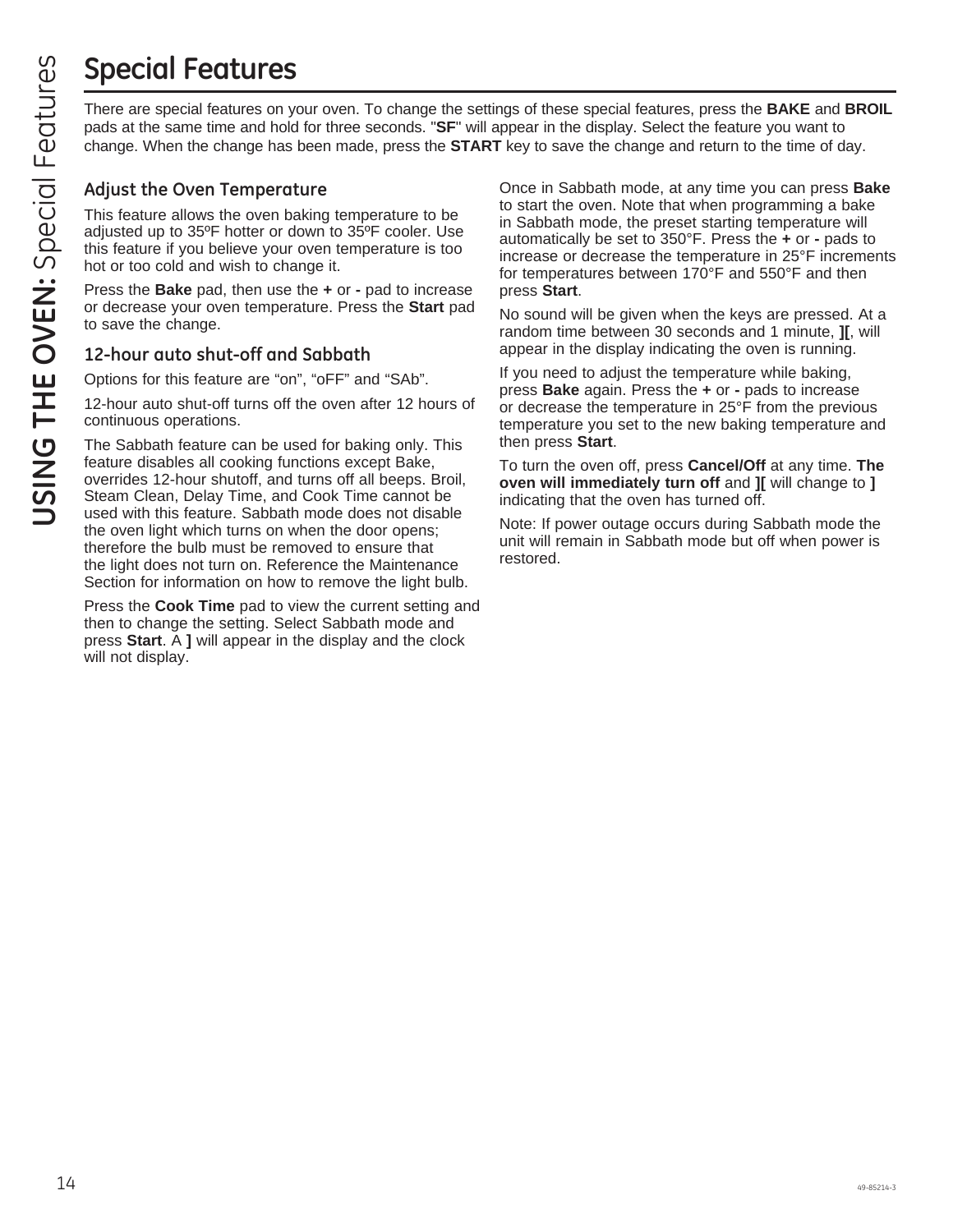### **Main Oven**

Your oven has six rack positions in the main oven. Recommended rack positions for various types of foods are provided in the Cooking Guide. Adjusting rack position is one way to impact cooking results. For example, if you would prefer darker tops on cakes, muffins, or cookies, try moving food one rack position higher. If you find foods are too brown on top try moving them down next time.

When baking with multiple pans and on multiple racks, ensure there is sufficient space between pans to allow air to flow.

### **Oven Racks**

When placing and removing cookware, pull the rack out to the bump (stop position) on the rack support.

To remove a rack, pull it toward you, tilt the front end up and pull it out.

To replace, place the curved end of the rack (stop-locks) onto the oven supports, tilt up the front of the rack and push the rack in.

Racks may become difficult to slide, especially after a self-clean. Put some vegetable oil on a soft cloth or paper towel and rub onto the left and right edges.







## **Broil Drawer** (on some models)

Always use the broil pan and grid that comes with your range.

The broil drawer has three broiling positions [A (bottom of the broil drawer), B (middle), and C (top)]. To broil in position B or C, slide the pan into the drawer such that the handles rest on the supports. For broiling in position A, place the pan directly on the bottom of the broil drawer.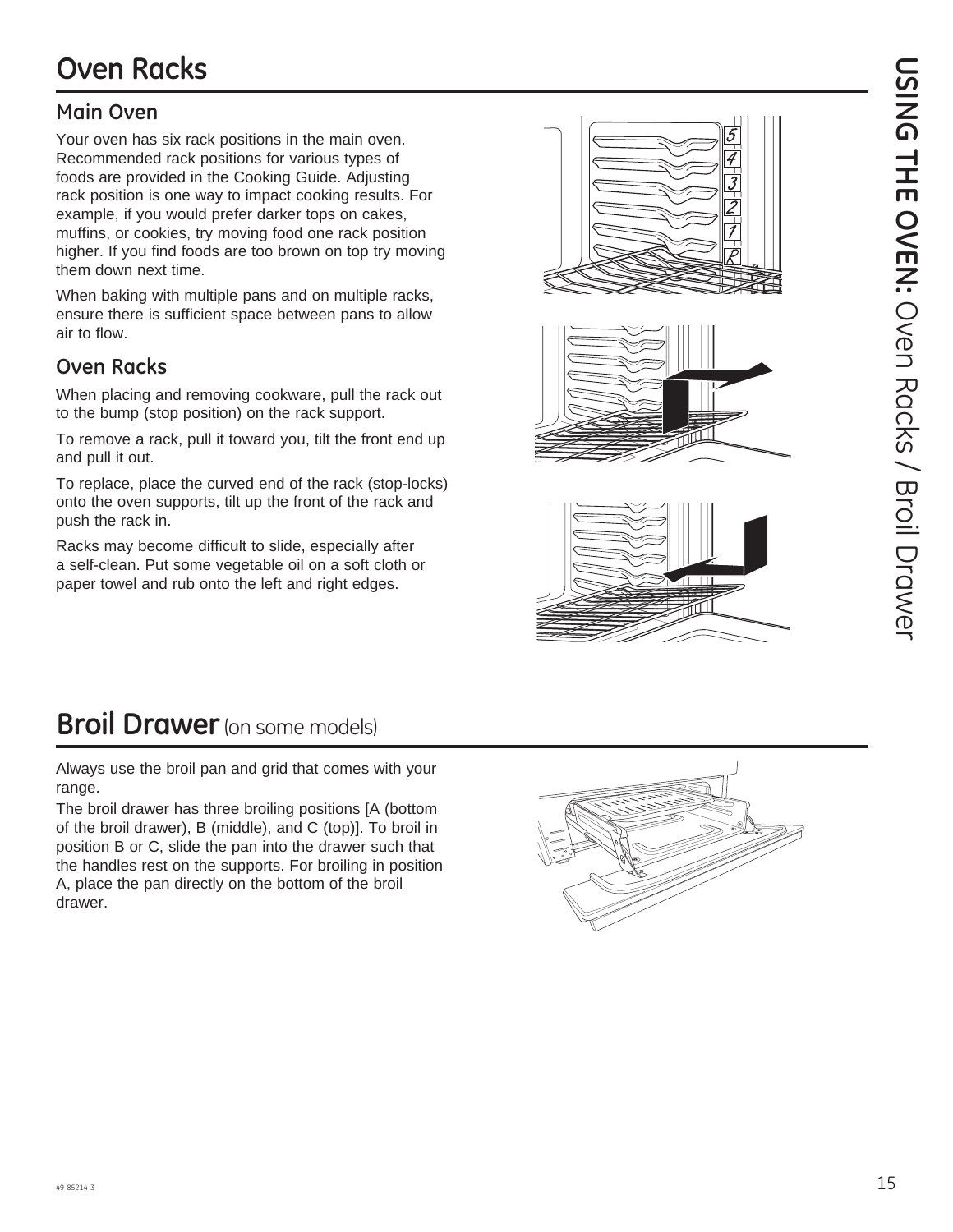## **Cooking Modes**

Your new oven has a variety of cooking modes to help you get the best results. These modes are described below. Refer to the Cooking Guide section for recommendations for specific foods. Remember, your new oven may perform differently than the oven it is replacing.

### **Bake**

The bake mode is for baking and roasting. This mode uses heat only from the lower burner. When preparing baked goods such as cakes, cookies, and pastries always preheat the oven first. Follow recipe recommendations for food placement. If no guidelines are provided center food in the oven. To use this mode press the **Bake** pad, enter a temperature, and then press **Start**.

### **Broiling Modes**

Always broil with the main oven and broil drawer doors closed. Monitor food closely while broiling. Use caution when broiling on upper rack positions as placing food closer to the broil burner increases smoking, spattering, and the possibility of fats igniting.

Try broiling foods that you would normally grill. Adjust rack positions to adjust the intensity of the heat to the food. Place foods closer to the broil burner when a seared surface and rare interior is desired. Thicker foods and foods that need to be cooked through should be broiled on a rack position farther from the burner or by using Broil Lo.

**Broil Hi**

The Broil Hi mode uses intense heat from the upper burner to sear foods. Use Broil Hi for thinner cuts of meat and/or foods you prefer less done on the interior. To use this mode press the **Broil** pad once and then press **Start**. It is not necessary to preheat when using this mode.

### **Broil Lo**

The Broil Lo mode uses less intense heat from the upper burner to cook food thoroughly while also browning the surface. Use Broil Lo for thicker cuts of meat and/or foods that you would like cooked all the way through. To use this mode press the **Broil** pad **twice** and then press **Start**. It is not necessary to preheat when using this mode.

### **Convection Bake Multi Rack**

The Convection Bake Multi Rack mode is intended for baking on multiple racks at the same time. This mode uses heat from the upper burners along with air movement from the convection fan to enhance cooking evenness. Your oven is equipped with Auto Recipe Conversion, so it is not necessary to convert the temperature when using this mode. To use this mode press the **Bake Multi Rac**k pad under **Convection**, enter a temperature, and then press **Start**. Always preheat when using this mode.

## **Cookware**

### **Cookware Guidelines**

The material, finish, and size of cookware affect baking performance.

Dark, coated and dull pans absorb heat more readily than light, shiny pans. Pans that absorb heat more readily can result in a browner, crisper, and thicker crust. If using dark and coated cookware check food earlier than minimum cook time. If undesirable results are obtained with this type of cookware consider reducing oven temperature by 25º F next time.

Shiny pans can produce more evenly cooked baked goods such as cakes and cookies.

Glass and ceramic pans heat slowly but retain heat well. These types of pans work well for dishes such as pies and custards.

Air insulated pans heat slowly and can reduce bottom browning.

Keep cookware clean to promote even heating.

## **Aluminum Foil**

**Do not use aluminum foil to line oven bottoms.** The foil will trap heat below and upset the performance of the oven. Foil can melt and permanently damage the oven bottom. Damage from improper use of aluminum foil is not covered by the product warranty.

Foil may be used to catch spills by placing a sheet on a lower rack, several inches below the food. Do not use more foil than necessary and never entirely cover an oven rack with aluminum foil. Keep foil at least 1-1/2" from oven walls to prevent poor heat circulation.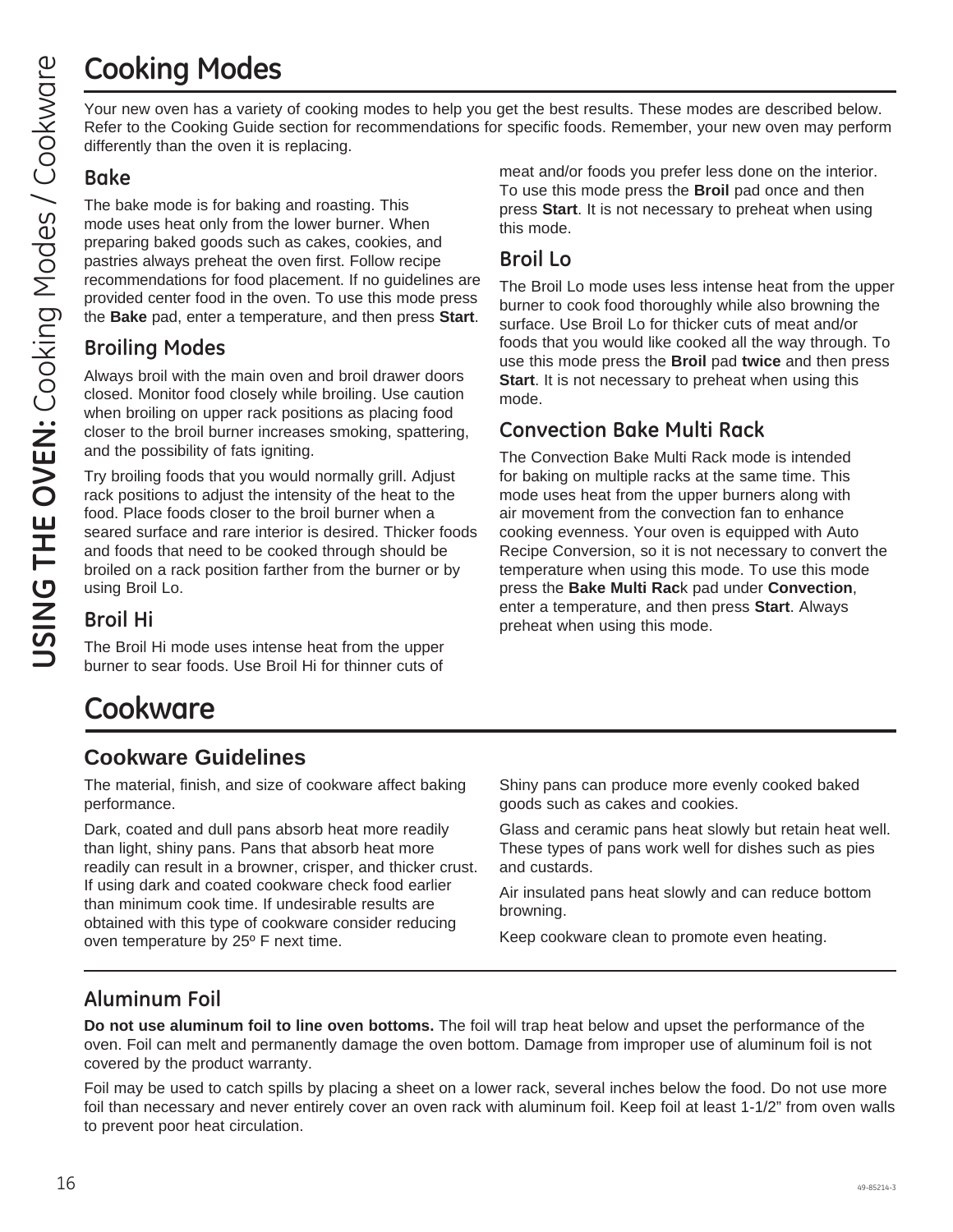## **Cooking Guide**

| <b>FOOD TYPE</b>                                                                                         | <b>RECOMMENDED</b><br><b>MODE(S)</b>        | <b>RECOMMENDED RACK</b><br><b>POSITION(S)</b>         | <b>ADDITIONAL SUGGESTIONS</b>                                                                                                         |  |
|----------------------------------------------------------------------------------------------------------|---------------------------------------------|-------------------------------------------------------|---------------------------------------------------------------------------------------------------------------------------------------|--|
| <b>Baked Goods</b>                                                                                       |                                             |                                                       |                                                                                                                                       |  |
| Layer cakes, sheet cakes,<br>bundt cakes, muffins, quick<br>breads, biscuits, scones on<br>a Single Rack | <b>Bake</b>                                 | 3 or 4                                                | Use shiny cookware.                                                                                                                   |  |
| Layer cakes* on Multiple<br>Racks                                                                        | <b>Bake</b><br><b>Convection Multi-Bake</b> | $2$ and $4$                                           | Ensure adequate airflow<br>(see illustration below).                                                                                  |  |
| Chiffon cakes (angel food)                                                                               | <b>Bake</b>                                 | $\mathbf{1}$                                          | Use shiny cookware.                                                                                                                   |  |
| Cookies, biscuits, scones on<br>a Single Rack                                                            | <b>Bake</b>                                 | 2 or 3                                                | Use shiny cookware.                                                                                                                   |  |
| Cookies, biscuits, scones on<br><b>Multiple Racks</b>                                                    | <b>Convection Multi-Bake</b><br><b>Bake</b> | 2 Racks - 2 and 4<br>3 Racks - 1, 3 and 5             | Ensure adequate airflow. Switch food<br>location partially through cooking for more<br>even cooking results.                          |  |
| <b>Beef &amp; Pork</b>                                                                                   |                                             |                                                       |                                                                                                                                       |  |
| Hamburgers                                                                                               | Broil Hi                                    | 5 or C                                                | Use a broil pan; move food down for more done-<br>ness/less searing. Watch food closely when broil-<br>ing. Center food under burner. |  |
| Steaks & Chops                                                                                           | <b>Broil Hi</b>                             | 5 or C                                                | Use a broil pan; move food down for more done-<br>ness/less searing. Watch food closely when broil-<br>ing. Center food under burner. |  |
| <b>Roasts</b>                                                                                            | <b>Bake</b>                                 | 1 or 2                                                | Leave uncovered, use a low sided pan such<br>as a broil pan. Preheating is not necessary.                                             |  |
| <b>Poultry</b>                                                                                           |                                             |                                                       |                                                                                                                                       |  |
| Whole chicken                                                                                            | <b>Bake</b>                                 | 1 or 2                                                | Leave uncovered, use a low sided pan<br>such as a broil pan.                                                                          |  |
| Bone-in chicken breasts,<br>legs, thighs                                                                 | <b>Broil Lo</b><br><b>Bake</b>              | 3 or B                                                | If breaded or coated in sauce avoid Broil<br>Hi modes. Broil skin side down first.<br>Watch food closely when broiling.               |  |
| Boneless chicken breasts                                                                                 | <b>Broil Lo</b><br><b>Bake</b>              | 3 or B                                                | Move food down for more doneness/less<br>searing and up for greater searing/browning when<br>broiling.                                |  |
| Whole turkey                                                                                             | <b>Bake</b>                                 | R or 1                                                | Leave uncovered, use a low sided pan<br>such as a broil pan.                                                                          |  |
| <b>Turkey Breast</b>                                                                                     | <b>Bake</b>                                 | 1 or 2                                                | Leave uncovered, use a low sided pan<br>such as a broil pan.                                                                          |  |
| Fish                                                                                                     | <b>Broil Lo</b>                             | 5 or C (1/2 inch thick or less)<br>4 or B (>1/2 inch) | Watch food closely when broiling.                                                                                                     |  |
| <b>Casseroles</b>                                                                                        | <b>Bake</b>                                 | 2 or 3                                                |                                                                                                                                       |  |
| <b>Frozen Convenience Foods</b>                                                                          |                                             |                                                       |                                                                                                                                       |  |
| Pizza, french fries, tator tots,<br>chicken nuggets, appetizers<br>on a Single Rack                      | <b>Bake</b>                                 | 3 or 4                                                | Use shiny cookware.                                                                                                                   |  |
| Pizza, french fries, tator tots,<br>chicken nuggets, appetizers                                          | <b>Bake</b><br>Convention Multi Delce       | 2 and $4$<br>$\Delta$ $\Omega$ and $\Gamma$           | Use shiny cookware.<br>Switch food location partially through                                                                         |  |

Convection Multi-Bake

1, 3 and 5

Switch food location partially through cooking for more even cooking results.

\*When baking four cake layers at a time, stagger the pans as shown so that one pan is not directly above another.

Cook food thoroughly to help protect against food borne illness. Minimum safe food temperature recommendations for food safety can be found at **www.IsItDoneYet.gov**. Make sure to use a food thermometer to take food temperatures.



on Multiple Racks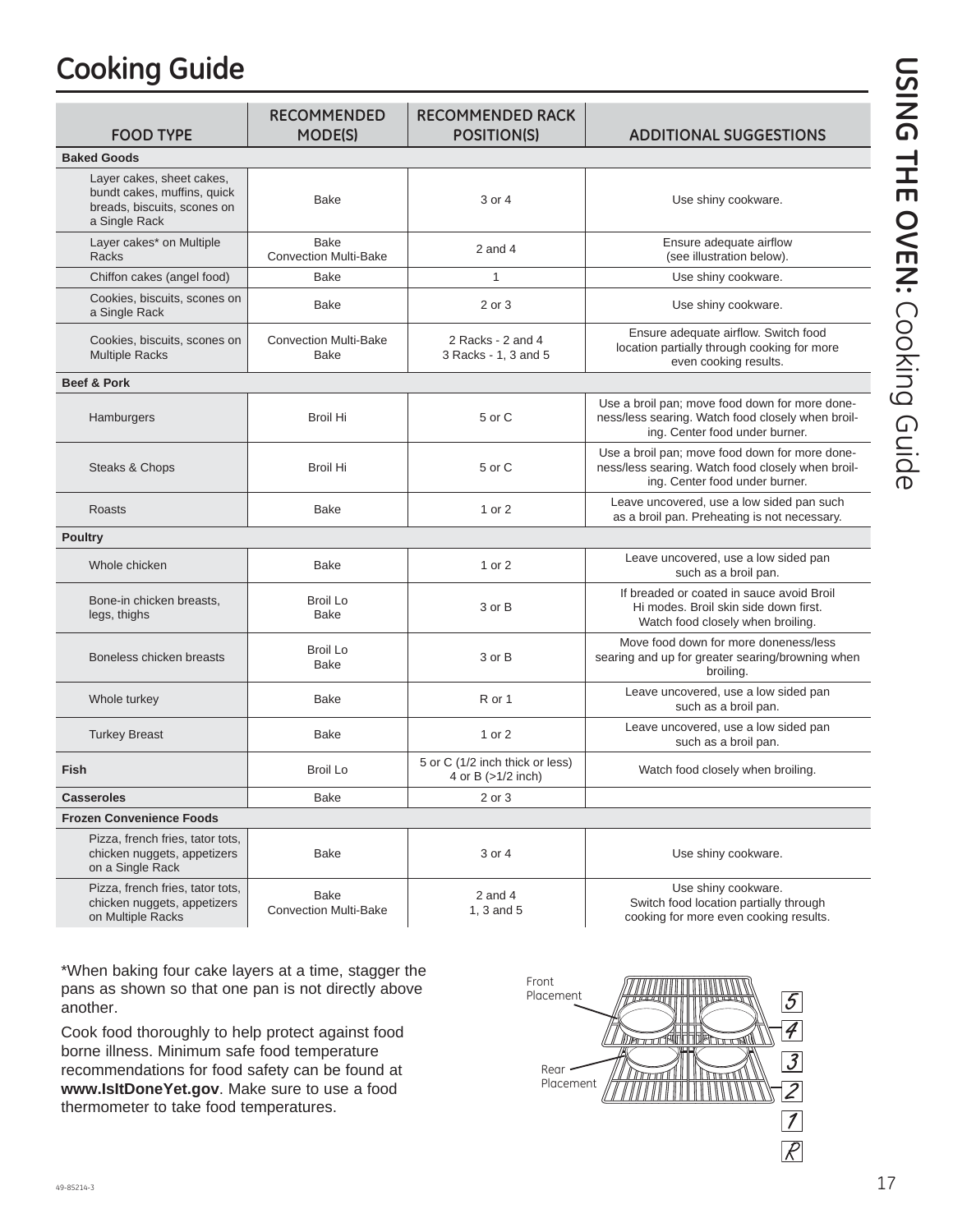## **Cleaning The Oven**

Be sure electrical power is off and all surfaces are cool before cleaning any part of the oven.

### **Control Panel and Knobs**

Wipe the control panel after each use of the oven with a damp cloth. For cleaning, use mild soap and water or a 50/50 solution of vinegar and water. Rinse with clean water. Polish dry with a soft cloth.

Do not use abrasive cleansers, strong liquid cleansers, plastic scouring pads or oven cleaners on the control panel—they will damage the finish.

Do not try to bend knobs by pulling them up or down or by hanging a towel or other such loads. This can damage the gas valve shaft.

The control knobs may be removed for easier cleaning.

With knobs in the **OFF** position pull them straight off the stems.

The knobs can be washed by hand with soap and water or in a dishwasher.

### **Oven Exterior and Cooktop Surface**

Do not use oven cleaners, abrasive cleansers, strong liquid cleansers, steel wool, plastic scouring pads, or cleaning powders on the interior or exterior of the oven. Clean with a mild soap and water or a 50/50 solution of vinegar and water. Rinse with clean water and dry with a soft cloth. When cleaning surfaces, make sure that they are at room temperature and not in direct sunlight.

### **Stainless Steel Surfaces (on some models)**

Do not use a steel wool pad; it will scratch the surface.

To clean the stainless steel surface, use warm sudsy water or a stainless steel cleaner or polish. Always wipe the surface in the direction of the grain. Follow the cleaner instructions for cleaning the stainless steel surface.

### **Oven Interior**

The interior of your new oven can be cleaned manually or by using the Steam Clean or Self Clean modes.

Spillage of marinades, fruit juices, tomato sauces and basting liquids containing acids may cause discoloration and should be wiped up as soon as hot surfaces cool, then clean and rinse.

#### **Manual Cleaning**

Do not use oven cleaners, abrasive cleaners, strong liquid cleansers, steel wool, scouring pads, or cleaning powders on the interior of the oven. Clean with a mild soap and water or 50/50 solution of vinegar and water. Rinse with clean water and dry with a soft cloth. When cleaning surfaces, make sure that they are at room temperature and not in direct sunlight.

Not all knobs are interchangeable. To determine the correct location of a particular knob, examine the back of the knob. A knob with a label or two stem holes should be replaced on the front panel first by matching the shape of the knob holes to the shape of the control panel stems. The remainder of the knobs having no labels and only one stem hole can then be replaced on the front panel anywhere there is a single stem.



If a stain on the door vent trim is persistent, use a mild abrasive cleaner and a sponge-scrubber for best results.

Spillage of marinades, fruit juices, tomato sauces and basting liquids containing acids may cause discoloration and should be wiped up immediately. Let hot surfaces cool, then clean and rinse.

To inquire about purchasing cleaning products including stainless steel appliance cleaner or polish read the Assistance and Accessories sections at the beginning of this manual.

#### **Steam Clean Mode (on some models)**

The Steam Clean feature is intended to use water to clean light soil from your oven at a lower temperature than Self Clean.

To use the Steam Clean feature:

- 1. Start with the oven at room temperature
- 2. Wipe excess grease and soils from the oven
- 3. Pour one cup of water onto the bottom of the oven
- 4. Close and latch the door
- 5. Press the Steam Clean pad and then press Start.

The oven door will lock. You cannot open the door during the 30 minute Steam Clean cycle as this will decrease the cleaning performance. At the end of the Steam Clean cycle the door will unlock. With a sponge, soak up remaining water and wipe the moisture-softened soil from the oven walls and door.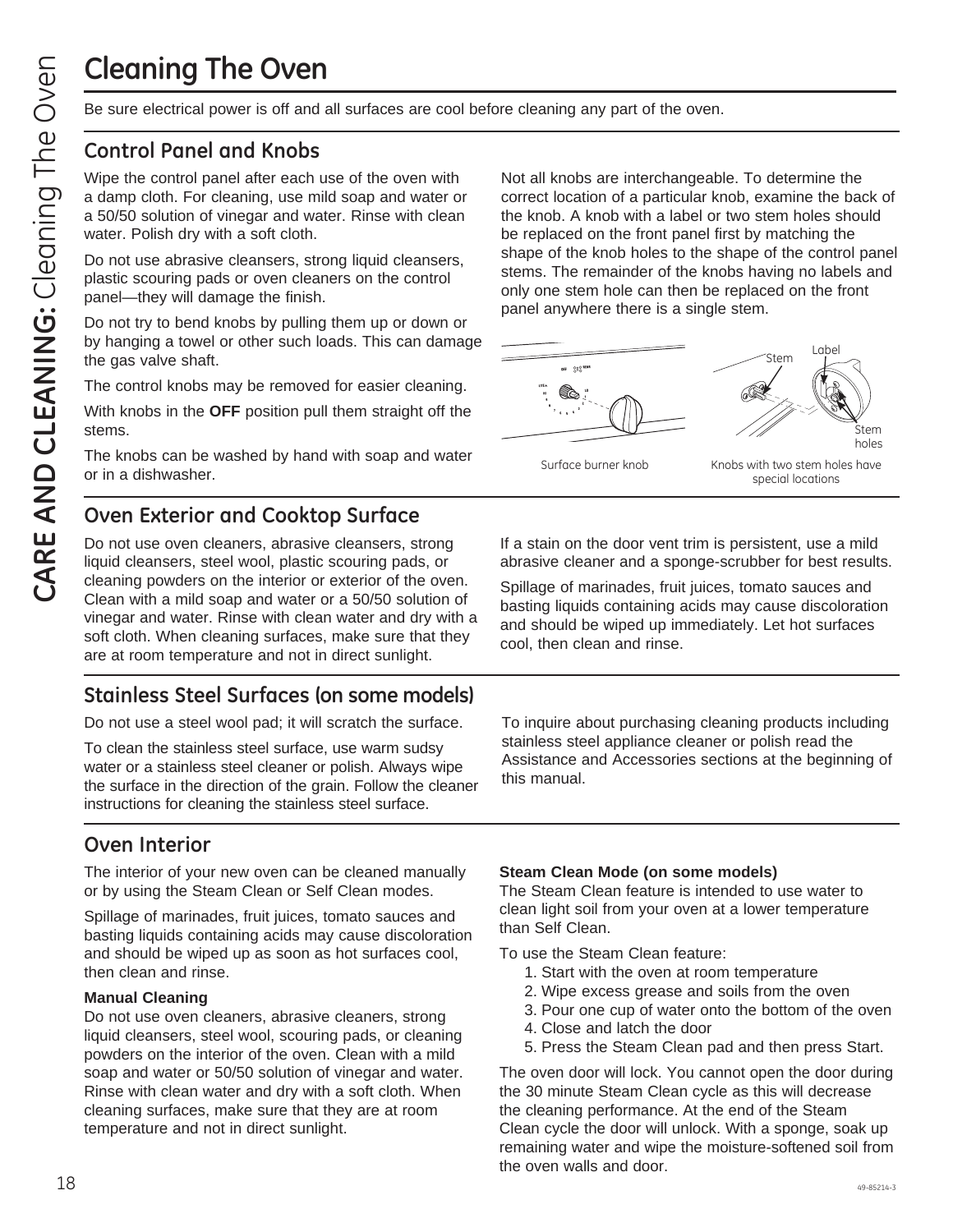### **Oven Interior (continued)**

#### **Self Clean Mode**

Read Self-Cleaning Oven Safety Instructions at the beginning of this manual before using Self Clean Mode. Self clean uses very high temperatures to clean the oven interior. The oven door will lock when using this feature. Before operating the self-clean cycle, pre-wash inner door and inside window before self-cleaning. Wipe inner black door before self clean. Remove all items from the oven other than enameled (dark color) racks. Shiny or silver racks, the meat probe, and any cookware or other items should all be removed from the oven

before initiating a self-clean cycle. Close the door. Latch the door. If the oven is too hot, you will not be able to slide the latch. Wait until the oven is cool to slide the latch. Press the **Clean** pad once and a default self-clean time is displayed. Press the **START** pad or use the number pads to enter any clean time between 3 and 5 hours and press start. For heavily soiled ovens 5 hours is recommended. The oven will turn off automatically when the self-clean cycle is complete. The door will stay locked until the oven has cooled down. After the oven has cooled down wipe any ash out of the oven.

## **Oven Racks**

All oven racks may be cleaned by hand with an abrasive cleaner or steel wool. Black porcelain-coated oven racks may remain in the oven during the self-cleaning cycle without being damaged. If nickel-plated oven racks remain in the oven during the self-cleaning cycle, they

will lose their luster and become hard to slide. It will be necessary to grease all oven rack side edges with a light coating of vegetable oil after cleaning them by hand or in the oven. This will help maintain the ease of sliding the racks in and out of the oven.

# **Cleaning The Cooktop**

### **Removal of Surface Burners for Cleaning**

Turn all controls **OFF**. Allow cooktop to cool before removing grates and burner parts. When removing the burner caps and heads, remember their size and location. Replace them in the same location after cleaning.



**CAUTION Do not attempt to remove oval burner cap from burner head.**



**Oval Burner Head and Cap Assembly** (Non-Removable)



(Non-Removable)

#### **Round Burner**

The burner caps and burner heads can be lifted off the cooktop.

Cap is permanently attached to the burner head.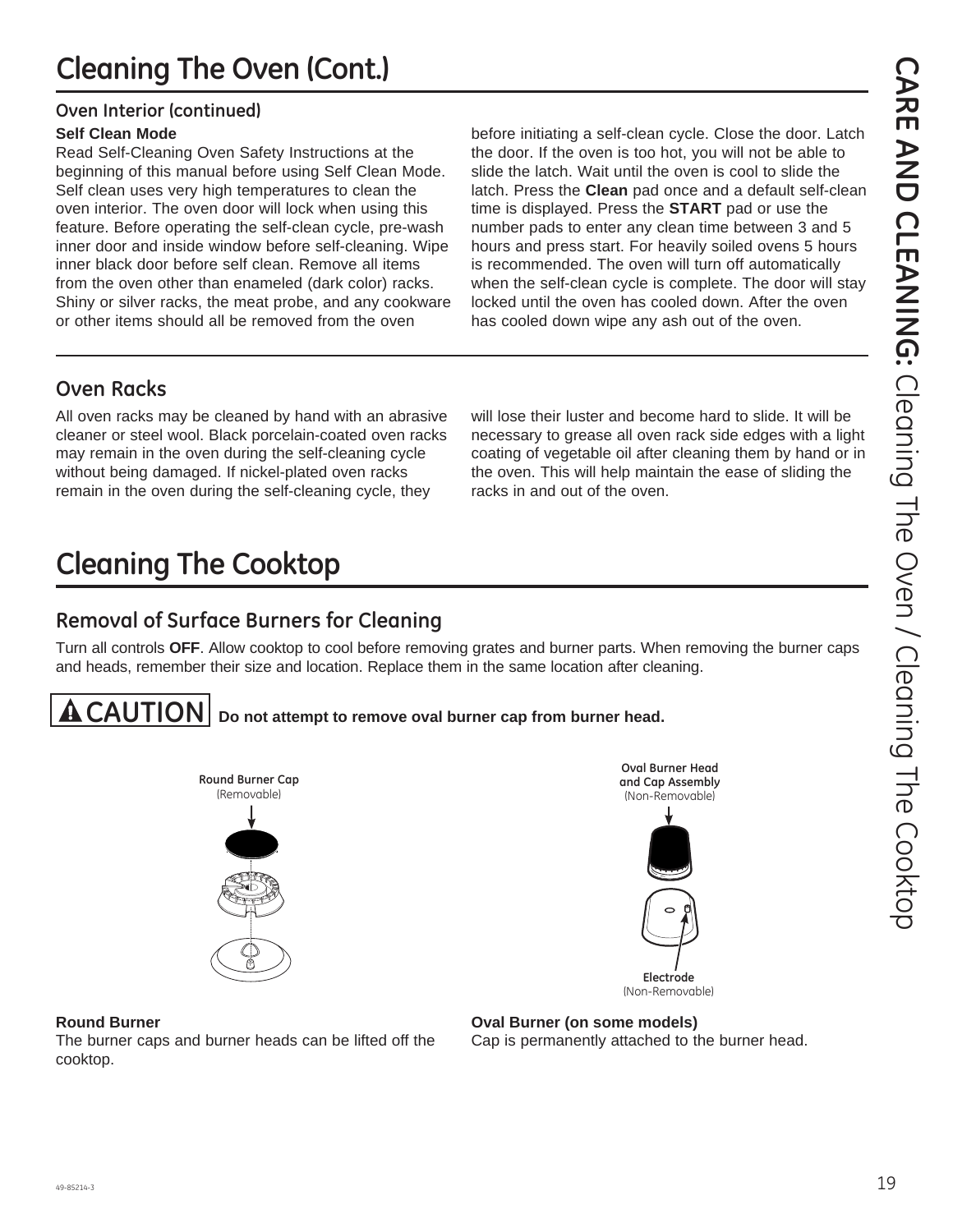# **Cleaning The Cooktop (Cont.)**

### **Cleaning The Burners**

#### **Burner Caps**

Wash burner caps in hot, soapy water and rinse with clean water. You may scour with a plastic scouring pad to remove burned-on food particles. The round caps may also be cleaned in your dishwasher.

#### **Burner Heads**

Wash the burner heads routinely, especially after bad spillovers, which could clog the openings. Lift burners off when cool. Use hot, soapy water. Rinse with clean water. For more stubborn stains, use a brush with plastic bristles.

**NOTE:** Do not use steel wool or scouring powders to clean the burner parts as these may clog the parts. Never wash burner heads in your dishwasher as dishwasher detergents will discolor your burners.

The ports in the burner heads must be kept clean at all times for an even, unhampered flame.

Clogged or dirty burner ports or electrodes will not allow the burner to operate properly.



For proper ignition, make sure the small hole in the notch that fits over the electrode is kept open. A sewing needle or wire twist-tie works well to unclog it

#### **After cleaning**

Before putting the burner caps, heads (on some models) and oval head/cap assembly back, shake out excess water and allow them to dry thoroughly.

#### **Replacing Burner Heads**

Replace burner heads in the correct locations according to size.

### **Burner Caps**

Replace burner caps on burner heads. Make sure each cap fits securely and sits flat on its corresponding burner Burner cap is Burner cap is Burner cap is Burner cap is Burner cap is Burner cap is Burner cap is and the Burner cap is a context of the Burner cap is and the Burner cap is and the Burner cap is and the Burner cap is and t

### **A CAUTION** Do not operate the cooktop **without all burner parts and grates in place.**

Any spill on or around an electrode must be carefully cleaned. Take care to not hit an electrode with anything hard or it could be damaged.



The electrode of the spark igniter is exposed when the burner head is removed. When one burner is turned to **LITE**, all the burners spark. Do not attempt to disassemble or clean around any burner while another burner is on. An electric shock may result, which could cause you to Round hole in **knock over hot cookware.** 







properly seated. Burner cap is NOT properly seated.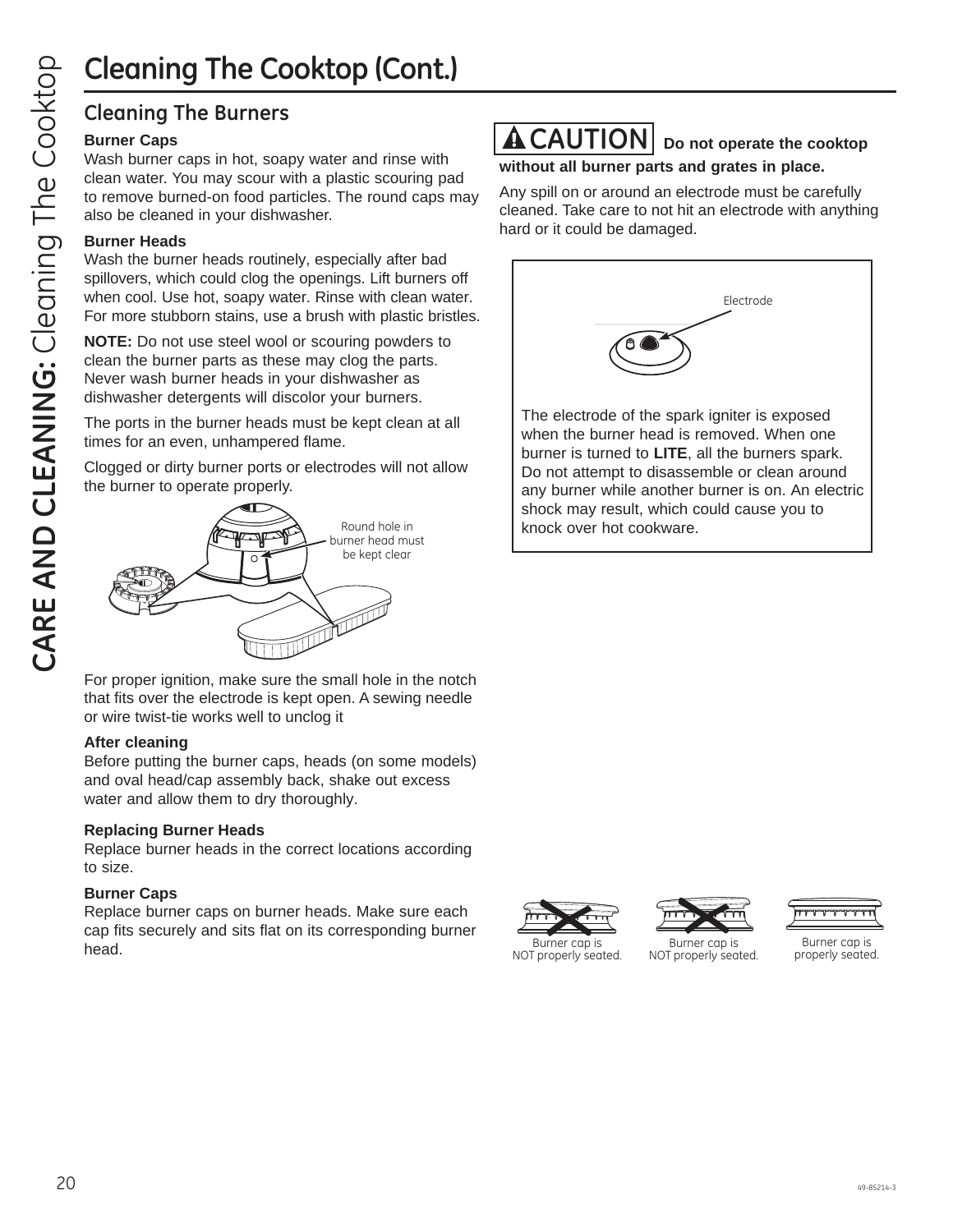### **Burner Grates**

Grates should be washed in hot, soapy water and rinsed with clean water. To soften burned-on food, place grates in a plastic bag containing ¼-cup of household ammonia for several hours. Afterward, scrub grates with a plastic scouring pad soaked in hot, soapy water. Rinse well and dry.

When replacing the grates, be sure to locate them correctly on the cooktop. Grates are identified by the words **LEFT** and **RIGHT** on their bottom surfaces. Grate should fit securely into the cooktop.

Grates will gradually lose their shine due to their continual exposure to high temperatures.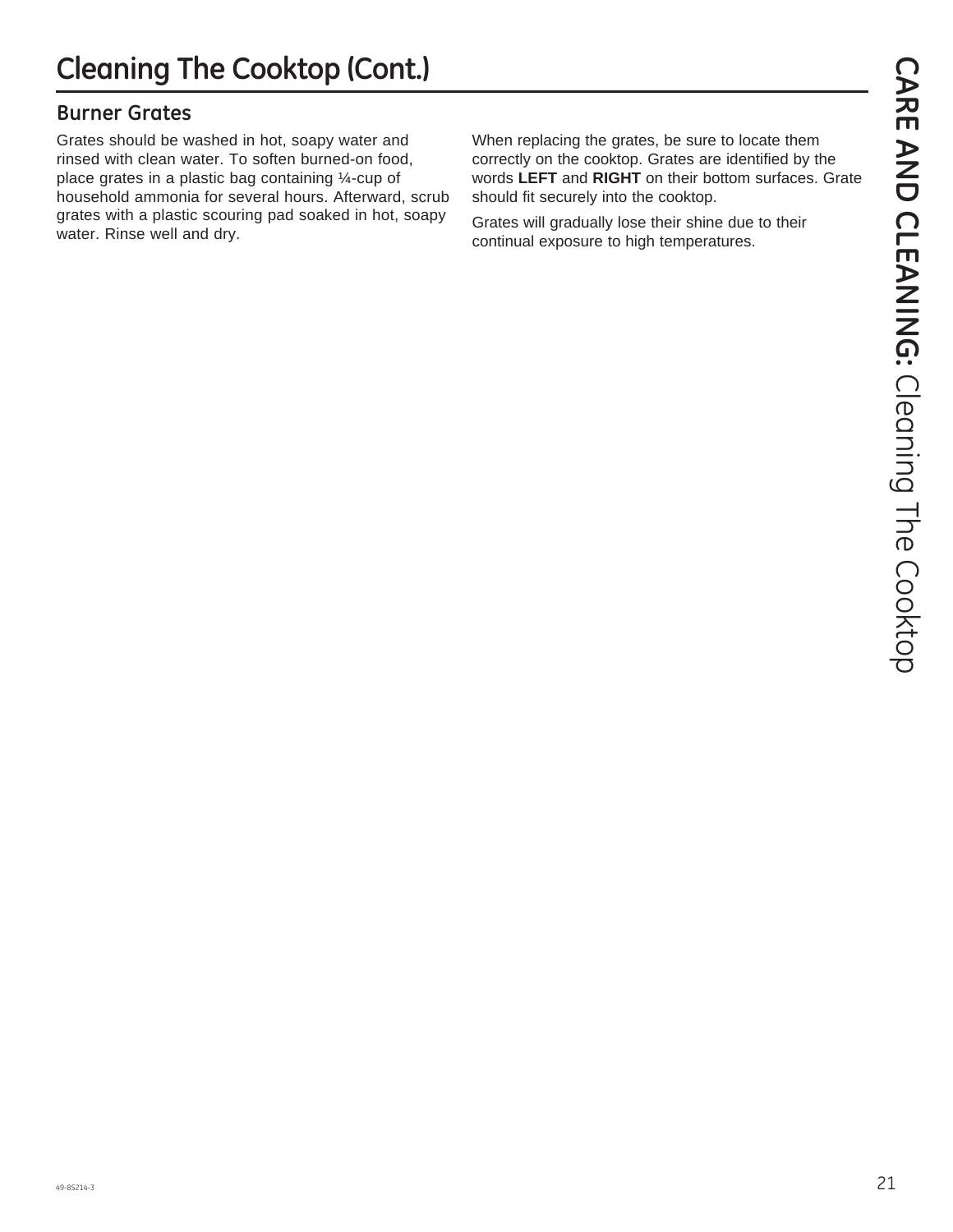### **To clean the inside of the door**

Do not allow excess water to run into any holes or slots in the door.

Wipe dishwashing detergent over any baked-on spatters on the glass. Use a single sided safety razor blade to clean it off. Then wipe over the glass with a soapy cloth to remove any residue and dry off.

The area outside the gasket can be cleaned with a soap-filled plastic scouring pad.



The gasket is designed with a gap at the bottom to allow for proper air circulation.

Do not rub or clean the door gasket-it has an extremely low resistance to abrasion.

If you notice the gasket becoming worn, frayed or damaged in any way or if it has become displaced on the door, you should have it replaced.

### **Removable Storage Drawer (on some models)**

The storage drawer is a good place to store cookware and bakeware. Do not store plastics and flammable material in the drawer.

The storage drawer may be removed for cleaning under the range. Clean the storage drawer with a damp cloth or sponge. Never use harsh abrasives or scouring pads.

#### **To remove storage drawer:**

- **1.** Pull drawer straight out until it stops.
- **2.** Tilt the front of the drawer up and free of the range.

#### **To replace storage drawer:**

- **1.** Set the stops on the back of the drawer over the stops in the range.
- **2.** Slide drawer evenly and straight back, so that the rails



The storage drawer may be removed for cleaning under the range.

### **Removable Broil Drawer**

**NOTE:** For models with a broil drawer, before performing any adjustments, cleaning or service, disconnect the range electrical power supply at the household distribution panel by removing the fuse or switching off the circuit breaker. Make sure the broil drawer is cool.

Most cleaning can be done with the drawer in place. However, the drawer may be removed if further cleaning is needed. Use soap and warm water to thoroughly clean.

#### **To remove:**

- **1.** When the broiler is cool, remove the grid and pan.
- **2.** Pull the broil drawer out until it stops, then push it back in about one inch.
- **3.** Grasp the handle, lift and pull the broiler drawer out. Clean the broiler drawer with hot soapy water.

#### **To replace:**

Hold the broil drawer in the raised position as you slide it partway into the range. Then lower the drawer and push it completely closed.

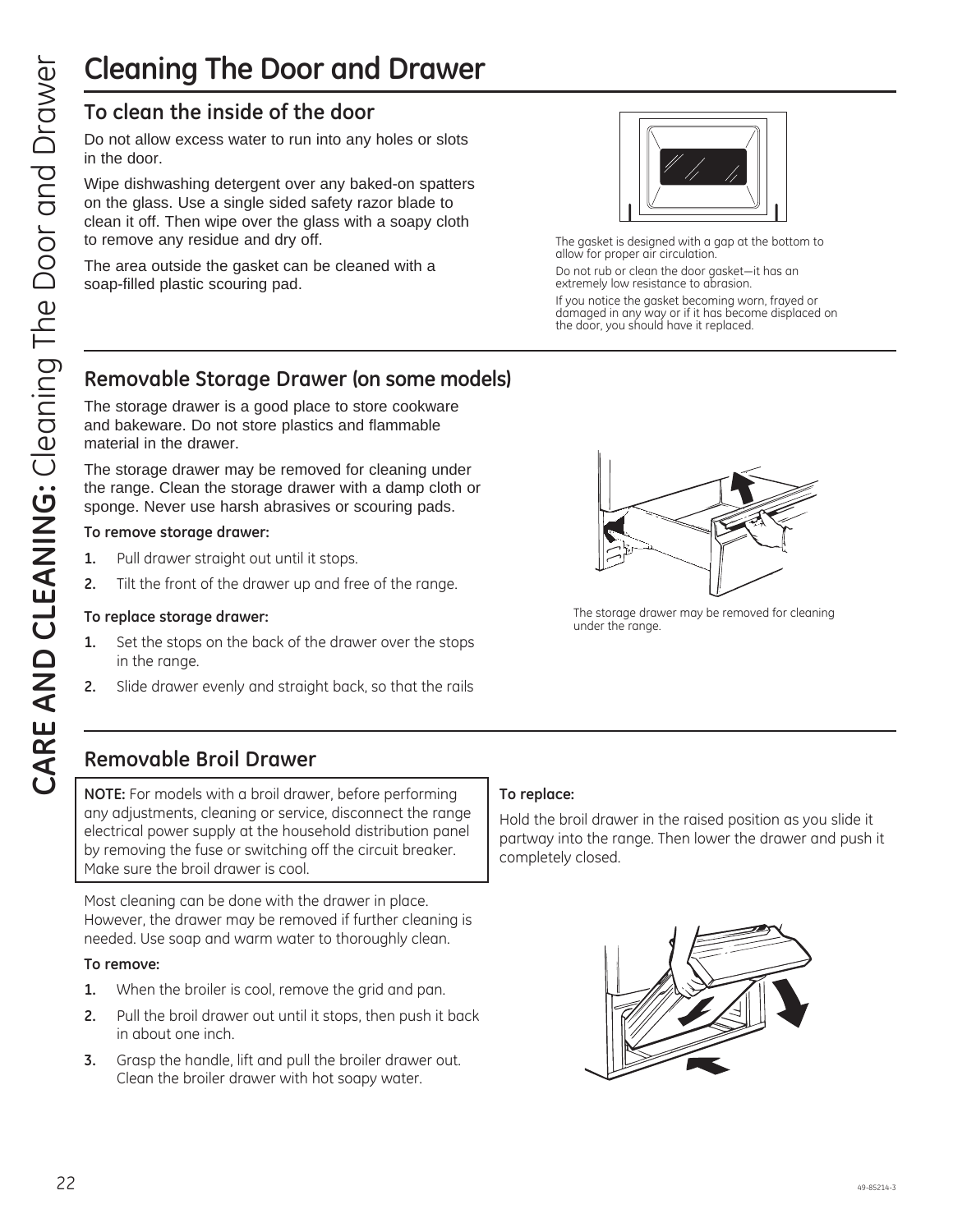## **Maintenance**

### **Oven Light Replacement**

## **WARNING**

**SHOCK OR BURN HAZARD:** Before replacing oven light bulb, disconnect the electrical power to the oven at the main fuse or circuit breaker panel. Failure to do so may result in electric shock or burn.



 **BURN HAZARD:** The glass cover and bulb should be removed when cool. Touching hot **A CAUTION** glass with bare hands or a damp cloth can cause burns.

## **Oven Light Bulb**

**NOTE:** The glass cover should be removed only when cold. Wearing latex gloves may offer a better grip.

Before replacing the bulb, disconnect electrical power to the oven at the main fuse or circuit breaker panel. Let the bulb cool completely before removing it. For your safety do not touch a hot bulb with a damp cloth. If you do the bulb may break.

#### **To remove:**

Turn the glass cover counterclockwise 1/4 turn until the tabs of the glass cover clear the grooves of the socket. Remove the bulb.

#### **To replace:**

Put in a new 40-watt appliance bulb. Place the tabs of the glass cover into the grooves of the socket. Turn the glass cover clockwise 1/4 turn.

#### **NOTE:**

- A 40-watt appliance bulb is smaller than a standard 40-watt household bulb.
- Reconnect electrical power to the oven once the new bulb is installed.
- For improved lighting inside the oven, clean the glass cover frequently using a wet cloth. This should be done when the oven is completely cool.

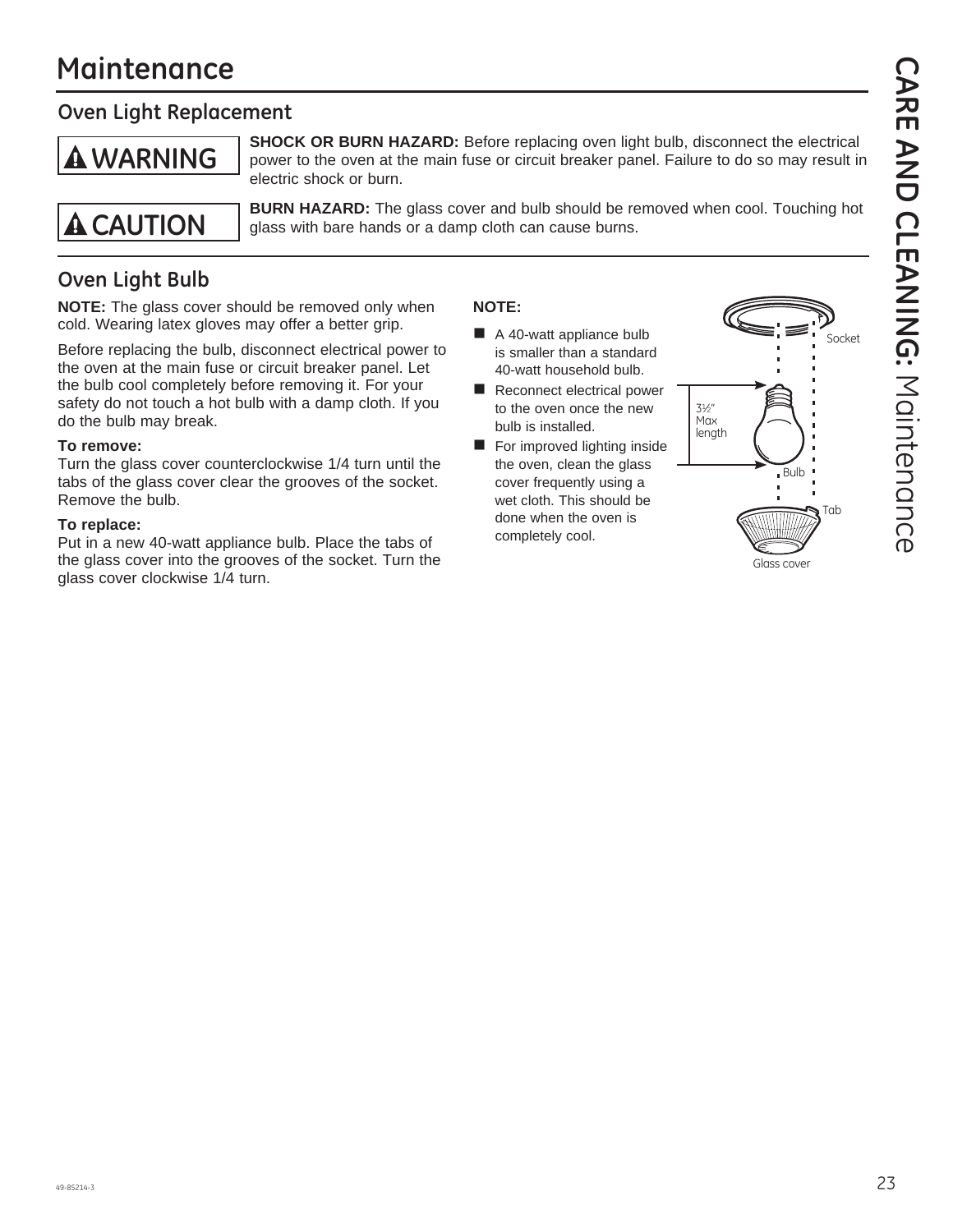## **Maintenance (Cont.)**

### **Lift-Off Oven Door**

The door is very heavy. Be careful when removing and lifting the door. Do not lift door by the handle.



If improperly removed, oven door hinges may suddenly open and can cause personal injury to appendages near the hinge. Follow instructions below to avoid a risk of injury when removing and re-installing the oven door.

#### **To Remove the Door:**

- 1. Fully open the oven door.
- 2. On each hinge, slide the hinge lock up, making sure it snaps into its fully raised position.
- 3. Firmly grasp both sides of the door at near the top.
- 4. Close door until the top of the door is approximately 3" from the range frame.
- 5. Lift door up and away from the range until both hinge arms are clear of the slots in the range frame.

#### **To Replace the Door:**

- 1. Firmly grasp both sides of the door near the top.
- 2. With the door at the same angle as the removal position, rest the notch in the bottom of the left hinge arm on the bottom edge of the left hinge slot. The notch in the hinge arm must be fully seated onto the bottom of the slot. Repeat for the right side.
- 3. Fully open the door. If the door will not fully open, the notches in the bottoms of the hinge arms are not seated correctly onto the bottom edge of the slot. Lift the door off the range and repeat Step 2.
- 4. Push the hinge locks down to the locked position.
- 5. Close the oven door.





Pull hinge locks up to unlock



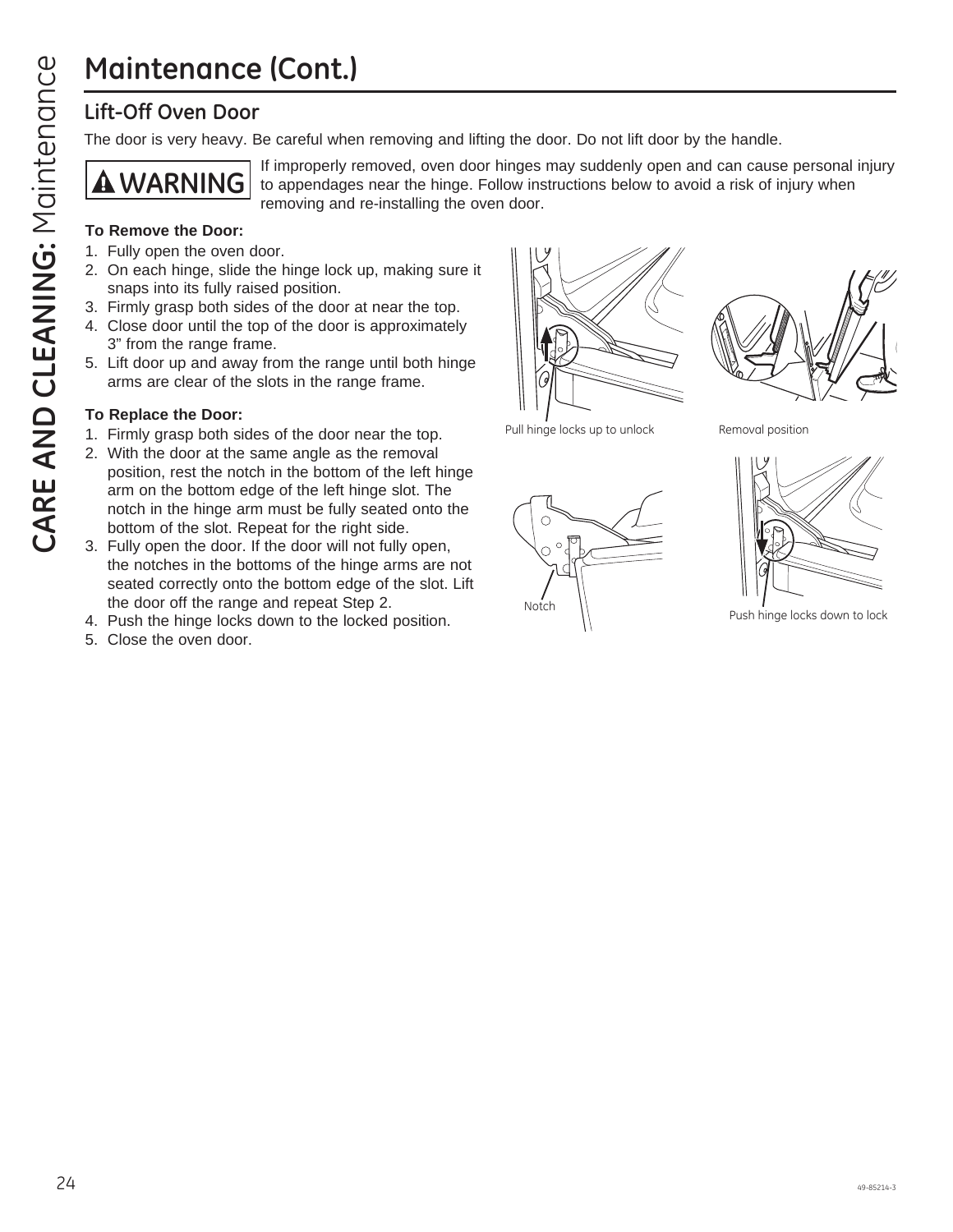| <b>Problem</b>                                                                                          | <b>Possible Cause</b>                                                                                                                                                                                                                                                                 | <b>What To Do</b>                                                                                                                                                                                                                   |
|---------------------------------------------------------------------------------------------------------|---------------------------------------------------------------------------------------------------------------------------------------------------------------------------------------------------------------------------------------------------------------------------------------|-------------------------------------------------------------------------------------------------------------------------------------------------------------------------------------------------------------------------------------|
| My new oven doesn't<br>cook like my old one.<br>Is something wrong<br>with the temperature<br>settings? | Your new oven has a different cooking<br>system from your old oven and therefore<br>may cook differently than your old oven.                                                                                                                                                          | For the first few uses, follow your recipe<br>times and temperatures carefully. If you still<br>think your new oven is too hot or too cold,<br>you can adjust the temperature yourself to<br>meet your specific cooking preference. |
| Food does not bake                                                                                      | Oven controls improperly set.                                                                                                                                                                                                                                                         | See the Cooking Modes section.                                                                                                                                                                                                      |
| properly                                                                                                | Rack position is incorrect or rack is not<br>level.                                                                                                                                                                                                                                   | See the Cooking Modes section and Cooking<br>Guide.                                                                                                                                                                                 |
|                                                                                                         | Incorrect cookware or cookware of improper<br>size being used.                                                                                                                                                                                                                        | See the Cookware section.                                                                                                                                                                                                           |
|                                                                                                         | Oven temperature needs adjustment.                                                                                                                                                                                                                                                    | See the Special Features section.                                                                                                                                                                                                   |
|                                                                                                         | Ingredient substitution                                                                                                                                                                                                                                                               | Substituting ingredients can change the<br>recipe outcome.                                                                                                                                                                          |
| Food does not broil<br>properly                                                                         | Oven controls improperly set.                                                                                                                                                                                                                                                         | Make sure you select the appropriate broil<br>mode.                                                                                                                                                                                 |
|                                                                                                         | Improper rack position being used.                                                                                                                                                                                                                                                    | See Cooking Guide for rack location<br>suggestions.                                                                                                                                                                                 |
|                                                                                                         | Food being cooked in a hot pan.                                                                                                                                                                                                                                                       | Make sure cookware is cool.                                                                                                                                                                                                         |
|                                                                                                         | Cookware not suited for broiling.                                                                                                                                                                                                                                                     | Use a pan specifically designed for broiling.                                                                                                                                                                                       |
|                                                                                                         | Aluminum foil used on the broiling pan and<br>grid has not been fitted properly and<br>slit as recommended.                                                                                                                                                                           | If using aluminum foil conform to pan slits.                                                                                                                                                                                        |
|                                                                                                         | In some areas the power (voltage) may be<br>low.                                                                                                                                                                                                                                      | Preheat the broil element for 10 minutes.                                                                                                                                                                                           |
| Oven temperature too<br>hot or too cold                                                                 | Oven temperature needs adjustment.                                                                                                                                                                                                                                                    | See the Special Features section.                                                                                                                                                                                                   |
| Oven does not work or<br>appears not to work                                                            | A fuse in your home may be blown or the<br>circuit breaker tripped.                                                                                                                                                                                                                   | Replace the fuse or reset the circuit breaker.                                                                                                                                                                                      |
|                                                                                                         | Oven controls improperly set.                                                                                                                                                                                                                                                         | See the Using the Oven section.                                                                                                                                                                                                     |
|                                                                                                         | Oven is in Sabbath Mode.                                                                                                                                                                                                                                                              | Verify, that the oven is not in Sabbath Mode.<br>See the Special Features section.                                                                                                                                                  |
| "Crackling" or<br>"popping" sound                                                                       | This is the sound of the metal heating<br>and cooling during both the cooking and<br>cleaning functions.                                                                                                                                                                              | This is normal.                                                                                                                                                                                                                     |
| Why is my range<br>making a "clicking"<br>noise when using my<br>oven?                                  | Your range has been designed to maintain<br>a tighter control over your oven's<br>temperature. You may hear your oven's<br>heating elements "click" on and off more<br>frequently than in older ovens to achieve<br>better results during baking, broiling, and<br>self-clean cycles. | This is normal.                                                                                                                                                                                                                     |
| <b>Clock and timer do not</b><br>work                                                                   | A fuse in your home may be blown or the<br>circuit breaker tripped.                                                                                                                                                                                                                   | Replace the fuse or reset the circuit breaker.                                                                                                                                                                                      |
| Sometimes the<br>oven takes longer to<br>preheat to the same                                            | Cookware or food in oven                                                                                                                                                                                                                                                              | The cookware or food in the oven will cause<br>the oven to take longer to preheat. Remove<br>items to reduce preheat time.                                                                                                          |
| temperature                                                                                             | Number of racks in oven                                                                                                                                                                                                                                                               | Adding more racks to the oven will cause<br>the oven to take longer to preheat. Remove<br>some racks.                                                                                                                               |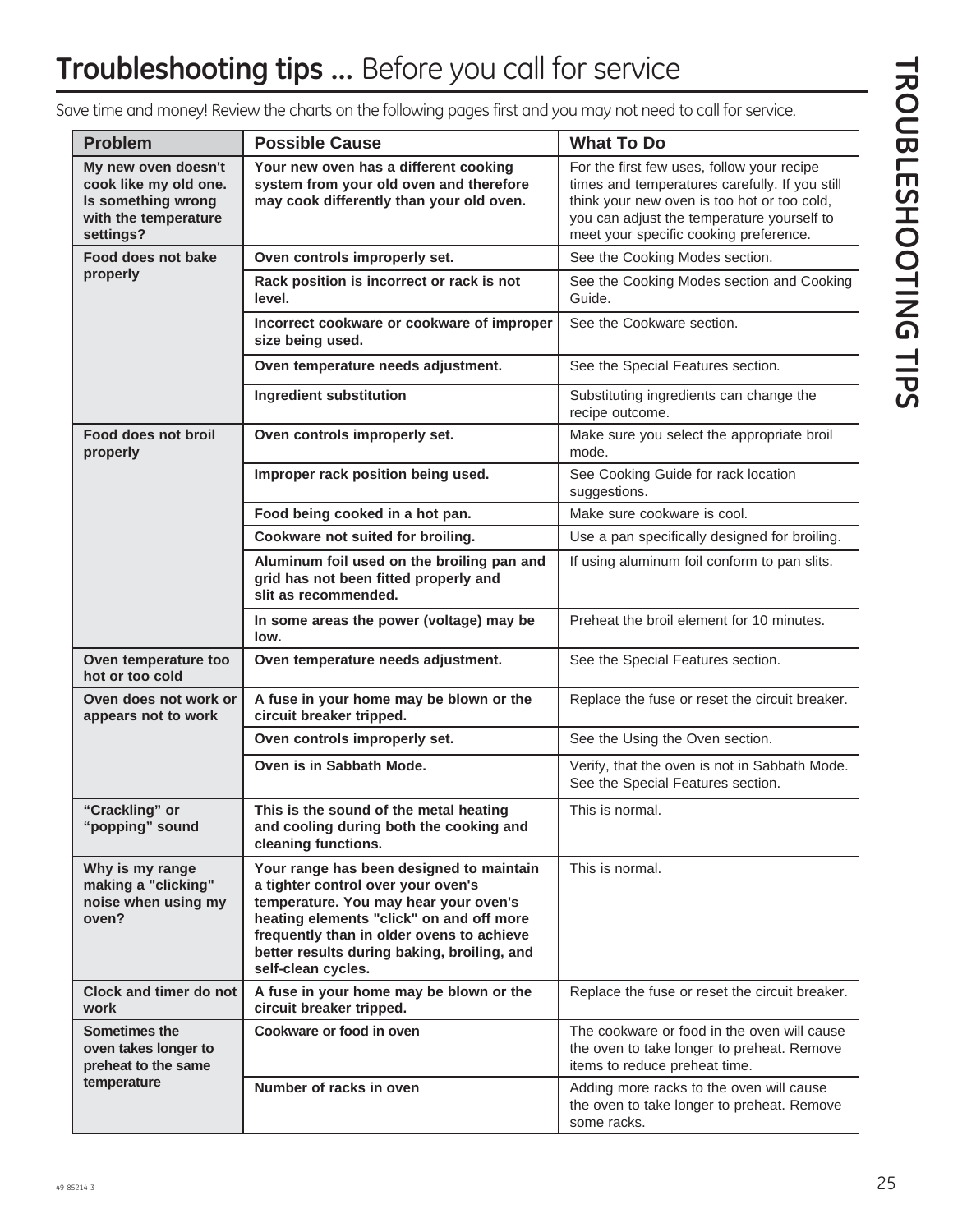## **Troubleshooting tips ...** Before you call for service

| <b>Problem</b>                                                                                      | <b>Possible Cause</b>                                                                                                                                                  | <b>What To Do</b>                                                                                                                                                   |
|-----------------------------------------------------------------------------------------------------|------------------------------------------------------------------------------------------------------------------------------------------------------------------------|---------------------------------------------------------------------------------------------------------------------------------------------------------------------|
| Oven light does not                                                                                 | Light bulb is loose or defective.                                                                                                                                      | Tighten or replace bulb.                                                                                                                                            |
| work                                                                                                | Pad operating light is broken.                                                                                                                                         | Call for service.                                                                                                                                                   |
| Oven will not<br>self-clean                                                                         | The temperature is too high to set a<br>self-clean operation.                                                                                                          | Allow the oven to cool and reset the controls.                                                                                                                      |
|                                                                                                     | Oven controls improperly set.                                                                                                                                          | See the Cleaning the Oven section.                                                                                                                                  |
| <b>Excessive smoking</b><br>during clean cycle                                                      | Excessive soil or grease.                                                                                                                                              | Press the Cancel/Off pad. Open the windows to rid<br>the room of smoke. Wait until the LOCKED light goes<br>off. Wipe up the excess soil and reset the clean cycle. |
| <b>Excessive smoking</b><br>during broiling                                                         | Food too close to burner element.                                                                                                                                      | Lower the rack position of the food.                                                                                                                                |
| Oven door will not<br>open after a clean<br>cycle                                                   | Oven too hot.                                                                                                                                                          | Allow the oven to cool below locking temperature.                                                                                                                   |
| Oven not clean after                                                                                | Oven controls improperly set.                                                                                                                                          | See the Cleaning the Oven section.                                                                                                                                  |
| a clean cycle                                                                                       | Oven was heavily soiled.                                                                                                                                               | Clean up heavy spillovers before starting the clean<br>cycle. Heavily soiled ovens may need to self-clean<br>again or for a longer period of time.                  |
| "LOCK DOOR"<br>flashes in the<br>display                                                            | The self-clean cycle has been selected<br>but the door is not closed.                                                                                                  | Close the oven door.                                                                                                                                                |
| <b>LOCKED light is on</b><br>when you want to<br>cook                                               | The oven door is locked because<br>the temperature inside the oven<br>has not dropped below the locking<br>temperature.                                                | Press the Cancel/Off pad. Allow the oven to cool.                                                                                                                   |
| "F-and a number"<br>or letter" flash in<br>the display                                              | You have a function error code.                                                                                                                                        | Press the Cancel/Off pad. Allow the oven to cool for one<br>hour. Put the oven back into operation.                                                                 |
|                                                                                                     | If the function code repeats.                                                                                                                                          | Disconnect all power to the oven for at least 30<br>seconds and then reconnect power. If the function<br>error code repeats, call for service.                      |
| Display goes blank                                                                                  | A fuse in your home may be blown or the<br>circuit breaker tripped.                                                                                                    | Replace the fuse or reset the circuit breaker.                                                                                                                      |
|                                                                                                     | The clock is turned off.                                                                                                                                               | See the Special features section.                                                                                                                                   |
|                                                                                                     | Oven is in Sabbath Mode.                                                                                                                                               | Verify that the oven is not in Sabbath Mode.<br>See the Special Features section.                                                                                   |
| Power outage,<br>clock flashes                                                                      | Power outage or surge                                                                                                                                                  | Reset the clock. If the oven was in use, you must<br>reset it by pressing the Cancel/Off pad, setting the<br>clock and resetting any cooking function.              |
| "Burning" or "oily"<br>odor emitting from<br>the vent                                               | This is normal in a new oven and will<br>disappear in time.                                                                                                            | To speed the process, set a self-clean cycle for a<br>minimum of 3 hours. See the Cleaning the Oven<br>section. This is temporary.                                  |
| <b>Strong odor</b>                                                                                  | An odor from the oven insulation is<br>normal for the first few times the oven<br>is used.                                                                             | This is temporary and will go away after several uses<br>or a self-clean cycle.                                                                                     |
| My oven door glass<br>appears to be<br>"tinted" or have a<br>"rainbow" color. Is<br>this defective? | No. The inner oven glass is coated with<br>a heat barrier to reflect the heat back<br>into the oven to prevent heat loss and<br>keep the outer door cool while baking. | This is normal. Under certain light or angles, you may<br>see this tint or rainbow color.                                                                           |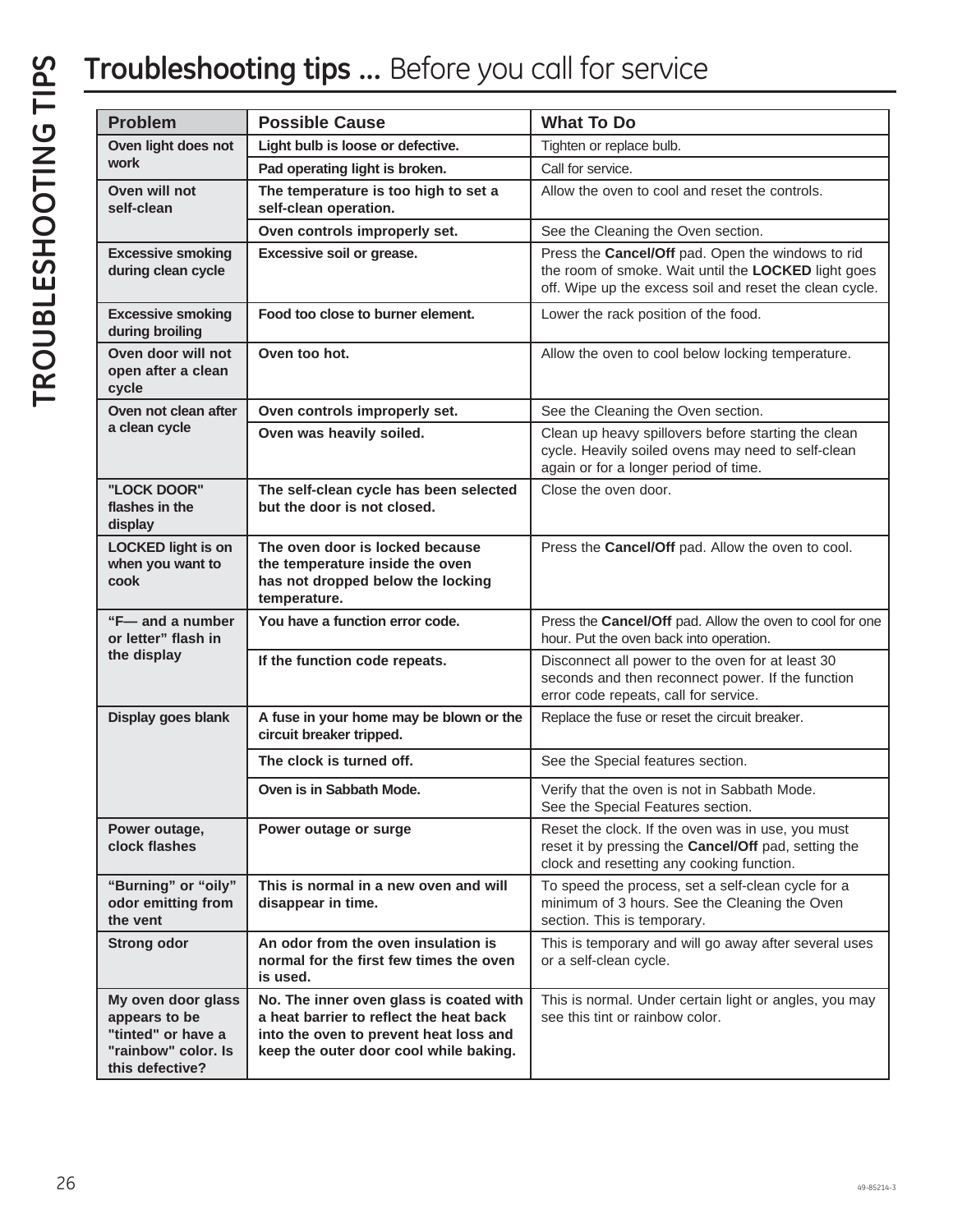## **Troubleshooting tips ...** Before you call for service

| <b>Problem</b>                                                                               | <b>Possible Cause</b>                                                                            | <b>What To Do</b>                                                                                                                                                                                                                                                                                              |  |
|----------------------------------------------------------------------------------------------|--------------------------------------------------------------------------------------------------|----------------------------------------------------------------------------------------------------------------------------------------------------------------------------------------------------------------------------------------------------------------------------------------------------------------|--|
| Top burners do not<br>light or do not burn                                                   | Plug on range is not completely<br>inserted in the electrical outlet.                            | Make sure electrical plug is plugged into a live, properly grounded<br>outlet.                                                                                                                                                                                                                                 |  |
| evenly. (The front right<br>burner is designed to<br>have slightly smaller<br>flames between | Burner slits on the side of the<br>burner may be clogged.                                        | Remove the burners and clean them. Check the electrode area<br>for burned-on food or grease. See the Care and cleaning of the<br>range section.                                                                                                                                                                |  |
| the 6 and 9 o'clock<br>positions. This is<br>normal.)                                        | Improper burner assembly.                                                                        | Make sure the burner parts are installed correctly. See the Care<br>and cleaning of the range section.                                                                                                                                                                                                         |  |
| <b>Burner flames very</b><br>large or yellow                                                 | Improper air to gas ratio.                                                                       | If range is connected to LP gas, contact the person who<br>installed your range or made the conversion.                                                                                                                                                                                                        |  |
| <b>Surface burners light</b><br>but oven does not                                            | The oven gas shut-off valve<br>may have accidentally been<br>moved during cleaning or<br>moving. | To check the oven gas shut-off valve, remove the drawer (see<br>the Care and cleaning of the range section). For lower oven<br>drawer models, remove the rear access panel by unscrewing<br>the thumb screws in the upper left and right corners. Look for<br>the gas shut-off lever at the back of the range. |  |
|                                                                                              |                                                                                                  | Lever is<br>shown closed.<br>PULL TO OPEN.<br>Thumb screws<br>Lower oven drawer models<br>Sealed burner models                                                                                                                                                                                                 |  |
| <b>Burners do not light</b>                                                                  | <b>Lock Controls feature is</b><br>activated.                                                    | Allow the range to cool down and touch and hold the<br>Lock Controls pad (on some models) for 3 seconds until the<br>display shows LOC OFF                                                                                                                                                                     |  |
|                                                                                              | Plug on range is not<br>completely inserted in the<br>electrical outlet.                         | Make sure electrical plug is plugged into a live, properly<br>grounded outlet.                                                                                                                                                                                                                                 |  |
|                                                                                              | Gas supply not connected or<br>turned on.                                                        | See the Installation Instructions that came with your range.                                                                                                                                                                                                                                                   |  |
|                                                                                              | Bridge burner won't light                                                                        | See How to Light Bridge Burner section.                                                                                                                                                                                                                                                                        |  |
|                                                                                              | A fuse in your home may be<br>blown or the circuit breaker<br>tripped.                           | Replace the fuse or reset the circuit breaker.                                                                                                                                                                                                                                                                 |  |
|                                                                                              | <b>Burner parts not replaced</b><br>correctly.                                                   | See the Care and Cleaning of the range section.                                                                                                                                                                                                                                                                |  |
| <b>Lock Controls or</b><br><b>Control Lockout</b><br>feature is activated                    |                                                                                                  | If LOC ON appears in the display, the range control is locked.<br>Turn this feature off to use the range. See the Lock Control<br>feature in the Oven Controls section.                                                                                                                                        |  |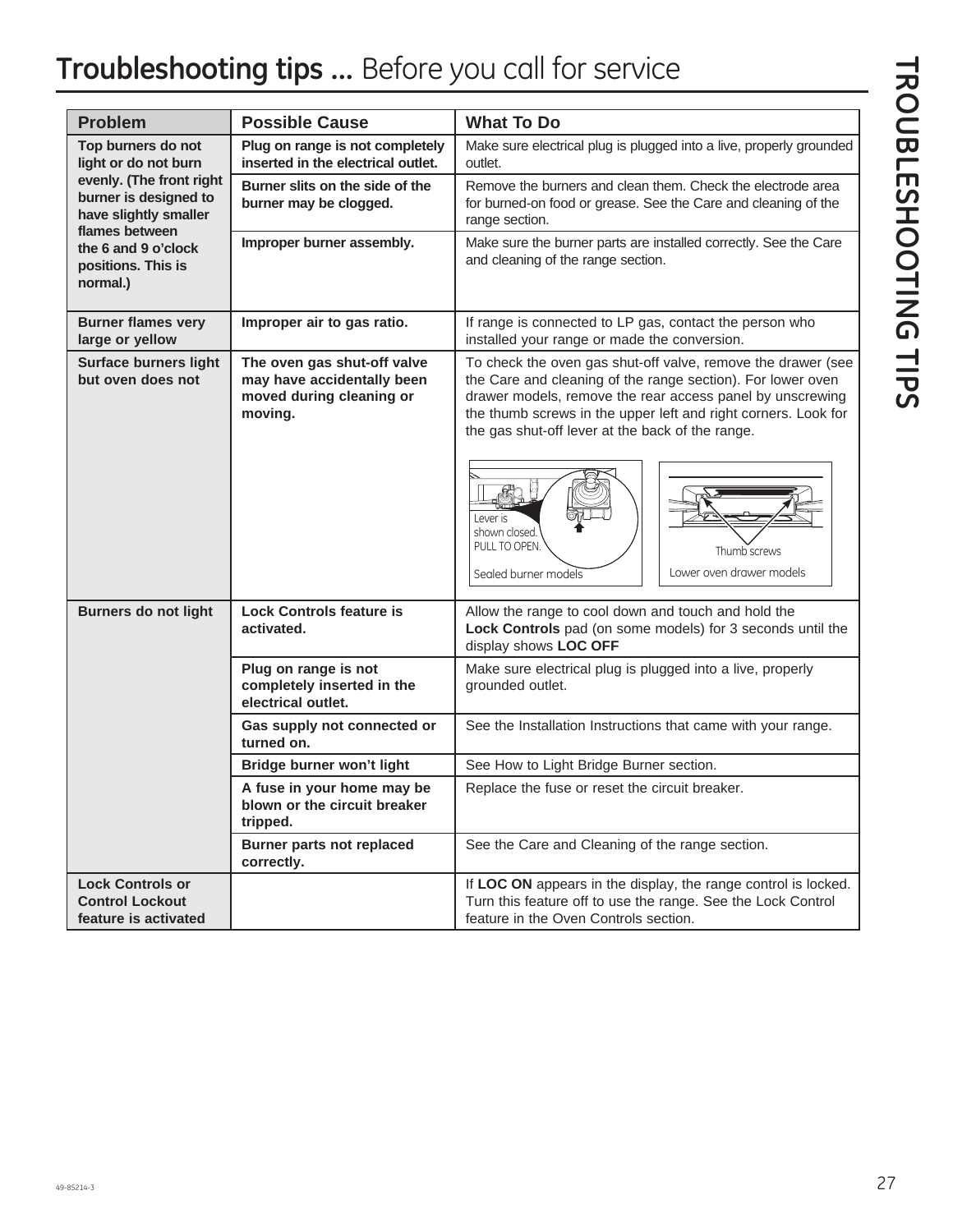## **Troubleshooting tips ...** Before you call for service

| <b>Problem</b>                                          | <b>Possible Cause</b>                                               | <b>What To Do</b>                                                                                      |
|---------------------------------------------------------|---------------------------------------------------------------------|--------------------------------------------------------------------------------------------------------|
| Drawer does not slide<br>smoothly or drags              | The drawer is out of alignment.                                     | Fully extend the drawer and push it all the way in. See the<br>Care and cleaning of the range section. |
|                                                         | Drawer is over-loaded or load is<br>unbalanced.                     | Reduce weight. Redistribute drawer contents.                                                           |
| Lower oven drawer or<br>warming drawer will not<br>work | A fuse in your home may be blown<br>or the circuit breaker tripped. | Replace the fuse or reset the circuit breaker.                                                         |
|                                                         | The oven is self-cleaning.                                          | Wait for the self-clean cycle to finish and the oven to cool.                                          |
|                                                         | Controls improperly set.                                            | See the Electric warming drawer or Lower oven drawer<br>section.                                       |
| <b>Excessive condensation</b>                           | Liquid in drawer.                                                   | Remove liquid.                                                                                         |
| in the drawer                                           | Uncovered foods.                                                    | Cover food with lid or aluminum foil.                                                                  |
|                                                         | Temperature setting too high.                                       | Reduce temperature setting.                                                                            |
| Food dries out in the                                   | Moisture escaping.                                                  | Cover food with lid or aluminum foil.                                                                  |
| lower oven drawer or<br>warming drawer                  | Drawer not fully closed.                                            | Push drawer in until latch engages.                                                                    |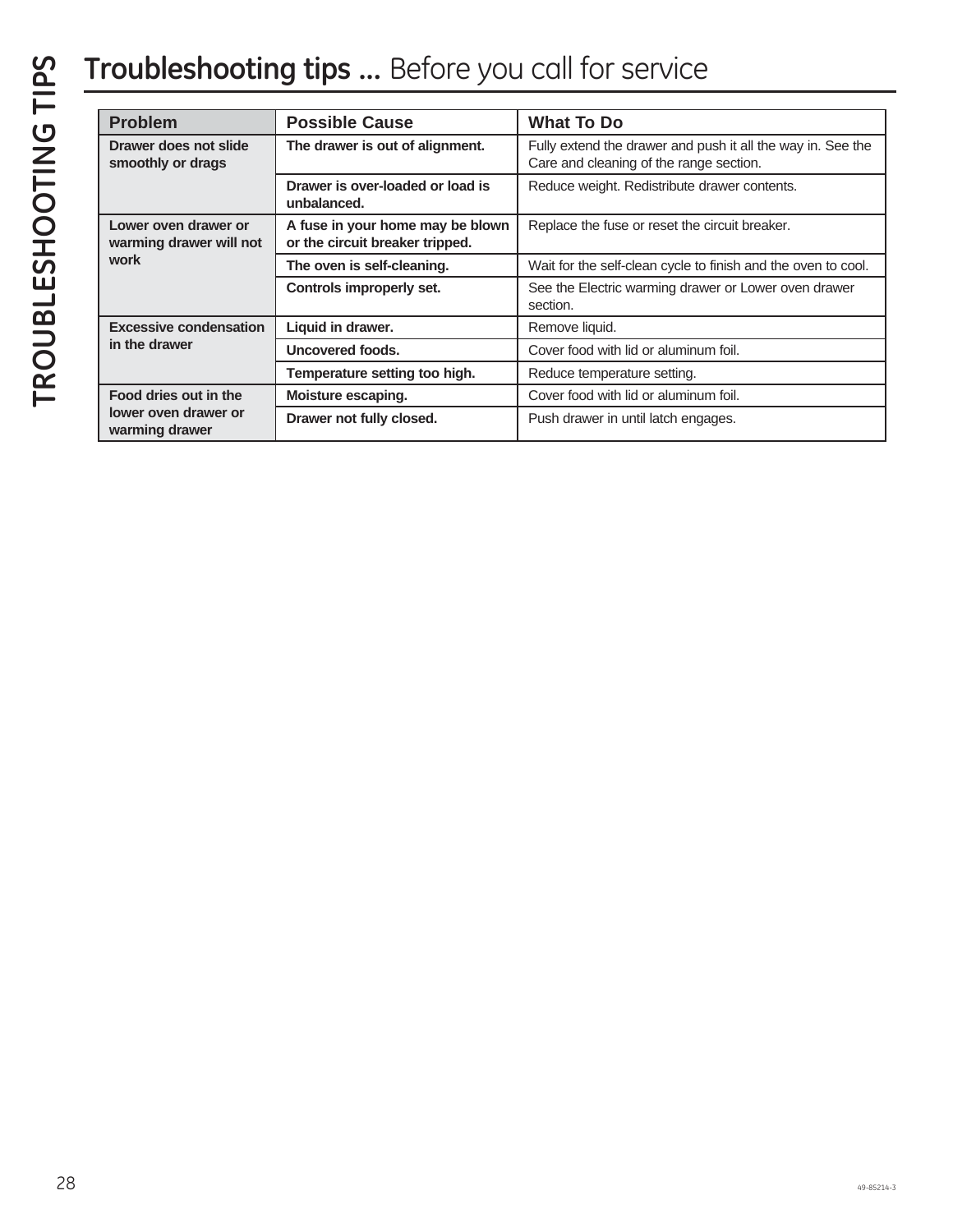

## **GEAppliances.com**

**a Gas con Función de Auto Limpieza**  Gas con Función de Auto Limpieza En Canadá, comuniquese<br>
Con nosotros en:<br>
Con nosotros en:<br>
Con nosotros en:

| Información de Seguridad 2                                                                                                                                                 |
|----------------------------------------------------------------------------------------------------------------------------------------------------------------------------|
| Garantía8                                                                                                                                                                  |
| Asistencia / Accesorios9                                                                                                                                                   |
| Uso de la Placa de Cocción<br>Quemadores10                                                                                                                                 |
| Uso del Horno<br>Controles del Horno 12<br>Ventilaciones de Aire del Horno13<br>Funciones Especiales14<br>Estantes del Horno15<br>Modos de Cocción 16<br>Guía de Cocción17 |
| Cuidado y Limpieza<br>Limpieza del Horno18<br>Limpieza de la Placa de Cocción19<br>Limpieza de la Puerta y el Cajón22<br>Mantenimiento23                                   |
| Consejos para la<br>Solución de Problemas 25                                                                                                                               |
|                                                                                                                                                                            |

**Manual del Propietario**

**Escriba los números de modelo y de serie aquí:**

**Nº de Modelo \_\_\_\_\_\_\_\_\_\_\_\_\_\_**

**Nº de Serie \_\_\_\_\_\_\_\_\_\_\_\_\_\_\_\_**

Los podrá encontrar en una etiqueta en el borde lateral o en el frente del horno (inferior) detrás de la puerta del horno.

En Canadá, comuníquese con nosotros en: www.GEAppliances.ca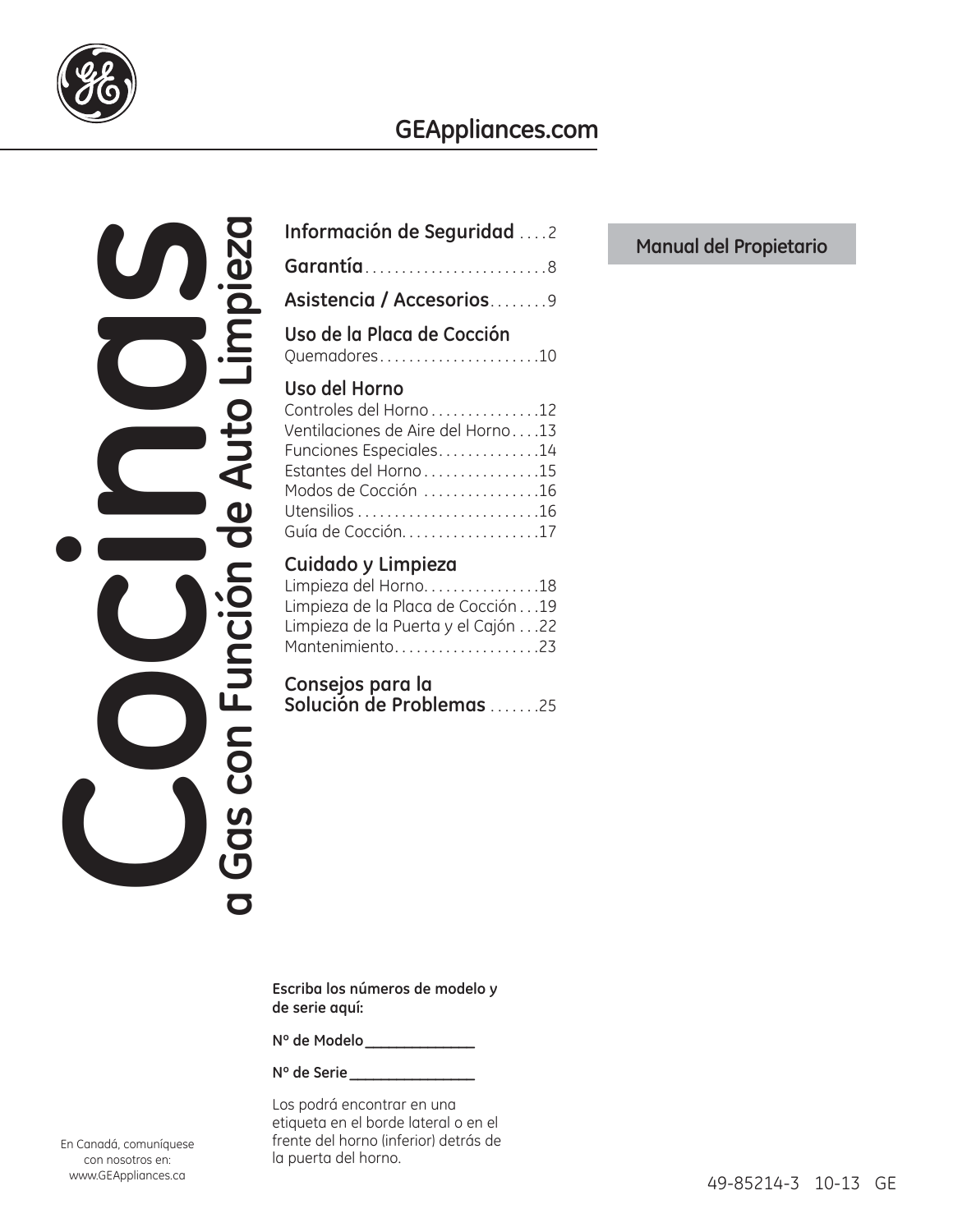## **INFORMACIÓN IMPORTANTE DE SEGURIDAD LEA TODAS LAS INSTRUCCIONES ANTES DE USAR**

### **ADVERTENCIA Si la información de este manual no se sigue exactamente, se podrá producir un incendio o explosión, ocasionando daños sobre la propiedad, lesiones o la muerte.**

- No guarde ni use gasolina u otros vapores inflamables y líquidos cerca de este ni de otros electrodomésticos.

#### **- QUÉ DEBE HACER SI HUELE GAS**

- No intente iluminar ningún electrodoméstico.
- No toque ningún interruptor eléctrico; no use teléfonos en su edificio.
- De inmediato llame a su proveedor de gas desde el teléfono de un vecino.
- Si no se puede comunicar con su proveedor de gas, llame al departamento de bomberos.
- La instalación y las reparaciones deberán ser realizadas por un instalador calificado, agencia de servicios o el proveedor de gas.

## **DISPOSITIVO ANTI-VOLCADURAS**

## **ADVERTENCIA**



**Riesgo de Volcaduras**

**Un niño o adulto pueden volcar la cocina y morir. Verifique que el soporte anti-volcaduras se haya instalado y ajustado correctamente.**

**Asegurese de que el soporte anti volcaduras sea reinstalado cuando se mueva la cocina. No utilice la cocina sin que el soporte anti-volcaduras esté colocado y ajustado.**

**Si estas instrucciones no se siguen, como resultado se podrá producir la muerte o quemaduras graves de niños y adultos.**

A fin de reducir el riesgo de caída de la cocina, ésta deberá estar asegurada por un soporte anti-volcaduras correctamente instalado. Consulte las instrucciones de instalación provistas con el soporte, para acceder a detalles completos antes de intentar realizar la instalación.

### **Para Cocinas Sin Apoyo y Deslizables**

Para controlar si el soporte es instalado y ajustado de forma apropiada, mire que debajo de la cocina la pata



Cocinas Sin Apoyo y Deslizables

niveladora trasera esté ajustada al soporte. En algunos modelos, el cajón de almacenamiento o el panel de protección se pueden retirar para una fácil inspección. Si no es posible realizar una inspección visual, deslice la cocina hacia adelante, confirme que el soporte anti-volcaduras esté ajustado de forma segura al piso o la pared, y deslice la cocina hacia atrás de modo que la pata niveladora trasera se encuentre debajo del soporte anti-volcaduras.

En caso de que la cocina sea empujada de la pared por alguna razón, siempre repita este procedimiento para verificar que la cocina esté correctamente asegurada por el soporte anti-volcaduras.

Nunca retire completamente las patas niveladoras, ya que la cocina no estará asegurada de forma adecuada al dispositivo antivolcaduras.

### $2^{49-85214-3}$ **GUARDE ESTAS INSTRUCCIONES**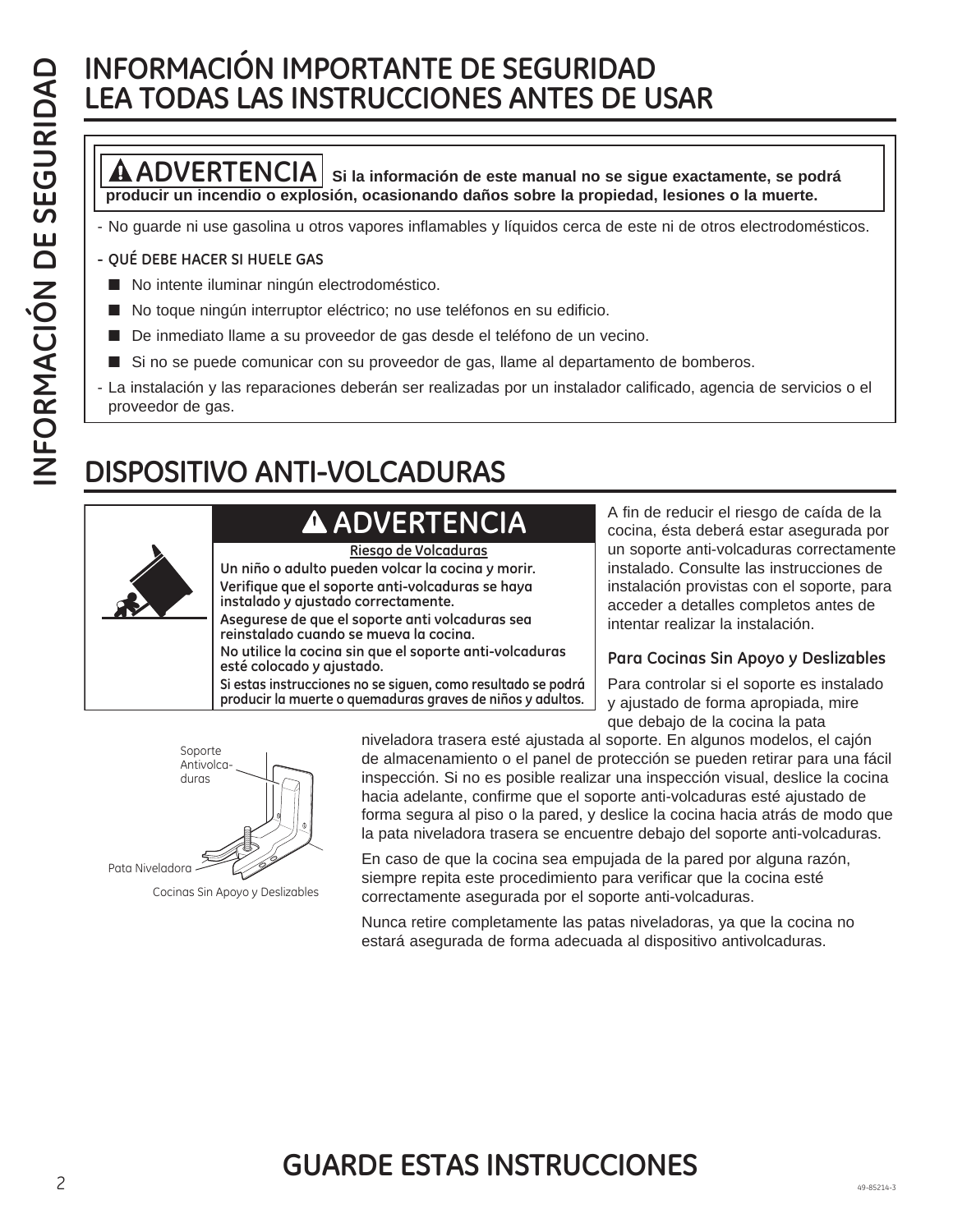## **ADVERTENCIA DE LA PROPOSICIÓN 65 DEL ESTADO DE CALIFORNIA**

La Ley sobre Agua Potable Inocua y Tratamiento de Residuos Tóxicos de California (California Safe Drinking Water and Toxic Enforcement Act) solicita al Gobernador de California que publique una lista de sustancias que el estado reconoce que producen cáncer, defectos de nacimiento u otros daños reproductivos y solicita a los empresarios que adviertan a sus clientes sobre la posible exposición a tales sustancias.

A

**ADVERTENCIA** Este producto contiene uno o más químicos que el Estado de California entiende que producen cáncer, defectos en el nacimiento u otros daños reproductivos.

Los hornos con limpieza automática pueden ocasionar exposiciones de bajo nivel a algunas de estas sustancias, incluyendo monóxido de carbono, durante el ciclo de limpieza. La exposición puede ser minimizada si se ventila con una ventana abierta o si se usa un ventilador o campana.

## **INSTRUCCIONES GENERALES DE SEGURIDAD ADVERTENCIA**

**AADVERTENCIA** NUNCA use este **electrodoméstico para calentar el ambiente. Como consecuencia de esto, se podrá producir envenenamiento con monóxido de carbono y el sobrecalentamiento del horno.**

- Use este electrodoméstico sólo para su propósito original, como se describe en el manual del propietario.
- Solicite que un instalador calificado instale su cocina y que esté correctamente conectada a tierra, de acuerdo con las instrucciones de instalación provistas. Cualquier ajuste y trabajo de servicio técnico deberá ser realizado únicamente por instaladores de cocinas a gas calificados o por técnicos del servicio. No intente reparar o reemplazar ninguna parte de la cocina, a menos que esto se recomiende específicamente en este manual.
- Su cocina es enviada desde la fábrica para uso con gas natural. Puede ser convertida para uso con gas LP. Si se requieren, estos ajustes deben ser realizados por un técnico calificado de acuerdo con las instrucciones de instalación y códigos locales. La agencia que realiza este trabajo asume la responsabilidad de la conversión.
- Solicite que el instalador le muestre la ubicación de la válvula de cierre de la cocina a gas y cómo apagarla en caso de ser necesario.
- Enchufe la cocina en un tomacorriente con conexión a tierra de 120 voltios únicamente. No retire la pata redonda de conexión a tierra del enchufe. Si tiene dudas sobre la conexión a tierra del sistema eléctrico para hogar, es su responsabilidad y obligación contar con el reemplazo de un tomacorriente sin conexión a tierra por un tomacorriente de tres patas correctamente conectado a tierra, de acuerdo con el Código Nacional de Electricidad. No use prolongadores con este electrodoméstico.
- Antes de realizar cualquier servicio técnico, desenchufe la cocina o desconecte el suministro de corriente desde el panel de distribución del hogar, retirando el fusible o desconectando el disyuntor.
- Asegúrese de que todos los materiales de embalaje sean retirados de la cocina antes de su uso, a fin de evitar que estos materiales se incendien.
- Evite ralladuras o impactos sobre las puertas de metal, cocinas o paneles de control. Hacer esto podrá producir la rotura de vidrios. No cocine un producto con un vidrio roto. Es posible que se produzcan descargas, incendio o cortes.
- No deje a los niños solos no se deberá dejar a los niños solos o fuera de su radio de atención en el área donde el electrodoméstico se encuentre en uso. Nunca se les deberá permitir trepar, sentarse o pararse sobre ninguna parte del electrodoméstico.
- **PRECAUCIÓN** No coloque artículos de interés para los niños sobre los gabinetes que están sobre un horno – si los niños se trepan sobre el horno para llegar a estos artículos podrían sufrir lesiones graves.

### $49-85214-3$ **GUARDE ESTAS INSTRUCCIONES**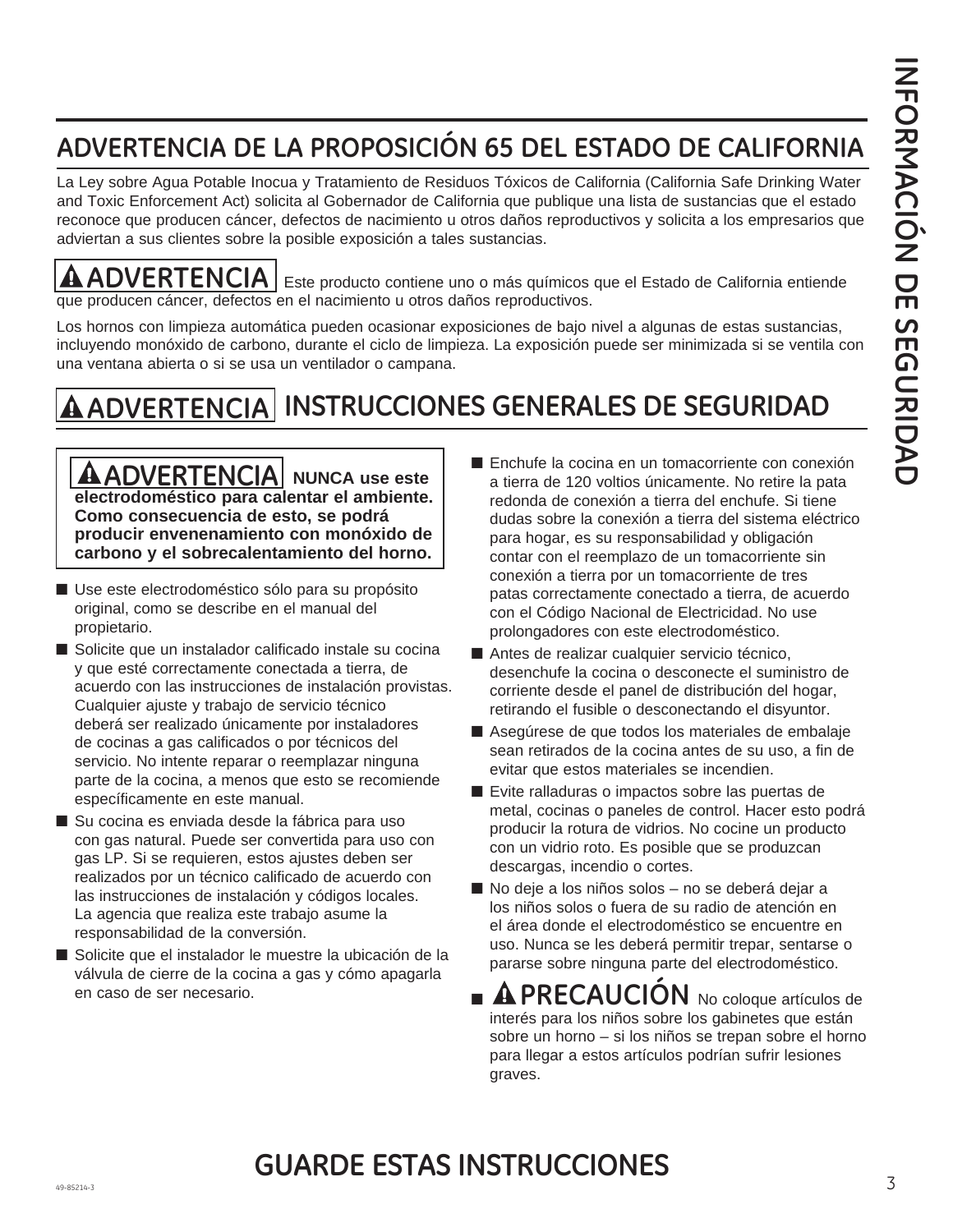## **INFORMACIÓN IMPORTANTE DE SEGURIDAD LEA TODAS LAS INSTRUCCIONES ANTES DE USAR**

## **ADVERTENCIA INSTRUCCIONES GENERALES DE SEGURIDAD (CONT.)**

- No permita que nadie se trepe, se pare o se cuelgue de la puerta del horno, del cajón o de la parte superior de la cocina. Se podrá dañar la cocina o provocar su caída, ocasionando lesiones graves o la muerte.
- Nunca bloquee las ventilaciones (aberturas de aire) de la cocina. Las mismas brindan las entradas y salidas de aire que son necesarias para que la cocina opere de forma correcta con la combustión adecuada. Las aberturas de aire están ubicadas en la parte trasera de la cocina, en la parte superior e inferior de la puerta del horno, y en la parte inferior de la cocina debajo del cajón calentador, del cajón del horno inferior o del panel de protección.
- Use sólo sostenedores de ollas secos los sostenedores húmedos sobre superficies calientes pueden producir quemaduras debido al vapor. No permita que los sostenedores de ollas tengan contacto con los quemadores superficiales, la parrilla de los quemadores, o el elemento de calefacción del horno. No use una toalla u otra tela voluminosa para reemplazar el mango de las cacerolas.
- No toque el elemento calentador ni la superficie interior del horno. Es posible que estas superficies estén demasiado calientes como para quemar, aunque su color sea oscuro. Durante y después del uso, no toque ni permita que telas u otros materiales inflamables toquen cualquier área interior del horno; espere a que haya pasado un tiempo suficiente para que se enfríen. Otras superficies del electrodoméstico se podrán calentar lo suficiente como para ocasionar lesiones. Las superficies potencialmente calientes incluyen la abertura de la ventilación del horno, superficies cercanas a la abertura y grietas alrededor de la puerta del horno.
- No caliente envases de comida que no hayan sido abiertos. Se podría acumular presión y el envase podría explotar, ocasionando una lesión.
- Cocine carnes y carnes de ave en forma completa – la carne por lo menos a una temperatura interna de 160º F y la carne de ave por lo menos a una temperatura interna de 180º F. Normalmente la cocción a estas temperaturas es una protección contra las enfermedades transmitidas por la comida.

## **MANTENGA LOS MATERIALES INFLAMABLES ALEJADOS DE LA COCINA ADVERTENCIA Si esto no se cumple, se podrán sufrir lesiones personales graves o incendios.**

- No quarde ni use materiales inflamables en un horno o cerca de la parte superior de la cocina, incluyendo papel, plástico, sostenedores de ollas, trapos, cobertores de pared, cortinas, paños y gasolina u otros vapores y líquidos inflamables.
- Nunca use prendas holgadas o que cuelguen mientras usa el electrodoméstico. Evite acumular artículos comúnmente usados en gabinetes sobre la cocina, y tenga cuidado al extender la mano sobre la cocina. La ropa que se encuentre cerca de los quemadores o superficies calientes se podrá encender, ocasionando quemaduras graves.
- No permita que la grasa de la cocción u otros materiales inflamables se acumulen en o cerca de la cocina. La grasa del horno o sobre la cocina se podrá incendiar.
- Limpie las campanas de ventilación de forma frecuente. No se debe permitir la acumulación de grasa en la campana o el filtro.

### $\overline{a}$  49-85214-3 **GUARDE ESTAS INSTRUCCIONES**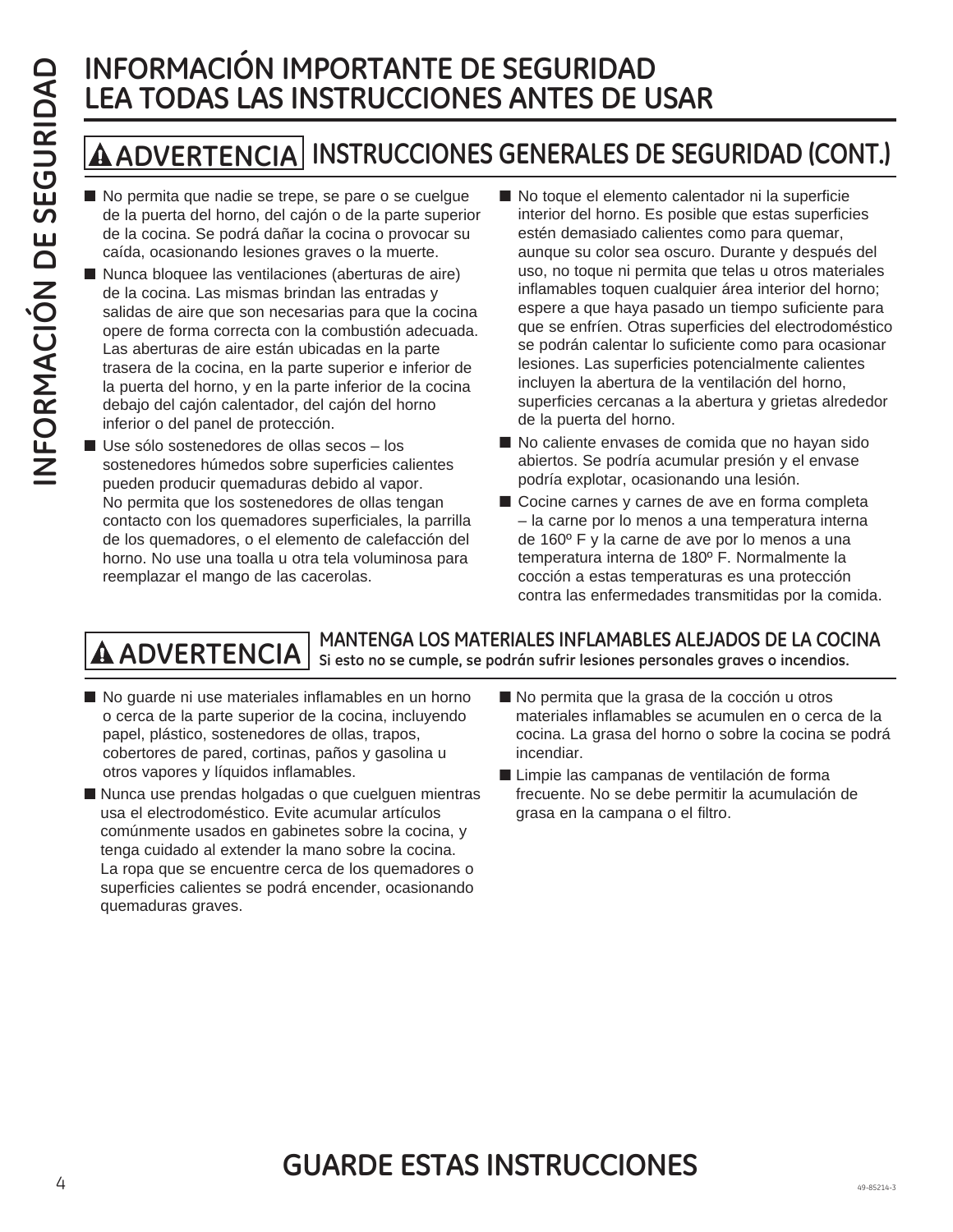#### **EN CASO DE INCENDIO, SIGA LOS SIGUIENTES PASOS PARA EVITAR LESIONES O LA PROPAGACIÓN DEL FUEGO**  $\overline{\mathbf{A}}$  ADVERTENCIA $|$

- No use agua sobre el fuego de la grasa. Nunca tome una olla que se esté incendiando. Apague los controles. Extinga la olla que se esté incendiando sobre un quemador superficial, cubriendo la olla completamente con su tapa correspondiente, una hoja metálica de galletas o una bandeja plana. Si es necesario, use un químico seco multiuso o un extintor de chorro de espuma.
- En caso de que haya fuego en el horno durante la cocción, apague el horno y mantenga la puerta cerrada hasta que el fuego se extinga. Si es necesario, use un químico seco multiuso o un extintor de chorro de espuma.
- En caso de que haya fuego en el horno durante el período de auto limpieza, apague el horno y espere a que el fuego se extinga. No fuerce la puerta para abrirla. La entrada de aire fresco sobre las temperaturas de auto limpieza podrá conducir a la producción de llamas en el horno. Si no se siguen estas instrucciones, se podrán producir quemaduras graves.

#### **INSTRUCCIONES DE SEGURIDAD DE LA PARTE SUPERIOR DE LA COCINA ADVERTENCIA**

- Nunca pierda de vista los quemadores cuando se encuentren en las configuraciones de calor media o alta. Las comidas, especialmente las que se preparan con aceite, se pueden incendiar, lo cual puede ocasionar un incendio que se propague a los gabinetes próximos.
- Nunca pierda de vista el aceite cuando esté friendo. Si se calienta más allá de su punto de cocción, el aceite se puede quemar y provocar un incendio que se puede propagar a los gabinetes próximos. Use un termómetro para grasas profundas siempre que sea posible, a fin de monitorear la temperatura del aceite.
- Para evitar derrames e incendios, use una cantidad mínima de aceite cuando esté friendo en una olla que no sea profunda y evite cocinar comidas congeladas con cantidades excesivas de hielo.
- Use el tamaño de olla adecuado para evitar que sean inestables o que sufran caídas fácilmente. Seleccione utensilios que coincidan con el tamaño del quemador. Las llamas del quemador se deberán ajustar de modo que no se extiendan más allá de la parte inferior de la olla. Una cantidad excesiva de llama puede representar un riesgo.
- Siempre use la posición LITE al encender los quemadores superiores y asegúrese de que estos se hayan encendido.
- Al usar utensilios de vidrio/ cerámica, asegúrese de que sean adecuados para el servicio de cocina; otros se podrán romper debido a un cambio repentino de temperatura.
- A fin de minimizar posibles quemaduras, incendio de materiales inflamables y derrames, la manija de un envase deberá ser inclinada hacia el centro de la cocina sin que se extienda sobre los quemadores cercanos.
- Al preparar comidas llameantes debajo de una campana, encienda el ventilador.
- No use un wok con un anillo con soporte de metal redondo. El anillo podrá atrapar calor y bloquear el aire hacia el quemador, produciendo el riesgo de emisión de monóxido de carbono.
- No intente elevar la cocina. Hacer esto podría dañar la tubería de gas hasta los quemadores superficiales, ocasionando una pérdida de gas y riesgo de incendio.
- Al inhabilitar el Bloqueo del Control de Gas (en algunos modelos), asegúrese de que los controles de superficie se encuentren en la posición OFF (Apagado). Esto evitará que haya un flujo de gas no intencional desde los quemadores.
- No use papel de aluminio para cubrir rejillas cualquier parte de la cocina. Si se hace esto se podrá producir envenenamiento con monóxido de carbono, sobrecalentamiento de las superficies de la cocina o un posible riesgo de incendio.

### 49-85214-3 5 **GUARDE ESTAS INSTRUCCIONES**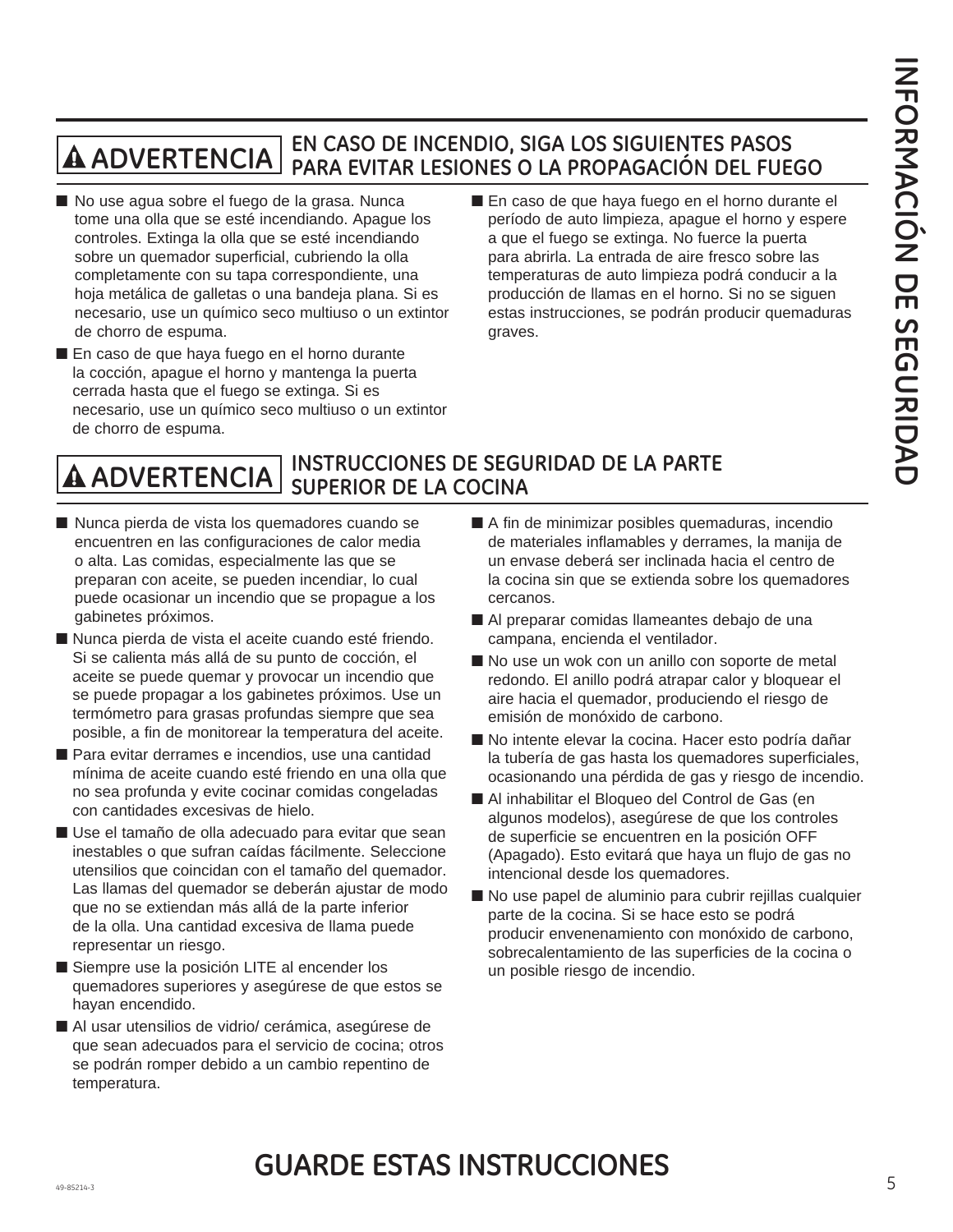## **INFORMACIÓN IMPORTANTE DE SEGURIDAD LEA TODAS LAS INSTRUCCIONES ANTES DE USAR**

## **ADVERTENCIA INSTRUCCIONES DE SEGURIDAD**

**ADVERTENCIA NUNCA cubra ninguna ranura, agujeros o pasajes en el fondo del horno ni cubra un estante entero con materiales tales como papel de aluminio. Hacer esto bloquea el flujo de aire a través del horno y puede ocasionar envenenamiento con monóxido de carbono. Los recubrimientos de aluminio también pueden atrapar el calor, causando riesgo de incendio.**

- Use este electrodoméstico sólo para su propósito original, como se describe en el manual del propietario.
- Manténgase alejado de la cocina al abrir la puerta del horno. El aire caliente o el vapor que sale puede causar quemaduras en las manos, rostro y/u ojos.
- Mantenga el horno libre de acumulación de grasa. La grasa en el horno se puede incendiar.
- Coloque los estantes del horno en la ubicación correspondiente mientras éste se encuentra frío. Si es necesario retirar el estante mientras el horno se encuentra caliente, evite tocar las superficies calientes.
- Coloque el estante del horno en la posición de bloqueo, al introducir y retirar comida del horno. Esto ayuda a evitar quemaduras por tocar superficies calientes de la puerta y las paredes del horno.
- No deje productos tales como papel, utensilios de cocina ni comida en el horno cuando no esté en uso. Los artículos guardados en el horno se pueden incendiar.
- No deje artículos en la parte superior de la cocina cerca de la ventilación del horno, que está en el centro de la parte trasera. Los artículos se pueden sobrecalentar, y existe riesgo de incendio o quemaduras.
- Al usar las bolsas para cocinar o dorar en el horno, siga las instrucciones del fabricante.
- Nunca ase con la puerta abierta. Se prohíbe asar con la puerta abierta debido al sobrecalentamiento de las perillas de control.

# **INSTRUCCIONES DE SEGURIDAD DEL HORNO ADVERTENCIA CON FUNCIÓN DE AUTO LIMPIEZ**

La función de auto limpieza usa el horno en temperaturas lo suficientemente altas como para consumir restos de comida que haya dentro del mismo. Para un funcionamiento seguro, siga estas instrucciones.

- No toque las superficies del horno durante el ciclo de limpieza automática. Mantenga a los niños alejados del horno durante la limpieza automática. Si no se siguen estas instrucciones, se podrán producir quemaduras.
- Antes de utilizar el ciclo de auto limpieza, retire las ollas, estantes de metal brillante del horno y otros utensilios que haya dentro del mismo. Sólo se pueden dejar dentro del horno los estantes para horno con recubrimiento de porcelana. No use la función de auto limpieza para limpiar otras partes, tales como parrillas.
- Antes de utilizar el ciclo de auto limpieza, limpie la grasa y restos de comida que haya en el horno. Una cantidad excesiva de grasa se puede incendiar, lo

cual puede producir daños con humo en su hogar.

- Si el modo de auto limpieza funciona de forma incorrecta, apague el horno y desconecte el suministro de corriente. Solicite el servicio de un técnico calificado.
- No use limpiadores para horno. No se deberá usar limpiador para hornos comerciales ni revestimientos de protección para hornos de ningún tipo en o alrededor de cualquier parte del horno.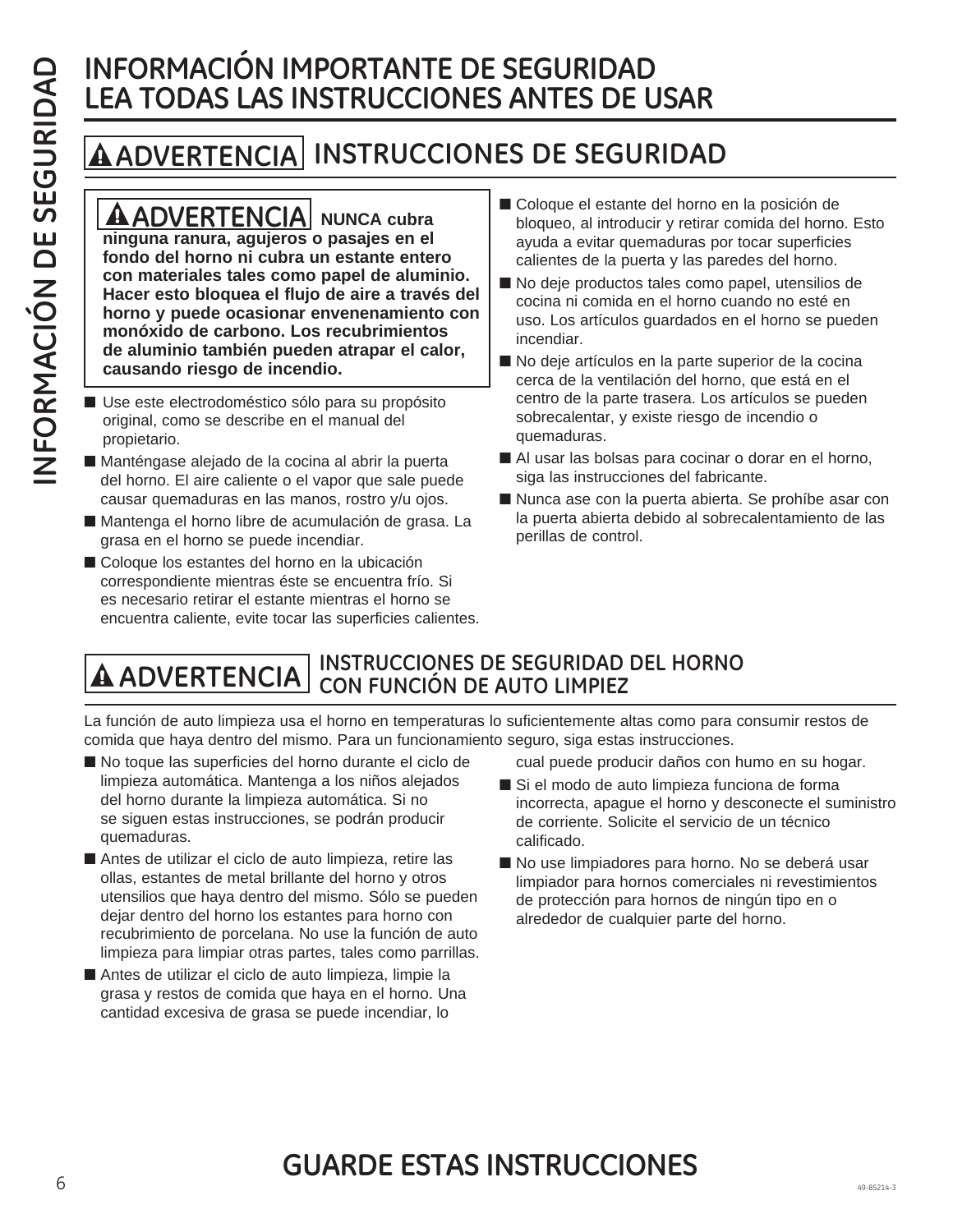# **INSTRUCCIONES DE SEGURIDAD DEL CAJÓN PARA ASAR ADVERTENCIA (Algunos modelos)**

- El propósito del cajón para asar es mantener las comidas cocinadas a temperatura para servir. Las bacterias crecen de forma muy rápida en las comidas con temperaturas entre 40ºF y 140ºF. No coloque comida fría en el cajón para asar. No guarde comida en el cajón para asar por más de 2 horas. Si no se siguen estas instrucciones, se podrán producir enfermedades generadas en la comida.
- No deje productos de papel, plásticos, comida enlatada o materiales combustibles en el cajón. Se pueden incendiar.
- No toque el elemento calentador ni la superficie interior del cajón. Es posible que las superficies estén lo suficientemente calientes como para provocar quemaduras.
- Tenga cuidado al abrir el cajón. Abra un poco el cajón y deje que salga aire caliente o vapor antes de retirar o reemplazar la comida. El aire caliente o el vapor que sale puede causar quemaduras en las manos, rostro y/u ojos.
- No use papel de aluminio para revestir el cajón para asar. El aluminio es un excelente aislante del calor y atrapará el calor debajo de éste. Esto alterará el funcionamiento del cajón y existe el riesgo de que se produzca un incendio.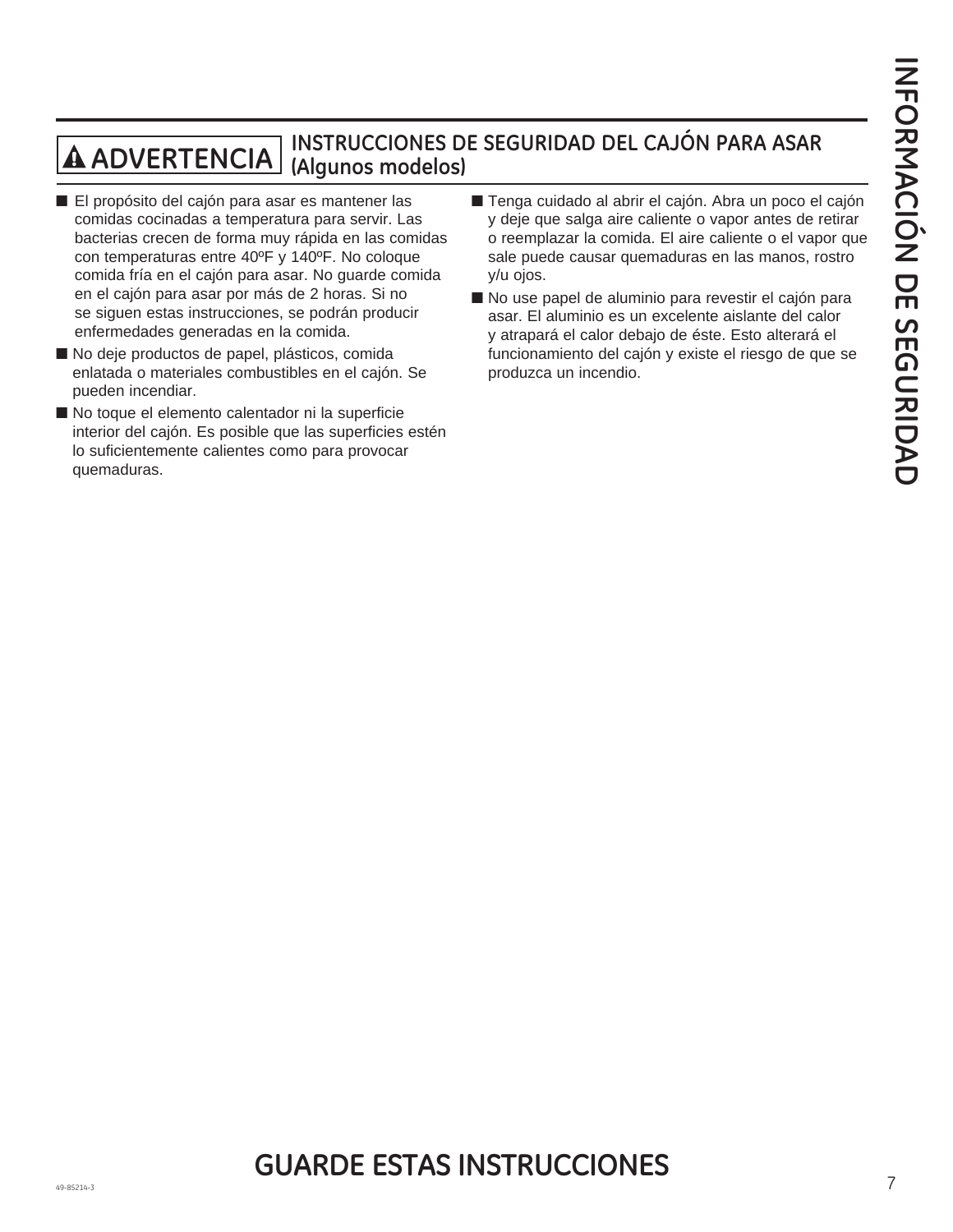**Registre su Electrodoméstico:** ¡Registre su electrodoméstico nuevo a través de Internet, según su conveniencia!

#### www.geappliances.com/service\_and\_support/register/

Un registro puntual de su producto permitirá una mejor comunicación y un servicio más puntual de acuerdo con los términos de su garantía, en caso de surgir la necesidad. También puede enviar una carta en la tarjeta de inscripción pre-impresa que se incluye con el material embalado.

## **Garantía de la Cocina Eléctrica de GE**

#### **GEAppliances.com**

Todo el servicio de garantía es provisto por nuestros Centros de Servicio de Fabricación, o un técnico autorizado de Servicio al Cliente (Customer Care®). Para programar una visita del servicio técnico a través de Internet, visítenos en www.geappliances. com/service\_and\_support/, o llame al 800.GE.CARES (800.432.2737). Cuando llame para solicitar el servicio, tenga los números de serie y de modelo disponibles.

Para realizar el servicio técnico de su electrodoméstico se podrá requerir el uso de datos del puerto de abordaje para su diagnóstico. Esto da al técnico del servicio de fábrica de GE la habilidad de diagnosticar de forma rápida cualquier problema con su electrodoméstico, y de ayudar a GE a mejorar sus productos al brindarle a GE la información sobre su electrodoméstico. Si no desea que los datos de su electrodoméstico sean enviados a GE, solicitamos que le indique a su técnico no entregar los datos a GE en el momento del servicio.

Durante el período de un año desde la fecha original de compra. GE le brindará cualquier parte de la cocina que falle debido a un defecto en los materiales o la fabricación. Durante esta garantía limitada de un año, GE también proveerá, sin costo, todo el trabajo y el servicio en el hogar relacionado con el reemplazo de la parte que presente defectos.

#### **Qué no cubrirá GE:**

- Viajes del técnico del servicio a su hogar para enseñarle sobre cómo usar el producto.
- Instalación, entrega o mantenimiento inadecuados.
- Fallas del producto en caso de abuso, mal uso, modificación o uso para propósitos diferentes al original o uso comercial.
- Reemplazo de fusibles de la casa o reinicio de disyuntores.
- Daños ocasionados sobre el producto por accidente, incendio, inundaciones o catástrofes naturales.
- Daños incidentales o consecuentes causados por posibles defectos sobre este producto.
- Daño causado después de la entrega.
- Producto no accesible para brindar el servicio requerido.

### **EXCLUSIÓN DE GARANTÍAS IMPLÍCITAS**

Su única y exclusiva alternativa es la reparación del producto, como se indica en la Garantía Limitada. Las garantías implícitas, incluyendo garantías implícitas de comerciabilidad o conveniencia sobre un propósito particular, se limitan a un año o al período más corto permitido por la ley.

Esta garantía se extiende al comprador original y a cualquier dueño subsiguiente de productos comprados para uso hogareño dentro de EE.UU. Si el producto está en un área donde no se encuentra disponible un Proveedor Autorizado del Servicio Técnico de GE, usted será responsable por el costo de un viaje o se podrá requerir que traiga el producto a una ubicación del Servicio Técnico de GE Autorizado para recibir el servicio. En Alaska, la garantía excluye el costo de envío o llamadas del servicio a su hogar.

Algunos estados no permiten la exclusión o limitación de daños fortuitos o consecuentes. Esta garantía le da derechos legales específicos y es posible que tenga otros derechos legales que varían entre un estado y otro. Para conocer cuáles son sus derechos legales, consulte a la oficina de asuntos del consumidor local o estatal o al Fiscal de su estado.

### **Garante: General Electric Company. Louisville, KY 40225**

**Garantías Extendidas:** Adquiera una garantía extendida de GE y aprenda sobre descuentos especiales que están disponibles mientras su garantía aún está vigente. La puede adquirir en cualquier momento a través de Internet en

www.geappliances.com/service\_and\_support/shop-for-extended-service-plans.htm

o llamando al 800.626.2224 durante el horario comercial habitual. Los Servicios para el Consumidor Hogareño de GE aún estarán allí cuando su garantía caduque.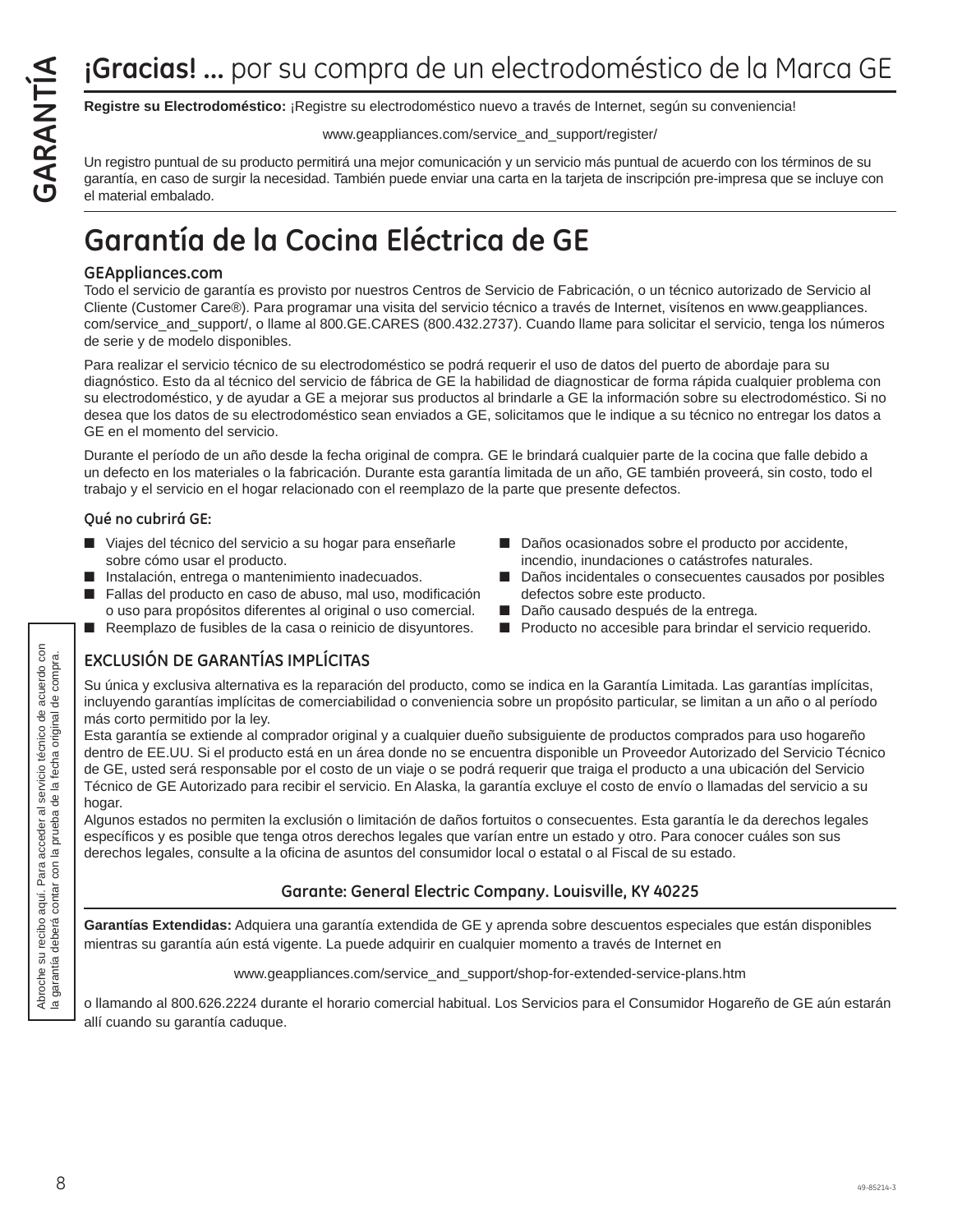## **¿Desea realizar una consulta o necesita ayuda con su electrodoméstico?**

¡Consulte el Sitio Web de Electrodomésticos de GE (**www.geappliances.com/service\_and\_support/**) durante las 24 horas, cualquier día del año! Para mayor conveniencia y un servicio más rápido, ahora puede descargar el Manual del Propietario, ordenar piezas o incluso programar el servicio técnico a través de Internet.

**Servicio Programado:** El servicio de reparación de expertos de GE está a sólo un paso de su puerta. Entre a Internet y programe su servicio en www.geappliances.com/service\_and\_ support/ o llame al 800.GE.CARES (800.432.2737) durante el horario de atención comercial.

**Piezas y Accesorios:** Aquellas personas calificadas para realizar el servicio técnico sobre sus propios electrodomésticos podrán solicitar el envío de piezas o accesorios directamente a sus hogares (se aceptan las tarjetas VISA; MasterCard y Discover). Ordene a través de Internet hoy, durante las 24 horas o en forma telefónica al 800.626.2002 durante el horario de atención comercial.

Las instrucciones que figuran en este manual cubren los procedimientos que serán realizados por cualquier usuario. Otros servicios técnicos generalmente deberían ser derivados a personal calificado del servicio. Se deberá tener cuidado, ya que una reparación indebida podrá hacer que el funcionamiento no sea seguro.

**Estudio de Diseño de la Vida Real:** GE apoya el concepto de Diseño Universal en productos, servicios y ambientes que pueden ser usados por personas de todas las edades, tamaños y capacidades. Reconocemos la necesidad de realizar diseños para una amplia gama de habilidades e incapacidades físicas y mentales. Para más detalles sobre las aplicaciones de Diseño Universal de GE, incluyendo ideas de diseño de cocinas para personas con incapacidades, visite nuestro sitio web hoy. Sobre casos de incapacidad auditiva, comuníquese al 800.TDD.GEAC (800.833.4322).

**Contáctenos:** Si no se encuentra satisfecho con el servicio que recibió de GE, comuníquese con nosotros a través de nuestro sitio web con todos los detalles, incluyendo su número telefónico, o escriba a:

**General Manager, Customer Relations GE Appliances, Appliance Park Louisville, KY 40225**

## **Accesorios**

#### **¿Busca Algo Más?**

**¡GE ofrece una variedad de accesorios para mejorar sus experiencias de cocción y mantenimiento!**

Para realizar una orden, visítenos a través de Internet en:

**www.GEApplianceParts.com** (EE.UU.) o en **www.GEAppliances.ca** (Canadá)

o llame al **800.626.2002** (EE.UU.) **800.661.1616** (Canadá)

Estos y otros productos están disponibles:

#### **Accesorios**

| Olla para Asar Pequeña (8 $\frac{3}{4}$ " x 1 $\frac{1}{4}$ " x 13 $\frac{1}{2}$ ")       | WB48X10055 (EE.UU.) 222D2097G001 (Canadá)   |  |  |
|-------------------------------------------------------------------------------------------|---------------------------------------------|--|--|
| Olla para Asar Grande (12 3/4 " x 1 1/4" x 16 1/2 ")                                      | WB48X10056 (EE.UU.) 222D2097G002 (Canadá)   |  |  |
| Olla para Asar Extra Grande (17 $\frac{3}{4}$ " x 1 $\frac{1}{4}$ " x 19 $\frac{1}{2}$ ") | WB48X10057 (EE.UU.) No disponible en Canadá |  |  |
| <b>Piezas</b>                                                                             |                                             |  |  |
| Estantes del horno                                                                        | Los números de pieza varían según el modelo |  |  |

| Elementos del horno                                            | Los números de pieza varían según el modelo |
|----------------------------------------------------------------|---------------------------------------------|
| Lámparas de luz                                                | Los números de pieza varían según el modelo |
| Suministros de Limpieza                                        |                                             |
| Limpiadores de Acero Inoxidable CitriShine                     | WX10X10007                                  |
| Limpiador de Electrodomésticos de Acero Inoxidable CeramaBryte | PM10X311                                    |

#### **Cómo Retirar la Película Protectora de Envío y la Cinta de Embalaje**

Con cuidado tome un extremo de la película protectora de envío con los dedos y lentamente retire la misma de la superficie del electrodoméstico. No utilice ningún producto filoso para retirar la película. Retire toda la película antes de usar el electrodoméstico por primera vez.

Para asegurar que no haya daños sobre el acabado del producto, la forma más segura de retirar el adhesivo de la cinta de embalaje en electrodomésticos nuevos es aplicando un detergente líquido hogareño para lavar platos. Aplique con una tela suave y deje que se seque.

**NOTA:** El adhesivo deberá ser eliminado de todas las partes. No se puede retirar si se hornea con éste dentro.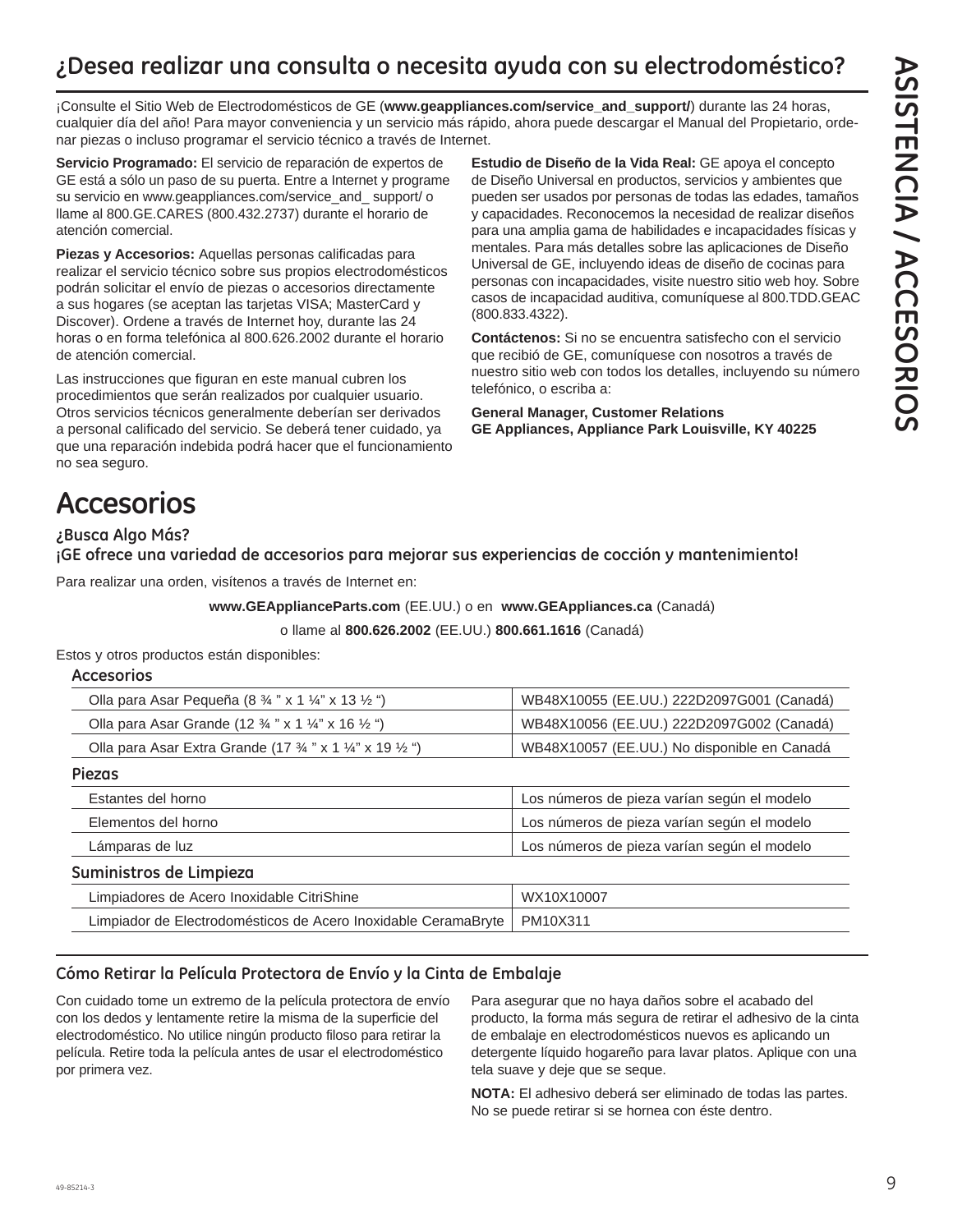## **Quemadores**

### **Cómo Encender un Quemador Superficial de Gas**

**ADVERTENCIA Los quemadores sólo deben ser usados cuando estén cubiertos por los utensilios. Las llamas de los quemadores que no estén cubiertas por el utensilio presentan un riesgo de incendio o incendio de telas. Nunca permita que las llamas se extiendan más allá de los costados del utensilio. Si esto no se cumple, se podrán producir lesiones graves.** Asegúrese de que todos los quemadores estén en sus

ubicaciones correspondientes y que estén totalmente ensamblados antes de usar cualquiera de estos.

Seleccione un quemador y busque su perilla de control. Empuje y gire la perilla hasta la posición LITE.

Escuchará un ruido de clic – el sonido de la chispa eléctrica que enciende el quemador. Cuando un quemador se gire a LITE, todos los quemadores generarán chispas. El chispeo continuará mientras la perilla permanezca en LITE. Una vez encendido el gas, gire la perilla para ajustar el tamaño de la llama.



Empuje el mango de control y gire el mismo hasta la posición LITE.

### **Luego de Encender un Quemador de Gas**

- No utilice el quemador durante un período de tiempo prolongado sin un utensilio de cocina sobre la parrilla. El acabado de la parrilla se puede resquebrajar si no hay un utensilio de cocina que absorba el calor.
- No intente desensamblar un quemador mientras otro quemador está encendido. Es posible que se produzca una descarga eléctrica, lo cual podría hacer que vuelque un utensilio de cocina caliente.
- Asegúrese de que los quemadores y las parrillas estén fríos antes de colocar la mano, tomar el mango de una olla, trapos de limpieza u otros materiales sobre estos.

### **Uso de los Quemadores**

La parte superior de su cocina a gas cuenta con quemadores de gas sellados. Le ofrecen conveniencia, facilidad de limpieza y flexibilidad para ser usados en una amplia variedad de aplicaciones de cocina.

El quemador **más pequeño es** para fuego lento. Un quemador de fuego lento que se coloque en **LO** (Bajo) brinda una cocción precisa para comidas tales como salsas delicadas que requieren poco calor durante un tiempo de cocción prolongado.

El quemador **extra grande** está diseñado para llevar rápidamente grandes cantidades de líquido a punto de hervor. Algunos modelos cuentan con una configuración de **POWER BOIL™**, especialmente diseñada para usar con utensilios de un diámetro de 11 pulgadas o más.

### **Cómo Seleccionar el Tamaño de la Llama**

Observe la llama, no la perilla, a medida que reduce el calor. Cuando se desee calentar de forma rápida, el tamaño de la llama de un quemador de gas deberá ser equivalente al utensilio de cocina que esté usando. Cuando las llamas sean más grandes que la parte inferior del utensilio de cocina, no calentarán el utensilio más rápido y podrían ser riesgosas.



Estas llamas son demasiado grandes para la olla.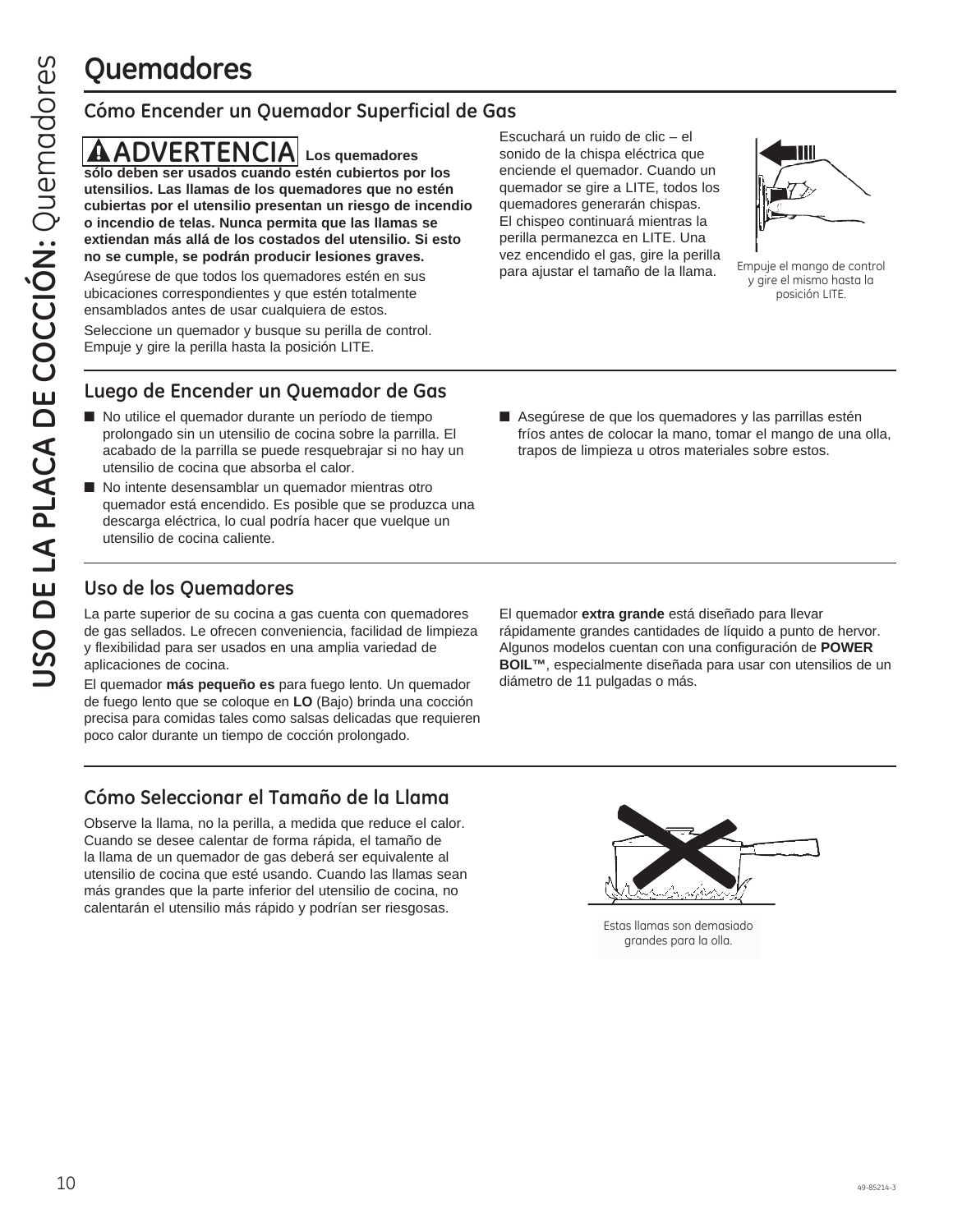## **Quemadores (Cont.)**

### **Utensilio sobre la Cocina**

**Aluminio:** Se recomienda un utensilio de peso mediano, ya que calienta de forma rápida y pareja. La mayoría de las comidas se doran de forma pareja en un sartén de aluminio. Use cacerolas con tapa hermética cuando cocine con cantidades mínimas de agua.

**Acero Inoxidable:** Este metal posee propiedades de calentamiento limitadas y normalmente se combina con cobre, aluminio u otros materiales para una mejor distribución del calor. Los sartenes con combinación de metales normalmente funcionan de forma satisfactoria si se usan con calor medio, como lo recomienda el fabricante.

**Hierro Forjado:** Si cocinará de forma lenta, la mayoría de los sartenes le darán resultados satisfactorios.

### **Parrillas para la Parte Superior de la Cocina**

No use cualquier repuesto de rejilla para la parte superior de la cocina con sus quemadores de gas, ya que realizará una combustión incompleta, generando niveles de monóxido de carbono superiores a los estándares permitidos. Esto puede ser peligroso para su salud.

## **Cómo Usar un Wok**

Use sólo woks con base plana de un diámetro de 14 pulgadas o menos. Asegúrese de que el fondo del wok se apoye de forma plana sobre la rejilla.

No use un anillo de soporte para wok. Colocar el anillo sobre el quemador o parrilla podrá hacer que el quemador funcione de forma inadecuada, produciendo niveles de monóxido de carbono que superan los estándares permitidos. Esto puede ser peligroso para su salud.

## **En Caso de Corte de Corriente**

En caso de corte de corriente, puede encender los quemadores de gas superficiales de la cocina con un fósforo. Acerque un fósforo prendido al quemador, y luego presione y gire la perilla de control hasta la posición **LITE**. Tenga especial cuidado al encender los quemadores de esta manera.

**Utensilios de esmalte:** Bajo ciertas condiciones, el esmalte de algunos utensilios de cocina se pueden derretir. Siga las recomendaciones sobre métodos de cocción del fabricante de utensilios de cocina.

**Vidrio:** Existen dos tipos de utensilios de cocina de vidrio – aquellos para uso con el horno únicamente y aquellos para la cocción en la parte superior de la cocina (cacerolas, café y teteras). Los conductores de vidrio calientan de forma muy lenta.

**Cerámica de Vidrio Resistente al Calor:** Se pueden usar para cualquier superficie o para cocción en el horno. Conduce el calor de forma muy lenta y se enfría de forma muy rápida. Consulte las instrucciones del fabricante de utensilios de cocina para saber con seguridad si se puede usar con cocinas a gas.



No use rejillas para la parte superior de la cocina.



Use un wok con fondo plano

Los quemadores que se estén usando cuando se produzca un corte de corriente eléctrica continuarán funcionando normalmente. Si el Control de Bloqueo (Algunos modelos) está en uso en el momento de un corte de corriente, los quemadores superficiales no se podrán encender.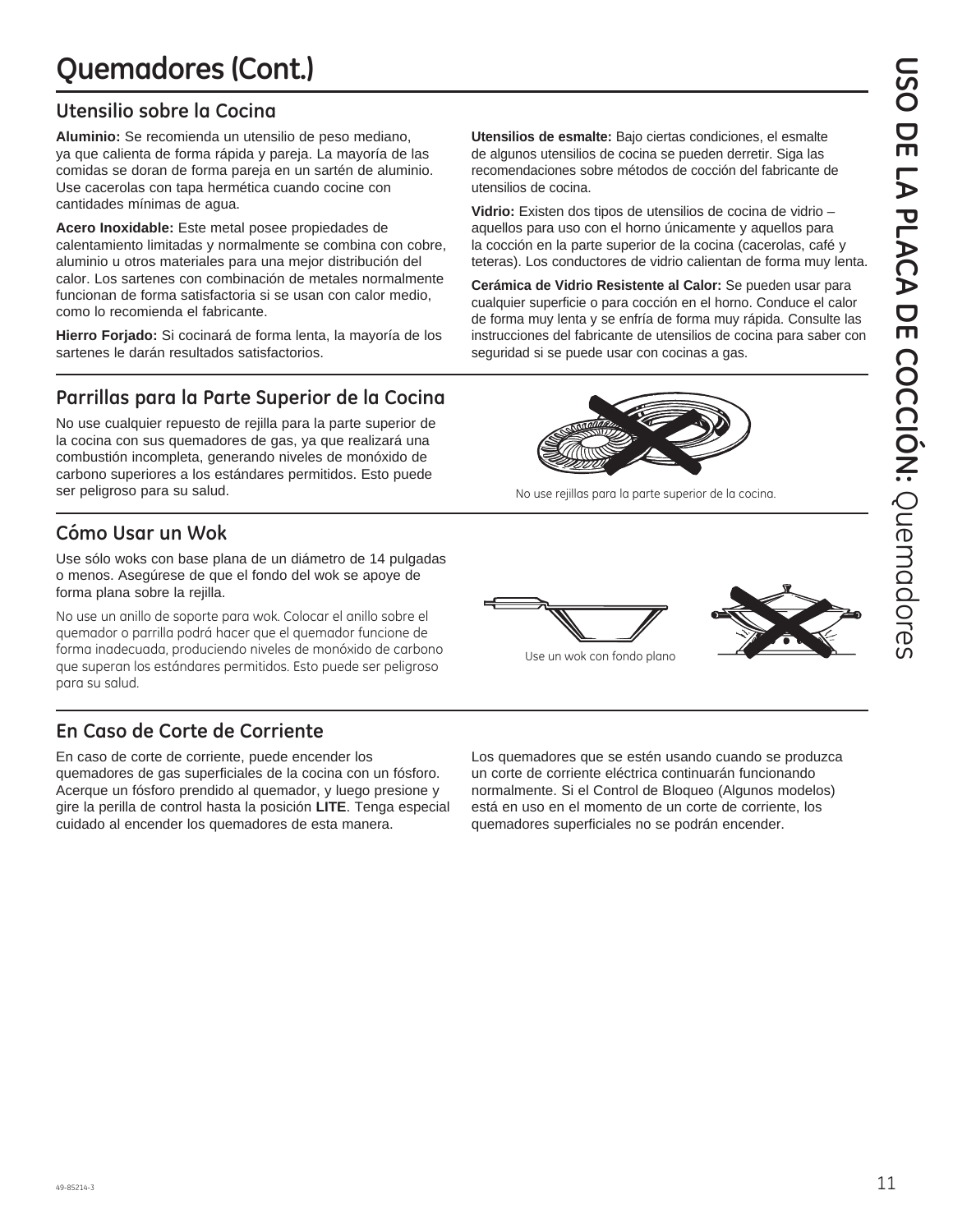## **Controles del Horno**

USO DEL HORNO: Controles del Horno **USO DEL HORNO:** Controles del Horno



**Convection (Convección)**

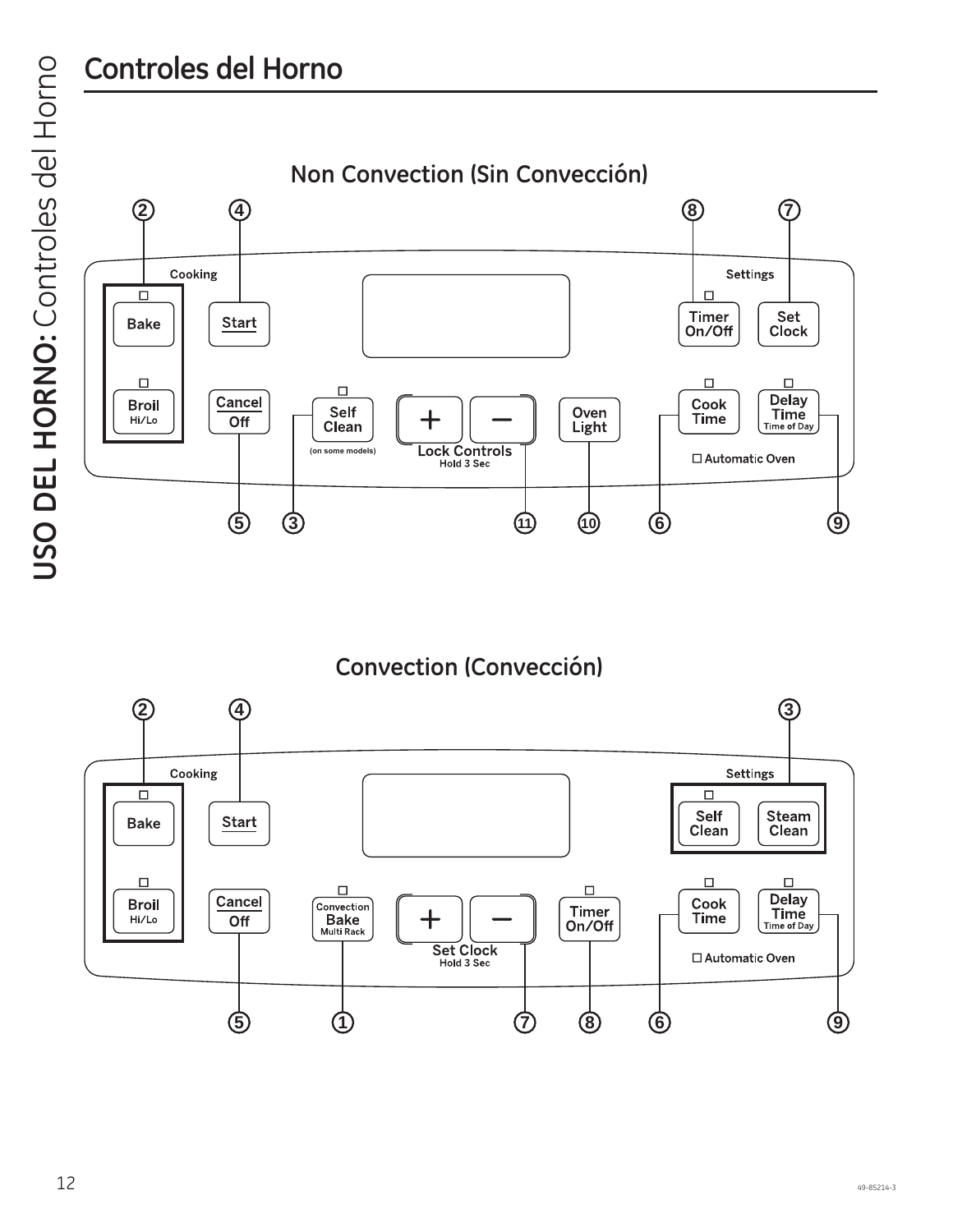- **1. Honear por Convección en Estantes Múltiples:** (en modelos por convección) La cocción por convección utiliza un incremento en la circulación de aire, a fin de mejorar el rendimiento al hornear en estantes múltiples. Para más información, consulte la sección de Modos de Cocción.
- **2. Traditional Cooking Modes (Modos de Cocción Tradicionales):** Su horno cuenta con los siguientes modos de cocción tradicionales: Bake (Hornear), Broil Hi (Asar Alto) y Broil Lo (Asar Bajo). Para más información, consulte la sección de Modos de Cocción.
- **3. Clean (Limpieza):** El horno cuenta con dos modos de limpieza: Self Clean (Limpieza Automática) y Steam Clean (Limpieza con Vapor) (sólo los modelos de convección). Para acceder a información importante sobre el uso de estos modos, consulte la sección de Limpieza del Horno.
- **4. Start (Iniciar):** Se deberá presionar para comenzar cualquier función de cocción, limpieza o por tiempo.
- **5. Cancel/Off (Cancelar/ Apagar):** Cancelar TODAS las operaciones del horno excepto el reloj y el temporizador.
- **6. Cook Time (Tiempo de Cocción):** Cuenta el tiempo de cocción y apaga el horno cuando el tiempo de cocción está completo. Presione la tecla **Cook Time (Tiempo de Cocción)**, use las teclas numéricas para programar un tiempo de cocción en horas y minutos, y luego presione **Start (Iniciar)**. Esto sólo puede ser usado con Traditional Bake (Horneado Tradicional), Convection Bake (Hornear por Convección), Convection Bake Multi (Hornear por Multi Convección), y Convection Roast (Dorar por Convección).
- **7. Clock (Reloj):** Configure la hora del reloj del horno. Mantenga presionadas las teclas **+** y **-** durante 3 segundos o presione la tecla **Set Clock (Configuración del Reloj)** (en algunos modelos). Use las teclas **+** y **-** para programar el reloj. Presione **Start (Iniciar)** para guardar la configuración de la hora.

## **Ventilaciones de Aire del Horno**

Nunca bloquee las ventilaciones (aberturas de aire) de la cocina. Las mismas brindan las entradas y salidas de aire que son necesarias para que la cocina se mantenga fresca y funcione de forma correcta con la combustión adecuada.

- **8. Timer (Temporizador):** Funciona como un temporizador con cuenta regresiva. Presione la tecla **Timer (Temporizador)** y las teclas **+** y **-** para programar el tiempo en horas y minutos. Presione la tecla **Start (Iniciar)**. El horno continuará funcionando cuando la cuenta regresiva del temporizador se haya completado. Para apagar el temporizador, presione la tecla **Timer (Temporizador)**.
- **9. Delay Time (Tiempo de Retraso):** Genera un retraso cuando el horno es encendido. Use esta tecla para configurar el momento en que desea que el horno se inicie. Presione la tecla **Delay Time (Tiempo de Retraso)** y use las teclas **+** y **-** para programar la hora del día en que desea que el horno se encienda. Presione el modo de cocción deseado y la temperatura y luego presione **Start (Iniciar)**. Si lo desea, también puede ser programado un tiempo de cocción. Esto sólo puede ser usado con Traditional Bake (Horneado Tradicional), Convection Bake Multi (Hornear por Multi Convección) y Self-Clean (Limpieza Automática).

 **NOTA:** Al usar la función de tiempo de retraso, las comidas que se echan a perder rápidamente, tales como leche, huevos, pescado, rellenos, ave y cerdo, no se deberán dejar reposar por más de 1 hora antes y después de la cocción. La temperatura ambiente estimula el desarrollo de bacterias nocivas. Asegúrese de que la luz del horno esté apagada, ya que el calor de la lámpara acelerará el crecimiento de bacterias nocivas.

- **10. Oven Light(s) (Luz(es) del Horno):** Enciende o apaga la luz(es) del horno.
- **11. Lock Controls (Controles de Bloqueo):** Bloquean el control de modo que al presionar las teclas no se activen los controles. Mantenga presionada la tecla **Lock Controls (Controles de Bloqueo)** durante tres segundos para bloquear o desbloquear el control. La función **Cancel/Off (Cancelar/ Apagar)** siempre está activa, incluso cuando el control está bloqueado.

Las aberturas de aire se encuentran ubicadas en la parte trasera de la cocina, en la parte superior e inferior de la puerta del horno, y en la parte inferior de la cocina.



La apariencia y la ubicación de la ventilación varían.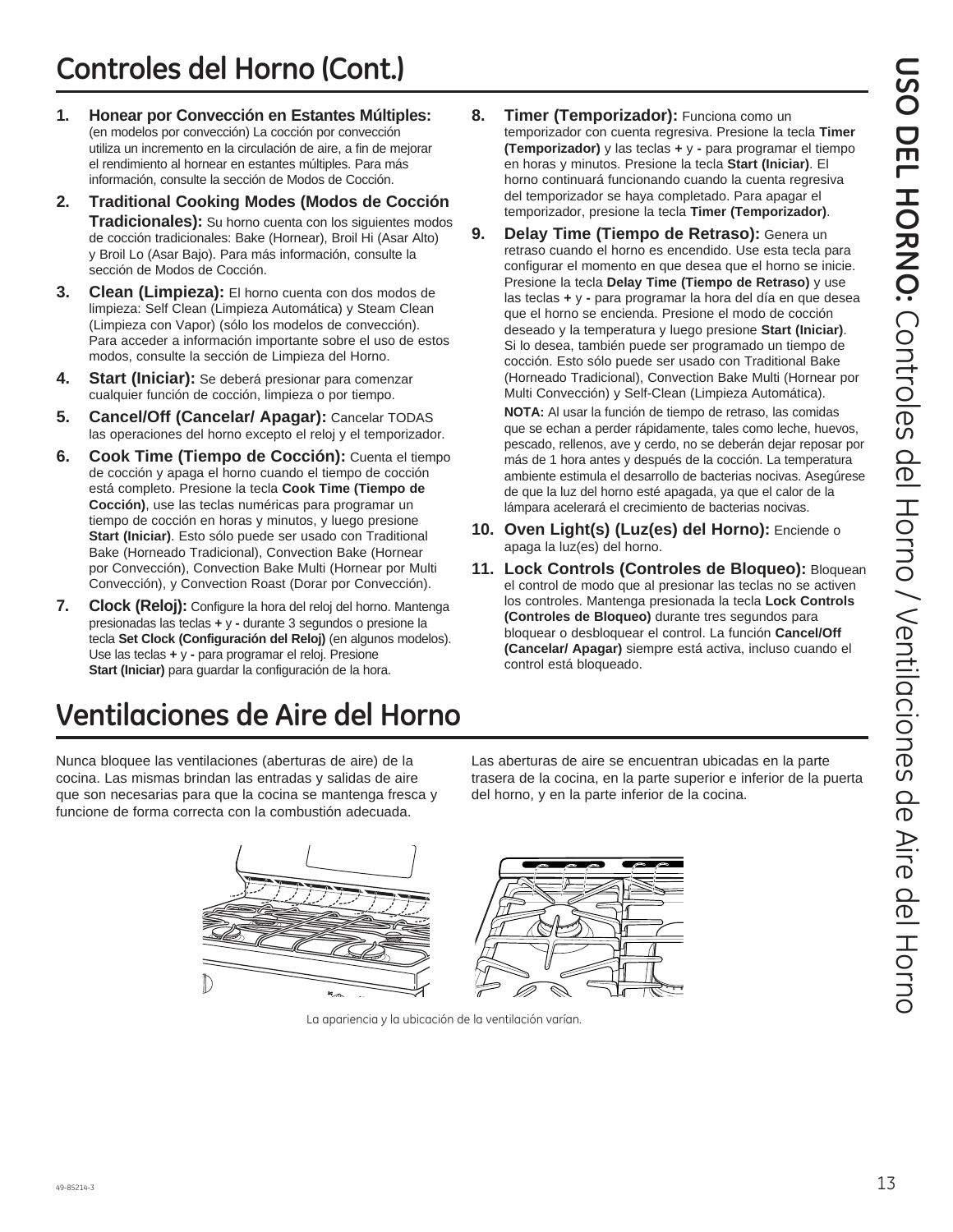## **Funciones especiales**

Su horno cuenta con funciones especiales. Para modificar las configuraciones de estas funciones especiales, mantenga presionadas las teclas **BAKE (Hornear)** y **BROIL (Asar)** al mismo tiempo durante tres segundos. "**SF**" aparecerá en la pantalla. Seleccione la función que desee modificar. Una vez realizado el cambio, presione la tecla **START (Iniciar)** para guardar dicho cambio y regrese a la hora del día.

### **Ajuste de la Temperatura del Horno**

Esta función permite que la temperatura de horneado del horno sea ajustada hasta 35ºF más caliente o 35ºF más fría. Use esta función si piensa que la temperatura de su horno es demasiado caliente o demasiado fría y desea modificarla.

Presione la tecla **Bake (Hornear)**, luego use la tecla **+** o **-** para incrementar o reducir la temperatura del horno. Presione la tecla **Start (Iniciar)** para guardar el cambio.

### **Apagado automático de 12 horas y Modo Sabático**

Las opciones de esta función son "on" (encender), "oFF" (Apagar) y "SAb" (Sabático).

El apagado automático de 12 horas apaga el horno luego de 12 horas de operaciones continuas.

La función Sabbath (Modo Sabático) se puede usar sólo para hornear. Esta función deshabilita todas las funciones de cocción, excepto Bake (hornear), anula el apagado en 12 horas, y apaga todos los pitidos. Broil (Asar), Steam Clean (Limpieza con Vapor), Delay Time (Tiempo de Retraso) y Cook Time (Tiempo de Cocción) no pueden ser usados con esta función. El modo Sabbath (sabático) no desactiva la luz del horno, la cual se enciende cuando la puerta se abre; por lo tanto, la lámpara debe ser retirada para asegurar que la luz no se encienda. Para acceder a información sobre cómo retirar la lámpara de luz, consulte la Sección de Mantenimiento.

Presione la tecla **Cook Time (Tiempo de Cocción)** para visualizar la configuración actual y luego para cambiar la configuración. Seleccione el modo Sabbath (sabático) y presione **Start (Iniciar)**. Aparecerá una **]** en la pantalla y el reloj no será exhibido.

Una vez en el modo Sabbath (sabático), en cualquier momento puede presionar la tecla **Bake (Hornear)** para iniciar el horno. Observe que al programar el horneado en el modo Sabbath (sabático), la temperatura de inicio preconfigurada se configurará automáticamente en 350°F. Presione las teclas **+** o **–** para incrementar o reducir la temperatura por incrementos de 25ºF para temperaturas entre 170ºF y 550ºF y luego presione **Start (Iniciar).**

No se emitirá ningún sonido cuando las teclas sean presionadas. En un momento al azar entre los 30 segundos y 1 minuto, **][**, aparecerá en la pantalla indicando que el horno está en funcionamiento.

Si necesita ajustar la temperatura mientras hornea, presione la tecla **Bake (hornear)** nuevamente. Presione las teclas **+** o **–** para incrementar o reducir la temperatura en 25ºF desde la temperatura previa que configuró hasta la temperatura de horneado nueva y luego presione **Start (Iniciar)**.

Para apagar el horno, presione **Cancel/Off (Cancelar/ Apagar)** en cualquier momento. **El horno se apagará inmediatamente** y el ícono, **][** cambiará a **]**, indicando que el horno fue apagado.

**NOTA:** If power outage occurs during Sabbath mode the unit will remain in Sabbath mode when power is restored.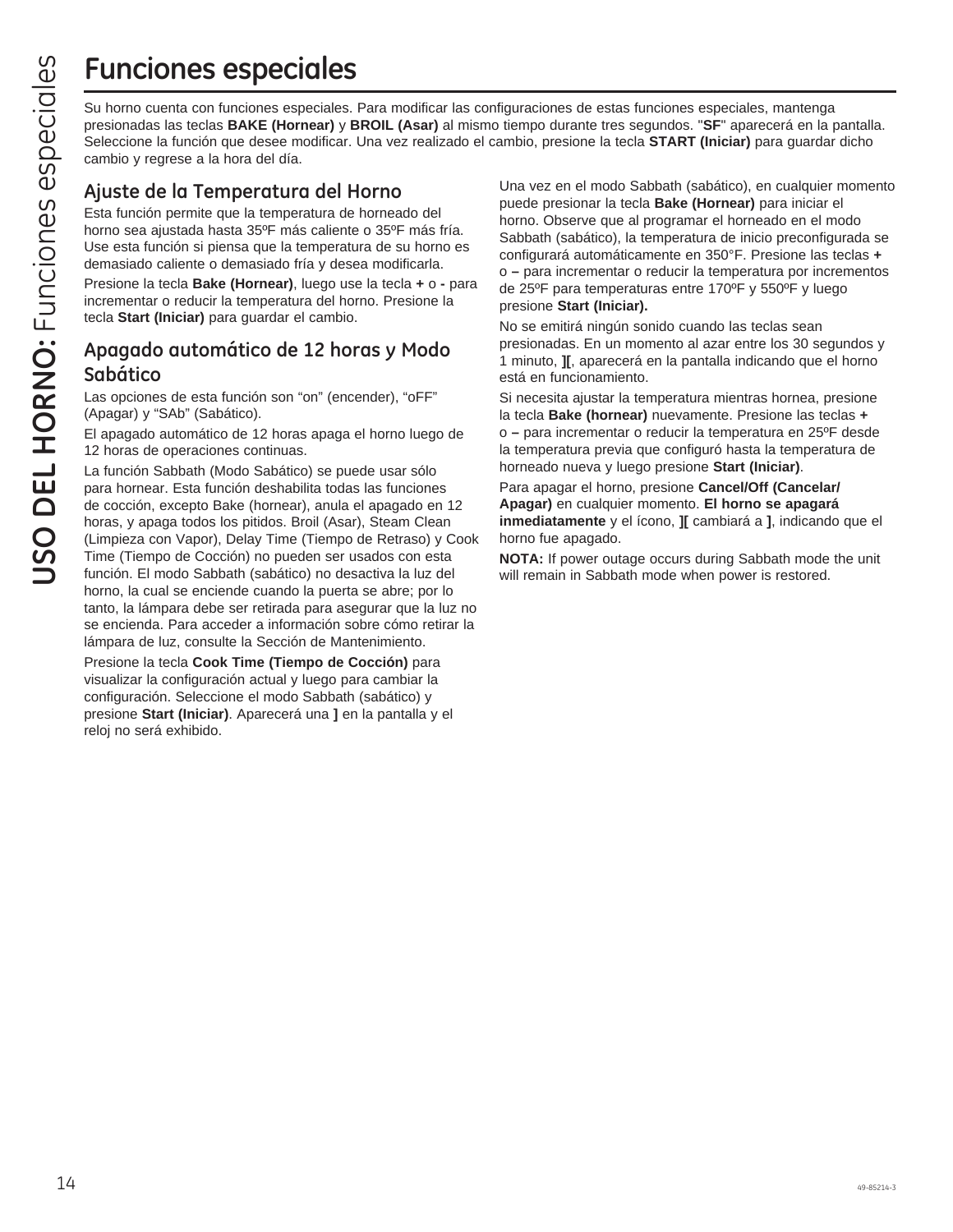## **Estantes del Horno**

### **Horno Principal**

Su horno cuenta con seis posiciones de estantes en el horno principal. En la Guía de Cocción, se brindan recomendaciones de posiciones de los estantes para diferentes tipos de comidas. Se ajusta un estante en una dirección para afectar los resultados de cocción. Por ejemplo, si se prefieren partes superiores más oscuras en tartas, panecillos o galletas, pruebe moviendo la comida a un estante que se encuentre una posición más arriba. Si encuentra que las comidas están demasiado doradas en la parte superior, pruebe moviendo las mismas más abajo la próxima vez.

Al hornear con múltiples ollas y en múltiples estantes, asegúrese de que haya suficiente espacio entre las ollas para que fluya el aire.

### **Estantes del Horno**

Al colocar y retirar utensilios de cocina, empuje el estante hacia afuera del tope (posición de detención) sobre el soporte del estante.

Para retirar el estante, empuje el mismo hacia usted, incline el extremo frontal hacia arriba y empuje hacia afuera.

Para hacer un reemplazo, coloque el extremo curvo del estante (bloqueadores) en los soportes del horno, incline hacia arriba el frente y empuje el estante hacia adentro.

Es posible que resulte difícil deslizar los estantes,

especialmente luego de la limpieza automática. Coloque aceite vegetal en una tela húmeda o toalla de papel y frote el mismo sobre los extremos izquierdo y derecho.







## **Cajón para Asar** (en algunos modelos)

Siempre use la cacerola y la rejilla para asar incluidas con su cocina. El cajón para asar posee tres posiciones para asar (A (parte inferior del cajón para asar, B (medio), y C (superior)). Para asar en la posición B o C, deslice la cacerola en el cajón, de modo que las manijas se apoyen sobre los soportes. Para asar en la posición A, coloque la olla directamente sobre la parte inferior del cajón para asar.

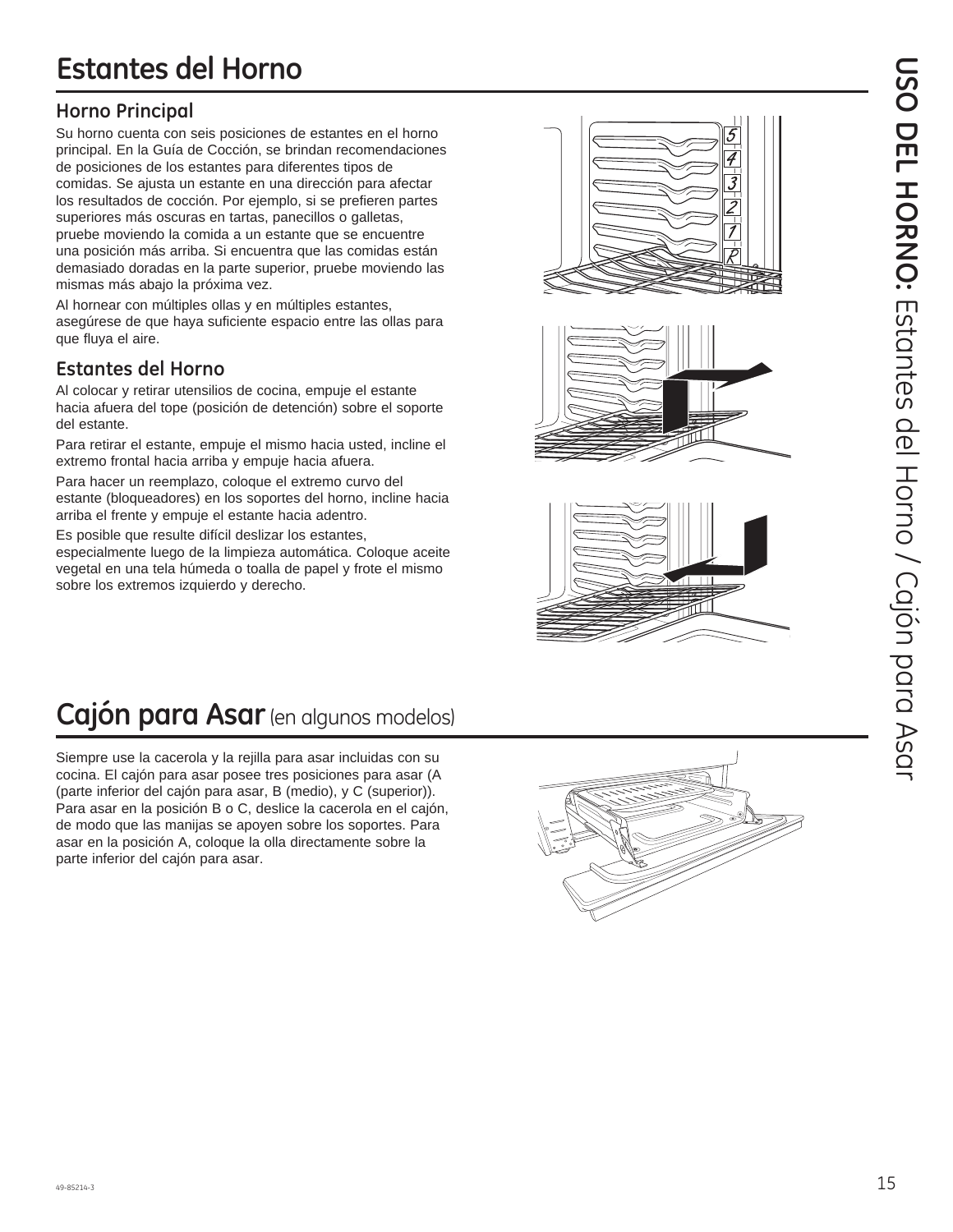## **Modos de Cocción**

Su nuevo horno posee una variedad de modos de cocción para que pu eda obtener los mejores resultados. Estos modos se describen a continuación. Para acceder a recomendaciones para comidas específicas, consulte la sección de la Guía de Cocción. Recuerde que es posible que su nuevo horno funcione de manera diferente que aquel que está reemplazando.

### **Bake (Hornear)**

El modo de horneado es utilizado para hornear y dorar. Este modo usa calor sólo desde el quemador inferior. Al preparar comidas horneadas tales como tartas, galletas y masas, siempre precaliente el horno primero. Siga las recomendaciones de la receta sobre la colocación de la comida. Si no se brindan pautas, centre la comida en el horno. Para usar este modo, presione la tecla **Bake (Hornear)**, ingrese una temperatura, y luego presione **Start (Iniciar)**.

### **Broiling Modes (Modo para Asar)**

Siempre ase con las puertas del horno principal y del cajón para asar cerradas. Tenga cuidado al asar en estantes de posiciones superiores, ya que colocar la comida más cerca del quemador para asar incrementa el humo, salpicaduras y la posibilidad de que se incendien las grasas.

Intente asar las comidas que normalmente haría a la parrilla. Ajuste las posiciones de los estantes para ajustar la intensidad del calor a la comida. Coloque las comidas más cerca del quemador para asar, cuando se desee una superficie más cocinada y un interior poco cocido. Las comidas más anchas y aquellas que se deben cocinar completamente se deberían asar en un estante con la posición más alejada del quemador y usando Broil Lo (Asar Bajo).

### **Broil Hi (Asar Alto)**

El modo Broil Hi (Asar Alto) usa calor intenso del quemador superior para soasar las comidas. Use la función Broil Hi (Asado Alto) para cortes más delgados de carne y/o comidas que prefiera que quedan menos cocinadas en su interior.

## **Utensilios**

### **Pautas de Uso de Utensilios**

El material, el acabado y el tamaño de los utensilios afectan el horneado.

Las ollas oscuras, revestidas y opacas absorben el calor más rápidamente que las ollas claras y brillantes. Al usar ollas que absorben el calor más rápidamente, las comidas podrán resultar más doradas, crocantes y con una capa más gruesa.

Si utiliza utensilios oscuros y revestidos, controle la comida antes del tiempo mínimo de cocción. Si se obtienen resultados no deseados con este tipo de utensilios, considere la posibilidad de reducir la temperatura del horno en 25º F la próxima vez.

Para usar este modo, presione la tecla **Broil (Asar)** una vez y luego presione **Start (Iniciar)**. No es necesario realizar el precalentamiento al usar este modo.

### **Broil Lo (Asar Bajo)**

El modo Broil Lo (Asar Bajo) usa menos calor intenso del quemador superior para cocinar la comida completamente mientras también se dora la superficie. Use la función Broil Lo (Asado Bajo) para cortes de carne más gruesos y/o comidas que desee que queden completamente cocinadas. Para usar este modo, presione la tecla **Broil (Asar)** dos veces y luego presione **Start (Iniciar)**. No es necesario realizar el precalentamiento al usar este modo.

### **Convection Bake Multi Rack (Honeado por Convección en Estantes Múltiples)**

El modo Convection Bake Multi Rack (Honeado por Convección en Estantes Múltiples) está pensado para honear en múltiples estantes al mismo tiempo. Este modo puede usar calor de los quemadores superior e inferior, junto con el movimiento de aire del ventilador de convección para una cocción más pareja. El horno está equipado con la función Auto Recipe Conversion (Conversión de Receta Automática); de modo que no es necesario convertir la temperatura al usar este modo. Para usar este modo, presione la tecla **Bake Multi Rack (Horneado en Estantes Múltiples)** en **Convection (Convección)**, ingrese una temperatura, y luego presione **Start (Iniciar)**. Siempre realice el precalentamiento al usar este modo.

Las ollas brillantes pueden producir resultados de horneado más parejos en tortas y galletas.

Las ollas de vidrio y cerámica calientan con lentitud, pero retienen bien el calor.

Estos tipos de ollas funcionan bien con platos tales como tartas y postres con natilla.

Las ollas con aislante de aire calientan lentamente y pueden producir fondos dorados.

Mantenga los utensilios limpios para una cocción más pareja.

### **Papel de Aluminio**

**No use papel de aluminio para revestir el fondo del horno.** El aluminio atrapará el calor inferior y alterará el funcionamiento del horno. El aluminio se puede derretir y dañar de forma permanente la parte inferior del horno. Los daños por uso inadecuado del papel de aluminio no están cubiertos por la garantía del producto.

Se podrá usar aluminio para evitar derrames, colocando una hoja sobre un estante inferior, varias pulgadas debajo de la comida. No use más aluminio que el necesario y nunca cubra totalmente el estante de un horno con papel de aluminio. Mantenga el aluminio a por lo menos 1 1/2" de las paredes del horno, para permitir una circulación deficiente del calor.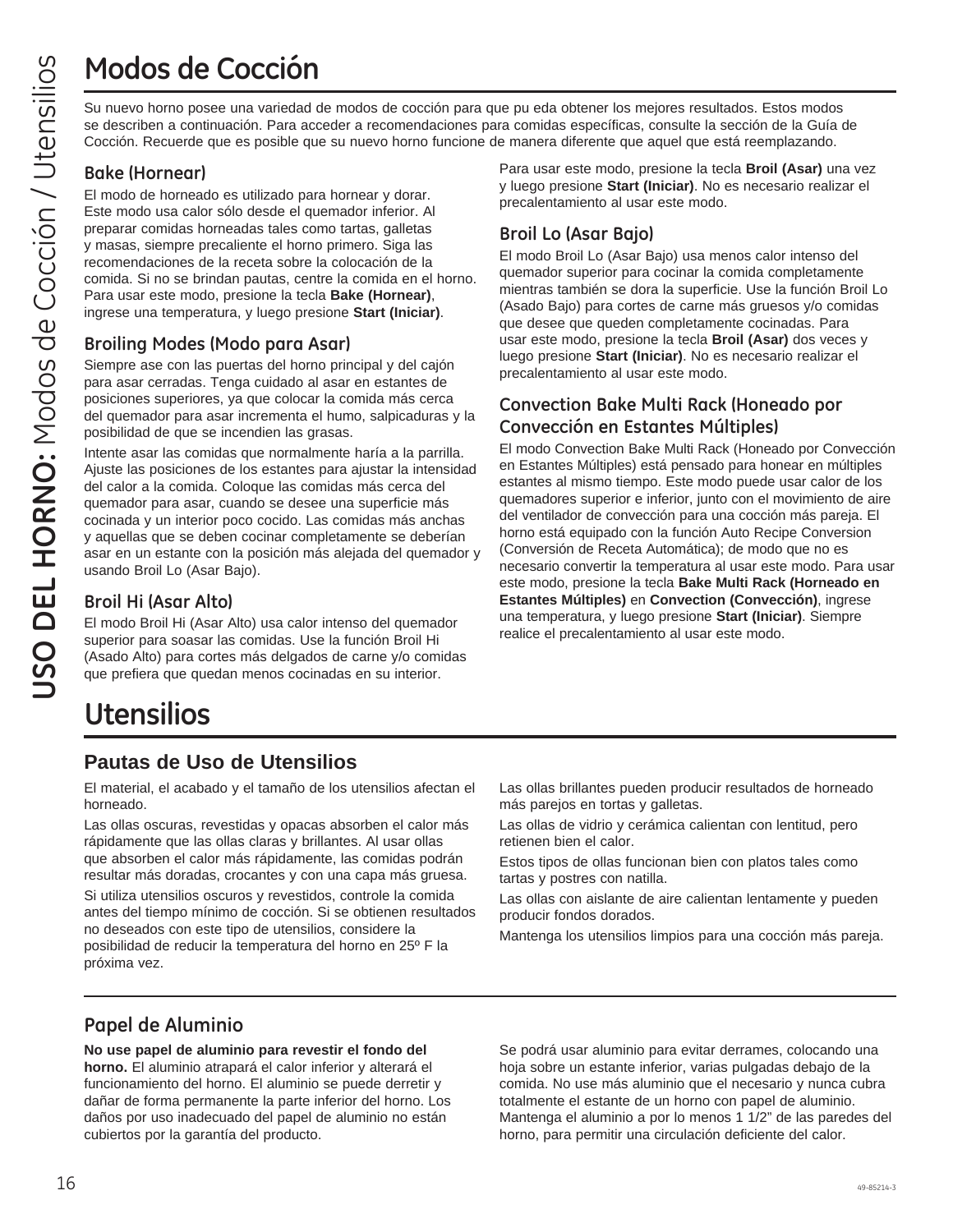## **Guía de Cocción**

| <b>TIPO DE COMIDA</b>                                                                             | MODO(S)<br><b>RECOMENDADO(S)</b>                 | POSICIÓN(ES) DE ESTANTES<br><b>RECOMENDADA</b>                | <b>SUGERENCIAS ADICIONALES</b>                                                                                                                                                           |
|---------------------------------------------------------------------------------------------------|--------------------------------------------------|---------------------------------------------------------------|------------------------------------------------------------------------------------------------------------------------------------------------------------------------------------------|
| <b>Productos Horneados</b>                                                                        |                                                  |                                                               |                                                                                                                                                                                          |
| Tortas con capas, tortas rectan-<br>gulares, roscas, panecillos, pan<br>rápido en un Solo Estante | Hornear                                          | 304                                                           | Use utensilios brillantes.                                                                                                                                                               |
| Tortas con capas* en Múltiples<br><b>Estantes</b>                                                 | Hornear<br>Horneado Múltiple por Convec-<br>ción | 2y4                                                           | Asegúrese de que haya un flujo de aire adecuado<br>(Vea la ilustración).                                                                                                                 |
| Tortas de grasa (pastel de ángel)                                                                 | Hornear                                          | $\mathbf{1}$                                                  | Use utensilios brillantes.                                                                                                                                                               |
| Galletas, galletitas, bizcochitos en<br>un Solo Estante                                           | Hornear                                          | 203                                                           | Use utensilios brillantes.                                                                                                                                                               |
| Galletas, galletitas, bizcochitos en<br>Múltiples Estantes                                        | Horneado Múltiple por Convec-<br>ción<br>Hornear | 2 Estantes $-2y4$<br>3 Estantes $-1$ , 3 y 5                  | Asegúrese de que haya un flujo de aire adecuado.<br>Cambie la ubicación de la comida parcialmente durante<br>la cocción, a fin de obtener resultados de cocción más<br>parejos.          |
| <b>Bife y Cerdo</b>                                                                               |                                                  |                                                               |                                                                                                                                                                                          |
| Hamburguesas                                                                                      | Asar Alto                                        | 50C                                                           | Use una bandeja para asar; mueva la comida más abajo<br>para que quede más preparada y menos soasada.<br>Preste atención a la comida al asarla. Centre la comida<br>debajo del quemador. |
| <b>Bifes y Chuletas</b>                                                                           | Asar Alto                                        | 50C                                                           | Use una bandeja para asar; mueva la comida más abajo<br>para que quede más preparada y menos soasada.<br>Preste atención a la comida al asarla. Centre la comida<br>debajo del quemador. |
| Dorados                                                                                           | Hornear                                          | 102                                                           | Deje sin cubrir, use una olla chata tal como una olla para<br>asar. No se requiere precalentarla.                                                                                        |
| Ave                                                                                               |                                                  |                                                               |                                                                                                                                                                                          |
| Pollo entero                                                                                      | Hornear                                          | 1 <sub>0</sub> 2                                              | Deje sin cubrir, use una olla chata tal como una<br>olla para asar.                                                                                                                      |
| Pechugas, patas, muslos con<br>huesos                                                             | Asado Bajo<br>Hornear                            | 30B                                                           | Si se empanó o cubrió con salsa, evite los modos Broil Hi<br>(Asar Alto). Ase del lado de la piel hacia abajo primero.<br>Preste atención a la comida al asarla.                         |
| Pechugas de pollo deshuesadas                                                                     | Asado Bajo<br>Hornear                            | 30B                                                           | Mueva la comida más abajo para que quede más<br>preparada y menos soasada y más arriba para soasar/<br>dorar al asar.                                                                    |
| Pavo entero                                                                                       | Hornear                                          | Ro <sub>1</sub>                                               | Deje sin cubrir, use una olla chata tal como una<br>olla para asar.                                                                                                                      |
| Pechuga de Pavo                                                                                   | Hornear                                          | 102                                                           | Deje sin cubrir, use una olla chata tal como una<br>olla para asar.                                                                                                                      |
| Pescado                                                                                           | Asado Bajo                                       | 5 o C (Grosor de 1/2 pulgada o menos)<br>4 o B (>1/2 pulgada) | Preste atención a la comida al asarla.                                                                                                                                                   |
| <b>Cazuelas</b>                                                                                   | Hornear                                          | 203                                                           |                                                                                                                                                                                          |
| Comidas Congeladas a Conveniencia                                                                 |                                                  |                                                               |                                                                                                                                                                                          |
| Pizza, papas fritas, tator tots,<br>patitas de pollo fritas, aperitivos en<br>un Solo Estante     | Hornear                                          | 304                                                           | Use utensilios brillantes.                                                                                                                                                               |
| Pizza, papas fritas, tator tots,<br>patitas de pollo fritas, aperitivos en<br>Múltiples Estantes  | Hornear<br>Horneado Múltiple por Convec-<br>ción | 2y4<br>1, 3y5                                                 | Use utensilios brillantes.<br>Cambie la ubicación de la comida parcialmente durante<br>la cocción, a fin de obtener resultados de cocción más<br>parejos.                                |

\*Al hornear cuatro capas de torta a la vez, mueva las bandejas como se muestra, de modo que no quede una encima de la otra.

Cocine la comida completamente para evitar que se produzcan enfermedades a partir de la comida. Puede encontrar recomendaciones sobre temperatura mínima para cocinar de forma segura en **www.IsItDoneYet.gov**. Asegúrese de usar un termómetro de comidas para medir la temperatura de las mismas.

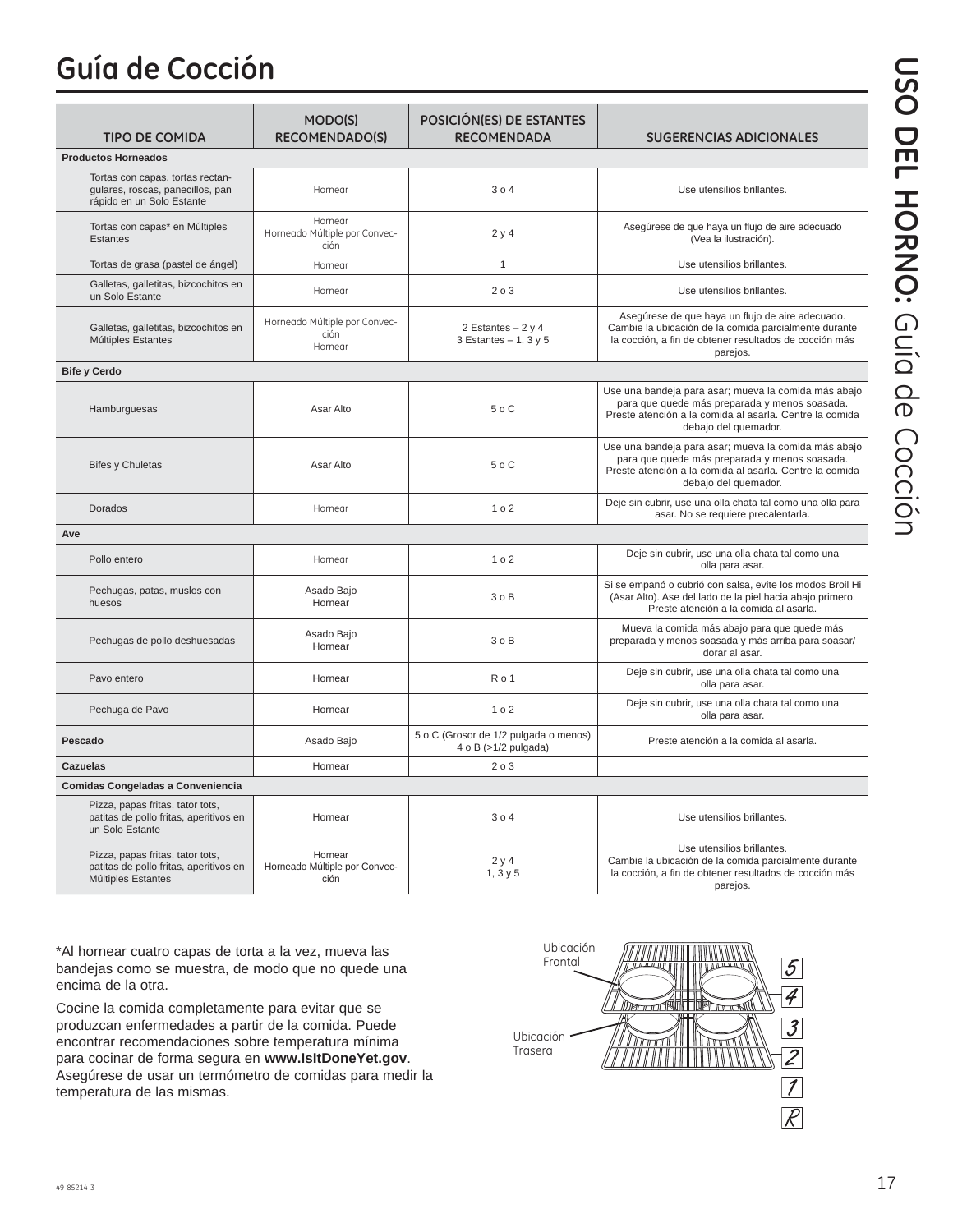## **Limpieza del Horno**

#### **Panel de Control y Perillas**

Limpie el panel de control luego de cada uso del horno con una tela húmeda. Para limpiar, use jabón suave y agua o una solución que sea mitad de vinagre y mitad de agua. Enjuague con agua limpia. Pula en seco con una tela suave.

No use limpiadores abrasivos, limpiadores líquidos fuertes, almohadillas para fregar de plástico y limpiadores de horno en el panel de control; dañarán el acabado.

No intente inclinar las perillas empujando las mismas hacia arriba o hacia abajo o colgando una toalla u otras cargas de este tipo. Esto puede dañar el eje de la válvula de gas.

Las perillas de control se pueden retirar para facilitar la limpieza.

Con las perillas en la posición **OFF (Apagado)**, retírelas de sus respectivos ejes. Las perillas se podrán lavar a mano con agua y jabón o en un lavavajillas.

CUIDADO Y Superficies of the motion of the main of the main of the corrich of the corrich of the main of the correct and the corrich of the main of the main of the particle particle and the main dia horizon and dia númeda. No todas las perillas son intercambiables. Para determinar la ubicación correcta de una perilla en particular, examine su parte trasera. Una perilla con una etiqueta o dos agujeros para el eje deberá ser reemplazada primero en el panel frontal, haciendo coincidir la forma de los agujeros de la perilla con la forma de los ejes del panel de control. Las demás perillas que no posean etiquetas y sólo un agujero para el eje se podrán colocar en el panel frontal en cualquier lugar con un solo eje.



Perilla del quemador superficial Las perillas con dos agujeros

de las cañas

#### para el eje tienen ubicaciones especiales.

### **Exterior del Horno y Superficie de la Placa de Cocción**

No use limpiadores de horno, limpiadores abrasivos, limpiadores líquidos fuertes, estropajos de acero, almohadillas para fregar de plástico, ni polvos limpiadores en el interior o el exterior del horno. Limpie el mismo con agua y jabón o una solución de vinagre y agua. Enjuague con agua limpia y seque con una tela seca. Al limpiar supeficies, asegúrese de que estén a temperatura ambiente y fuera del contacto con

### **Superficies de Acero Inoxidable (en algunos modelos)**

No use virutas de acero; éstas dañarán la superficie.

Para limpiar la superficie de acero inoxidable, use agua tibia con jabón o un limpiador o pulidor para acero inoxidable. Siempre limpie la superficie en la dirección del veteado. Siga las instrucciones del limpiador para limpiar la superficie de acero inoxidable.

### **Interior del Horno**

El interior de su nuevo horno puede ser limpiado de forma manual o utilizando los modos Steam Clean (Limpieza con Vapor) o Self Clean (Limpieza Automática).

El derrame de adobo, jugos de fruta, salsas de tomate y líquidos para humedecer que contengan ácidos pueden ocasionar descoloración y se deberán limpiar en cuanto las superficies calientes se enfríen, y luego se deberán enjuagar.

#### **Limpieza Manual**

No use limpiadores de horno, limpiadores abrasivos, limpiadores líquidos fuertes, estropajos de acero, almohadillas para fregar, ni polvos limpiadores en el interior del horno. Limpie el mismo con agua y jabón o una solución de vinagre y agua. Enjuague con agua limpia y seque con una tela seca. Al limpiar supeficies, asegúrese de que estén a temperatura ambiente y fuera del contacto con la luz solar.

la luz solar. Si las manchas en el borde de la ventana de la puerta son persistentes, use un limpiador abrasivo suave o una esponja con estropajo para obtener un mejor resultado.

El derrame de adobo, jugos de fruta, salsas de tomate y líquidos para humedecer que contengan ácidos pueden ocasionar descoloración y se deberán limpiar de inmediato. Deje que las superficies calientes se enfríen, y luego limpie y enjuague.

Para realizar consultas sobre la adquisición de productos, incluyendo limpiadores o pulidores para electrodomésticos de acero inoxidable, lea las secciones de Asistencia y Accesorios, en el comienzo de este manual.

#### **Modo de Limpieza con Vapor (en algunos modelos)**

La finalidad de la función Steam Clean (Limpieza con Vapor) es usar agua para limpiar la suciedad leve de su horno en una temperatura inferior a la de Self Clean (Limpieza Automática). Para usar la función Steam Clean (Limpieza con Vapor):

- 1. Comience con el horno a temperatura ambiente.
- 2. Limpie la grasa excesiva y la suciedad del horno.
- 3. Vierta una taza de agua en la parte inferior del horno.
- 4. Cierre y trabe la puerta.
- 5. Presione la tecla Steam Clean (Limpieza con Vapor) y luego presione Start (Iniciar).

La puerta del horno se trabará. No podrá abrir la puerta durante los 30 minutos del ciclo Steam Clean (Limpieza con Vapor), ya que esto reducirá su rendimiento. Al finalizar el ciclo de Steam Clean (Limpieza con Vapor), la puerta se destrabará. Con una esponja, absorba el agua restante y limpie la suciedad ablandada con la humedad sobre las paredes y la puerta.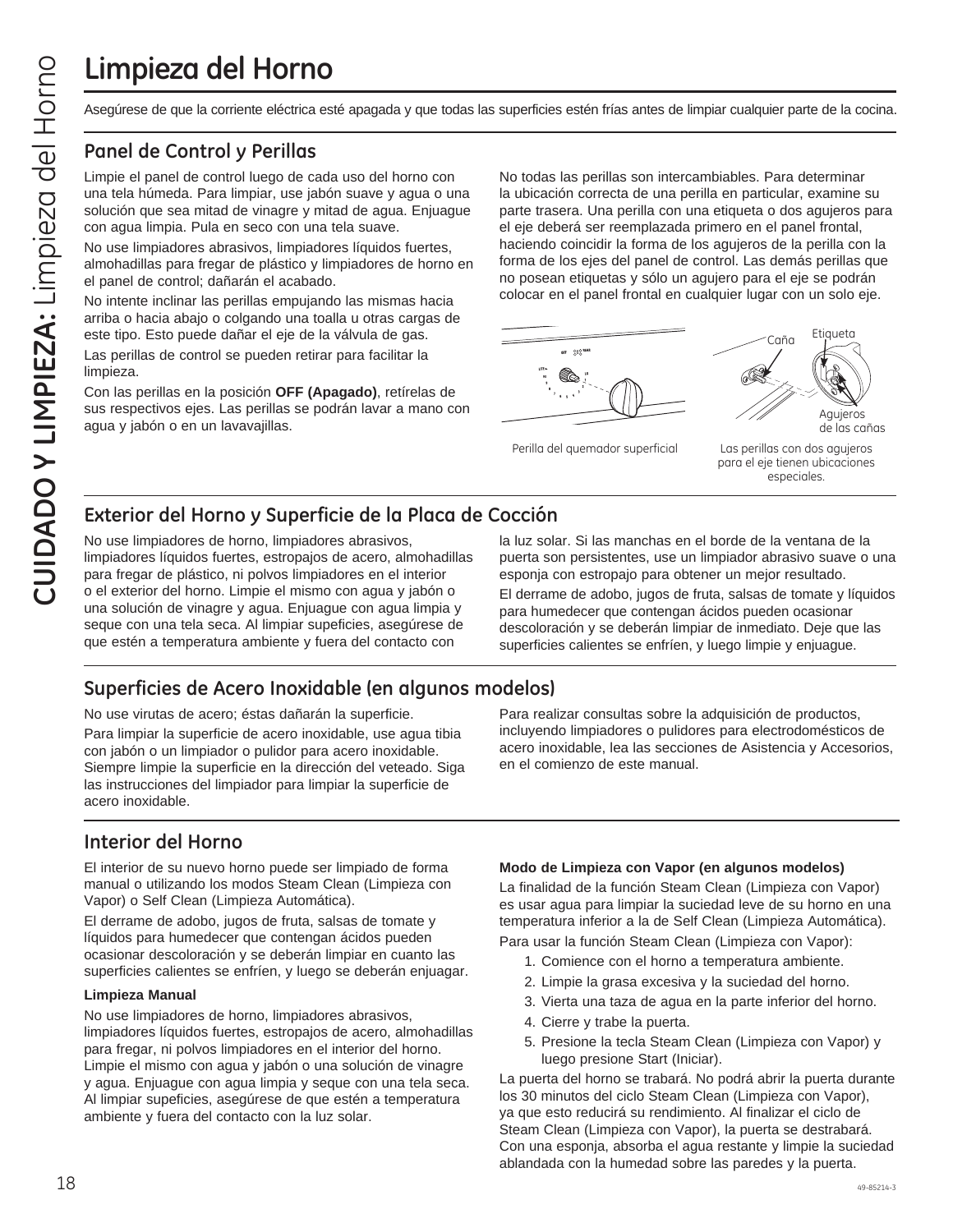### **Interior del Horno (Cont.)**

#### **Modo de Limpieza Automática**

Lea las Instrucciones de Seguridad del Horno con Limpieza Automática, en el comienzo de este manual antes de usar el modo Self Clean (Limpieza Automática). Este modo usa temperaturas muy altas para limpiar el interior del horno. Cuando use esta función, la puerta del horno se trabará. Antes de utilizar el ciclo de limpieza automática, realice una limpieza previa de la parte interna de la puerta y de la ventana interna. Limpie la puerta interna de color negro antes de realizar la limpieza automática. Retire todos los artículos del horno, excepto los estantes esmaltados (color oscuro). Los estantes brillantes o de plata, la sonda de carnes, y cualquier utensilio u otros artículos deberían ser retirados del horno antes de iniciar un ciclo de

limpieza automática. Cierre la puerta. Trabe la puerta. Si el horno está demasiado caliente, no podrá deslizar la traba. Espere hasta que el horno esté frío para deslizar la traba. Presione la tecla **Clean (Limpieza)** una vez y se exhibirá un tiempo de limpieza automática por omisión. Presione la tecla **START (Iniciar)** o use las teclas numéricas para ingresar cualquier tiempo de limpieza entre 3 y 5 horas y presione la tecla Start (Iniciar). Si el horno posee mucha suciedad, se recomiendan 5 horas. El horno se apagará de forma automática cuando el ciclo de limpieza automática sea completado. La puerta permanecerá bloqueada hasta que el horno se haya enfriado. Una vez que el horno se haya enfriado, limpie cualquier ceniza que haya quedado en el horno. **Limpieza del Horno (Cont.)**<br>
Modo de Limpieza automática. Cierre la puerta. Trabe la puerta. Si el homo<br>
Lea las Instrucciones de Seguridad del Homo con Limpieza<br>
Automática, en el comienzo de este manual antes de usar<br>
e

### **Estantes del Horno**

Todas las parrillas del horno se podrán limpiar a mano con un limpiador abrasivo o viruta. Los estantes del horno negros y cubiertos de porcelana podrán permanecer en el horno durante el ciclo de limpieza automática sin sufrir ningún tipo de daños. Si las parrillas del horno de níquel permanecen en el horno durante el ciclo de auto limpieza, perderán su lustre y será

difícil deslizarlas. Será necesario engrasar todos los costados de la parrilla del horno con una capa suave de aceite vegetal luego de limpiarlas a mano o en el horno. Esto ayudará a que las parrillas se puedan deslizar con facilidad fuera de horno.

> **Ensamble de la Cabeza y de la Tapa del Quemador Oval** (No Extraíble)

## **Limpieza de la Placa de Cocción**

### **Retiro de los Quemadores para su Limpieza**

**APAGUE** todos los controles. Espere a que la placa de cocción se enfríe antes de retirar las rejillas y las partes del quemador. Al retirar las tapas y cabezas de los quemadores, recuerde su tamaño y ubicación. Vuelva a colocarlos en sus mismas ubicaciones luego de la limpieza.

### **PRECAUCIÓN No intente retirar la tapa del quemador ovalado de la cabeza del quemador.**



**Quemador Redondo**

Las tapas y las cabezas de los quemadores se pueden retirar de la placa de cocción.

#### **Quemador Oval (en algunos modelos)**

La tapa está adherida de forma permanente a la cabeza del quemador.

**Electrodo**  (No Extraíble)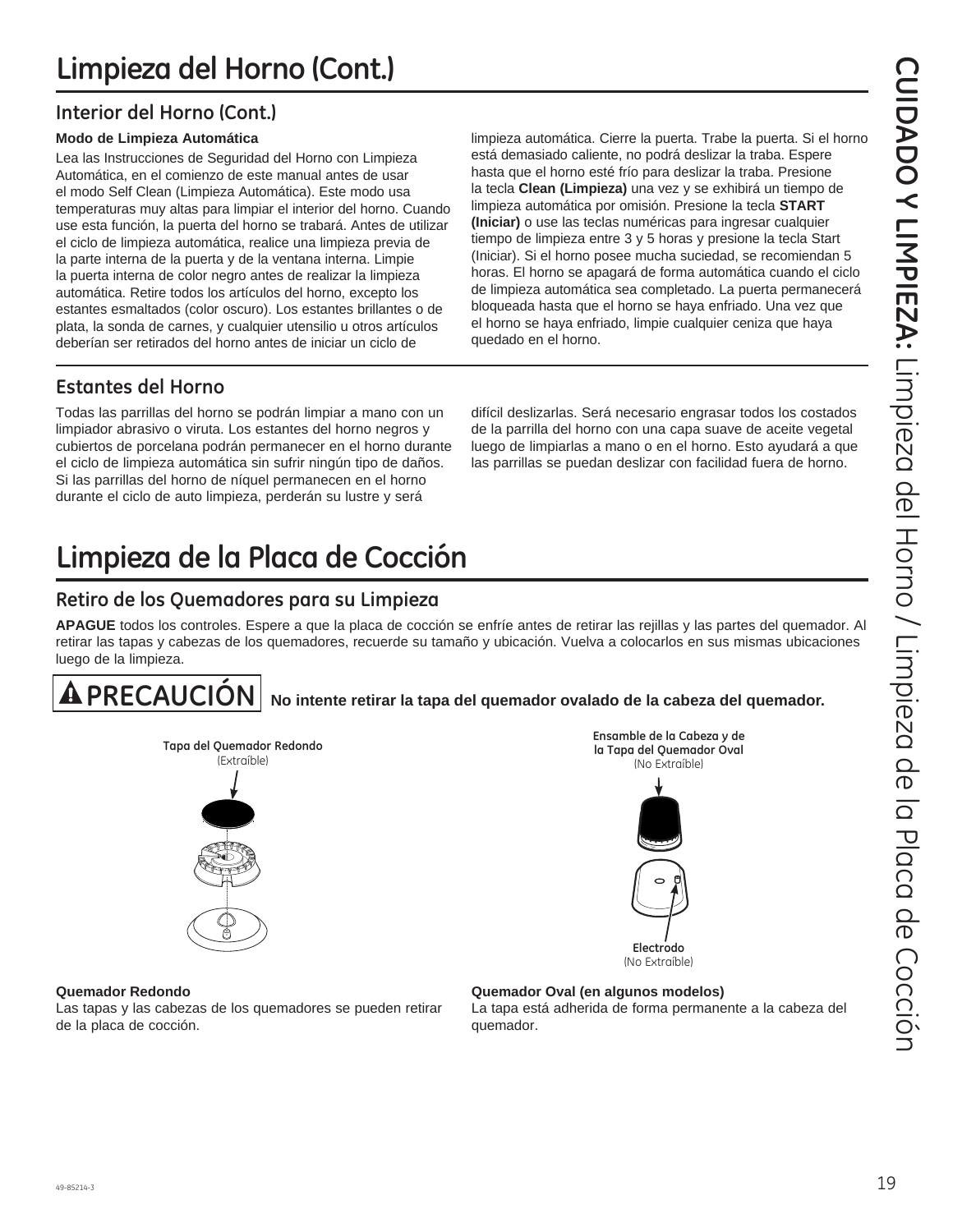### **Limpieza de los Quemadores**

#### **Tapas de los Quemadores**

Lave las tapas de los quemadores en agua caliente con jabón y enjuague con agua limpia. Puede fregar con una base de fregado plástica para eliminar partículas de comida quemadas. Las tapas redondas también se pueden limpiar en un lavavajillas.

#### **Cabezas de los Quemadores**

Limpie las cabezas de los quemadores de forma rutinaria, especialmente luego de derrames importantes, que podrían bloquear las aberturas. Retire los quemadores cuando estén fríos. Use agua caliente y jabón. Enjuague con agua limpia. Para eliminar las manchas más rebeldes, use un cepillo con cerda plástica.

**NOTA:** No use estropajos ni polvos para fregar para limpiar las partes del quemador, ya que podrán bloquear sus partes. Nunca limpie las cabezas de los quemadores en el lavavajillas, ya que los detergentes usados en lavavajillas descolorarán los quemadores.

Las hendiduras de las cabezas de los quemadores se deben mantener limpias en todo momento para obtener una llama pareja y sin obstrucción.

Las partes bloqueadas o sucias de los quemadores o los electrodos no permitirán que el quemador funcione de forma correcta.



Para un encendido adecuado, asegúrese de que el agujero pequeño en la sección que coincide con el electrodo se mantenga abierto. Puede usar una aguja de coser o un precinto para desbloquearlo.

#### **Luego de la limpieza**

Antes de colocar las tapas y cabezas de los quemadores (en algunos modelos) y el ensamble de la cabeza/ tapa nuevamente, escurra el exceso de agua y luego seque las mismas totalmente

#### **Reemplazo de las Cabezas de los Quemadores**

Vuelva a colocar las cabezas de los quemadores en las ubicaciones correctas, de acuerdo con sus tamaños.

#### **Tapas de los Quemadores**

Vuelva a colocar las tapas de los quemadores en las cabezas de los mismos. Asegúrese de que cada tapa se ajuste de forma segura y quede perfectamente apoyada en la cabeza del quemador correspondiente.



**de la cocina sin que todas las partes de los quemadores y las parrillas estén en sus respectivos lugares.**

Cualquier derrame en o alrededor de un electrodo se deberá limpiar de forma cuidadosa. Tenga cuidado de no golpear un electrodo con nada duro, ya que se podrá dañar.



El electrodo del encendedor de la chispa es expuesto cuando la cabeza del quemador es retirada. Cuando un quemador se gira a **LITE**, todos los quemadores hacen chispa. No intente desensamblar ni limpiar un quemador mientras otro quemador está encendido. Es posible que se produzca una descarga eléctrica, lo cual podría hacer que vuelque un utensilio de cocina caliente.



La tapa del quemador NO está correctamente colocada.



La tapa del quemador NO está correctamente colocada.



La tapa del quemador está correctamente colocada.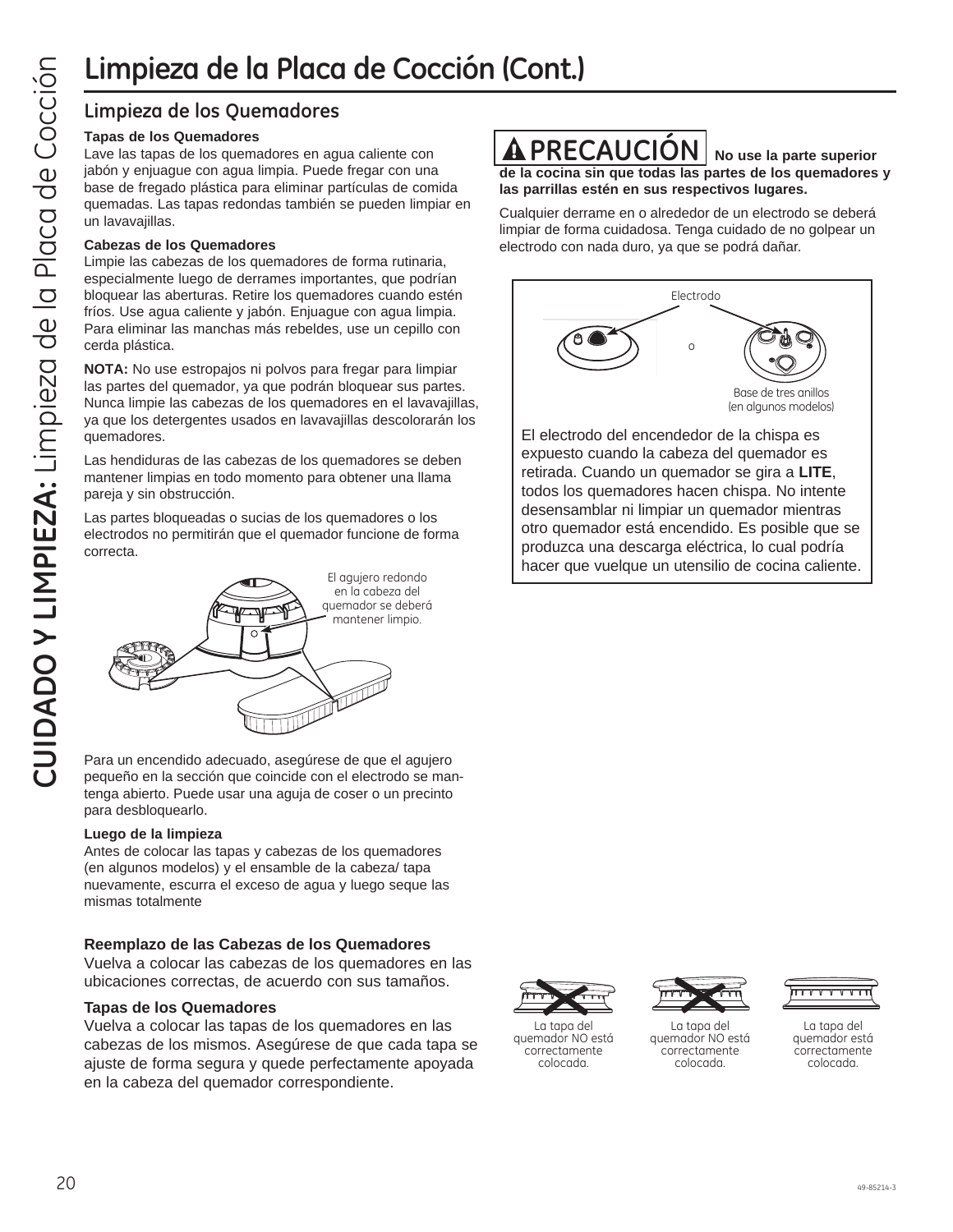### **Parrillas de Quemadores**

Las rejillas se deberán lavar con agua caliente y jabón y deberán ser enjuagadas con agua limpia. Para ablandar la comida quemada, coloque las rejillas en una bolsa plástica que contenga ¼ de taza de amoníaco hogareño durante varias horas. Luego, friegue las rejillas con un estropajo de plástico con agua caliente y jabón. Enjuague a fondo y seque.

Al reemplazar las rejillas, asegúrese de ubicarlas de forma correcta en la placa de cocción. Las rejillas están identificadas por las palabras LEFT (Izquierda) y RIGHT (Derecha) en sus superficies inferiores. La rejilla se debería poder posicionar de forma segura en la placa de cocción.

Las rejillas perderán gradualmente su brillo, debido a su continua exposición a altas temperaturas.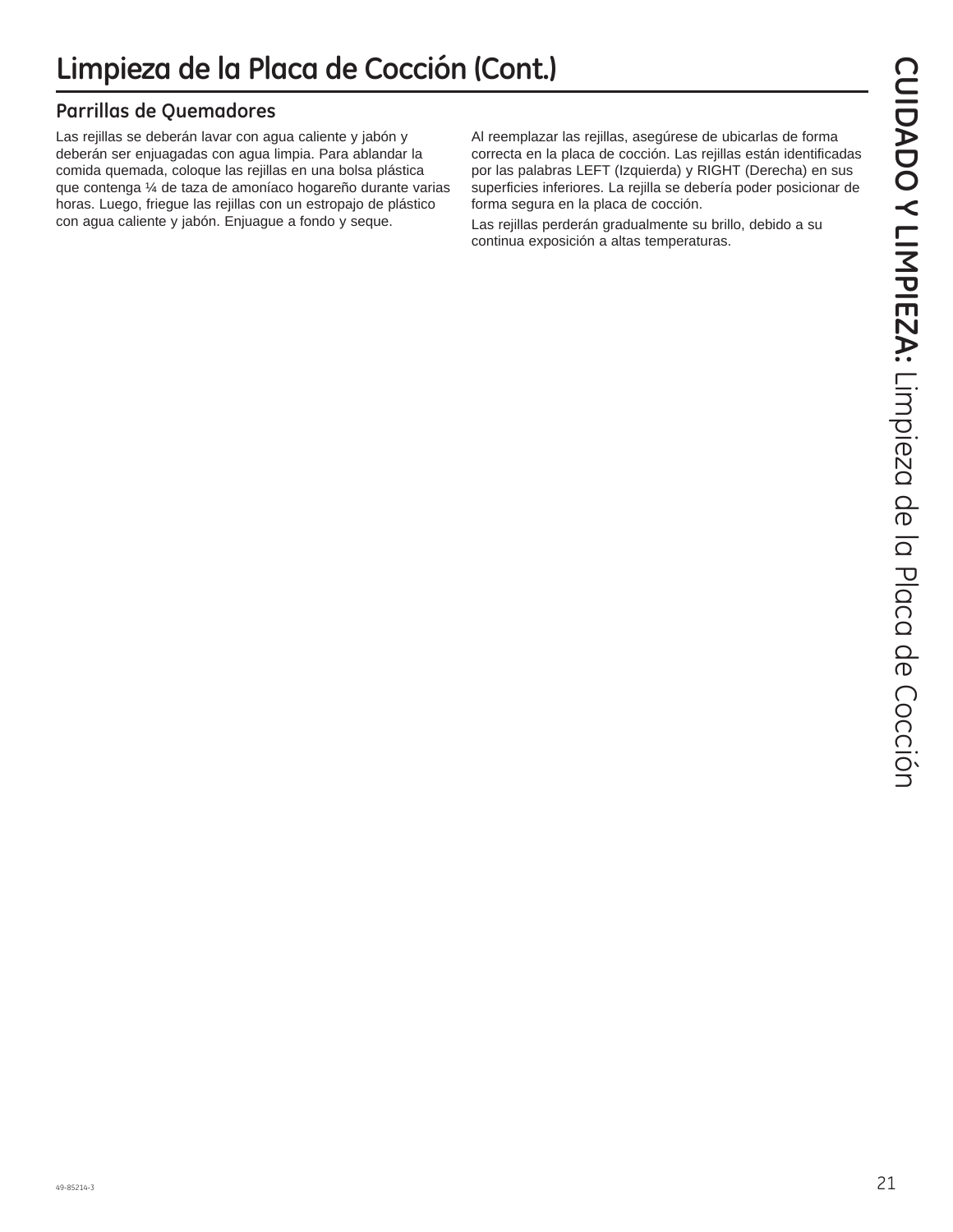## **Limpieza de la Puerta y el Cajón**

### **Para limpiar el interior de la puerta**

No permita que el excedente de agua entre a ningún agujero o ranuras de la puerta.

Aplique detergente para lavar platos sobre cualquier salpicadura que haya sobre el vidrio debido al horneado. Use el filo de una navaja del lado seguro para despejarlo. Luego limpie el vidrio con una tela con jabón para eliminar cualquier residuo y seque.

El área fuera de la junta se puede limpiar con una almohadilla para fregar de plástico con jabón.



La junta está diseñada con un espacio en la parte inferior para permitir la circulación de aire adecuada. No frote ni limpie la junta de la puerta; posee una resistencia extremadamente baja a la abrasión.

Si observa que la junta se vuelve caliente, se deshilacha o daña de cualquier forma y si quedó fuera de la puerta, deberá reemplazar la misma.

### **Cajón de Almacenamiento Extraíble (en algunos modelos)**

El cajón de almacenamiento es un buen lugar para guardar utensilios de cocina y panadería. No guarde plásticos ni materiales inflamables en el cajón.

El cajón de almacenamiento se podrá retirar para limpiar debajo de la cocina. Limpie el cajón de almacenamiento con una tela o esponja húmeda. Nunca use abrasivos duros ni almohadillas para fregar.

#### **Para retirar el cajón de almacenamiento:**

- **1.** Empuje el cajón hacia afuera hasta que se detenga.
- **2.** Incline el frente del cajón hacia arriba y afuera de la cocina.

#### **Para retirar el cajón de almacenamiento:**

- **1.** Configure los puntos de detención en la parte trasera del cajón sobre las detenciones en la cocina.
- **2.** Deslice el cajón de forma pareja y derecho hacia atrás, de modo que los rieles de la cocina queden ajustados.

El cajón de almacenamiento se podrá retirar para limpiar debajo de la cocina.

### **Cajón asador extraíble**

**NOTA:** Para los modelos con un cajón para asar, antes de realizar cualquier ajuste, limpieza o servicio técnico, desconecte el suministro de corriente eléctrica de la cocina desde el panel de distribución del hogar, retirando el fusible o desconectando el disyuntor. Asegúrese de que el cajón para asar esté frío.

La mayor parte de la limpieza se puede realizar con el cajón en su lugar. Sin embargo, el cajón puede ser retirado si es necesario continuar con la limpieza. Use agua caliente y jabón para limpiar a fondo.

#### **Para remover:**

- **1.** Cuando el asador este frio, retire a rejilla y la bandeja.
- **2.** Jale el cajón hacia afuera hasta que se detenga, después regréselo cerca de una pulgada
- **3.** Sujete la jaladera, levante y jale el cajón hacia afuera. Limpie el cajón con agua caliente y jabón.

#### **Para reemplazarlo:**

Sujete el cajón en la misma posición tal como lo removió en la estufa, después baje el cajón y empújelo hasta su posición de cerrado.

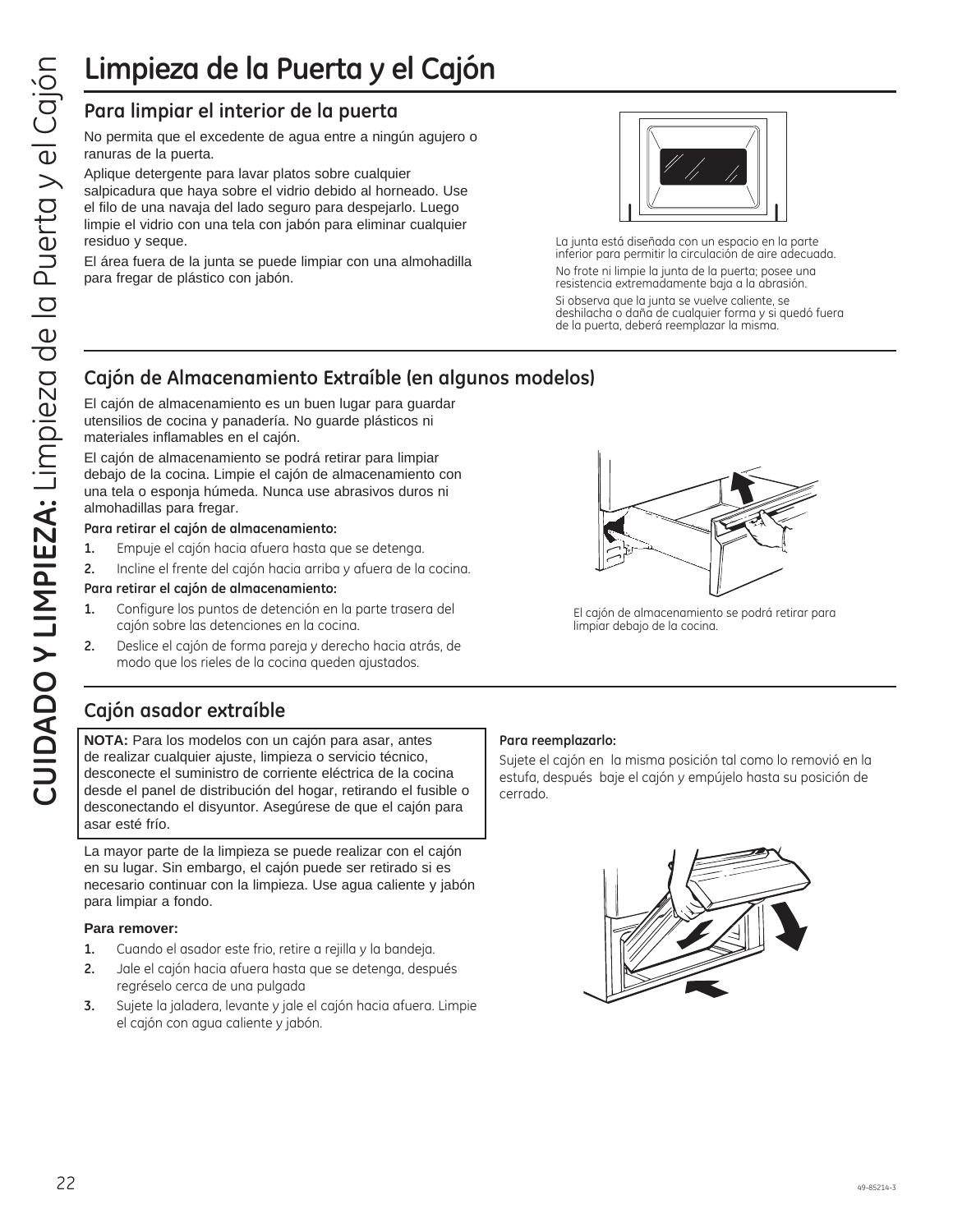## **Mantenimiento**

#### **Reemplazo de la Lámpara del Horno**

**PELIGRO DE DESCARGA O QUEMADURAS:** Antes de reemplazar la lámpara de luz **ADVERTENCIA** del horno, desconecte la conexión eléctrica del horno del fusible principal o del panel del<br>disyuntor. Si esto no se cumple, se podrá producir una descarga eléctrica o un incendio.



**PRECAUCIÓN** RIESGO DE INCENDIO: La tapa de vidrio y la lámpara de luz se deberán retirar cuando<br>**PRECAUCIÓN** estén frías. Tocar el vidrio caliente sin protección en las manos o con un trapo húmedo estén frías. Tocar el vidrio caliente sin protección en las manos o con un trapo húmedo puede ocasionar quemaduras.

**NOTA:** La tapa de vidrio deberá ser retirada sólo cuando esté fría. Si usa guantes de látex, tendrá un mejor agarre.

Antes de reemplazar la lámpara, desconecte la conexión eléctrica del horno del fusible principal o del panel del disyuntor. Deje que la lámpara se enfríe completamente antes de retirar la misma. Para su seguridad, no toque una lámpara caliente con una tela húmeda. Si lo hace, la lámpara se podrá romper.

#### **Para retirar:**

Dé a la tapa de vidrio en contra de las agujas del reloj un cuarto de giro hasta que las lengüetas de la tapa de vidrio queden fuera de las ranuras de la ficha. Retire la lámpara.

#### **Para reemplazar:**

Coloque una lámpara nueva de 40 watts para electrodomésticos. Coloque las lengüetas de la tapa de vidrio en las ranuras de la ficha. Dé a la tapa de vidrio un cuarto de giro en dirección de las agujas del reloj.

#### **NOTA:**

- Las lámparas para electrodoméstico de 40 watts son más pequeñas que las lámparas hogareñas de 40 watts.
- Vuelva a conectar el horno una vez que la lámpara nueva esté instalada.
- Para una mejor iluminación dentro del horno, limpie la tapa del vidrio en forma frecuente utilizando una tela húmeda. Esto se deberá hacer cuando el horno esté completamente frío.

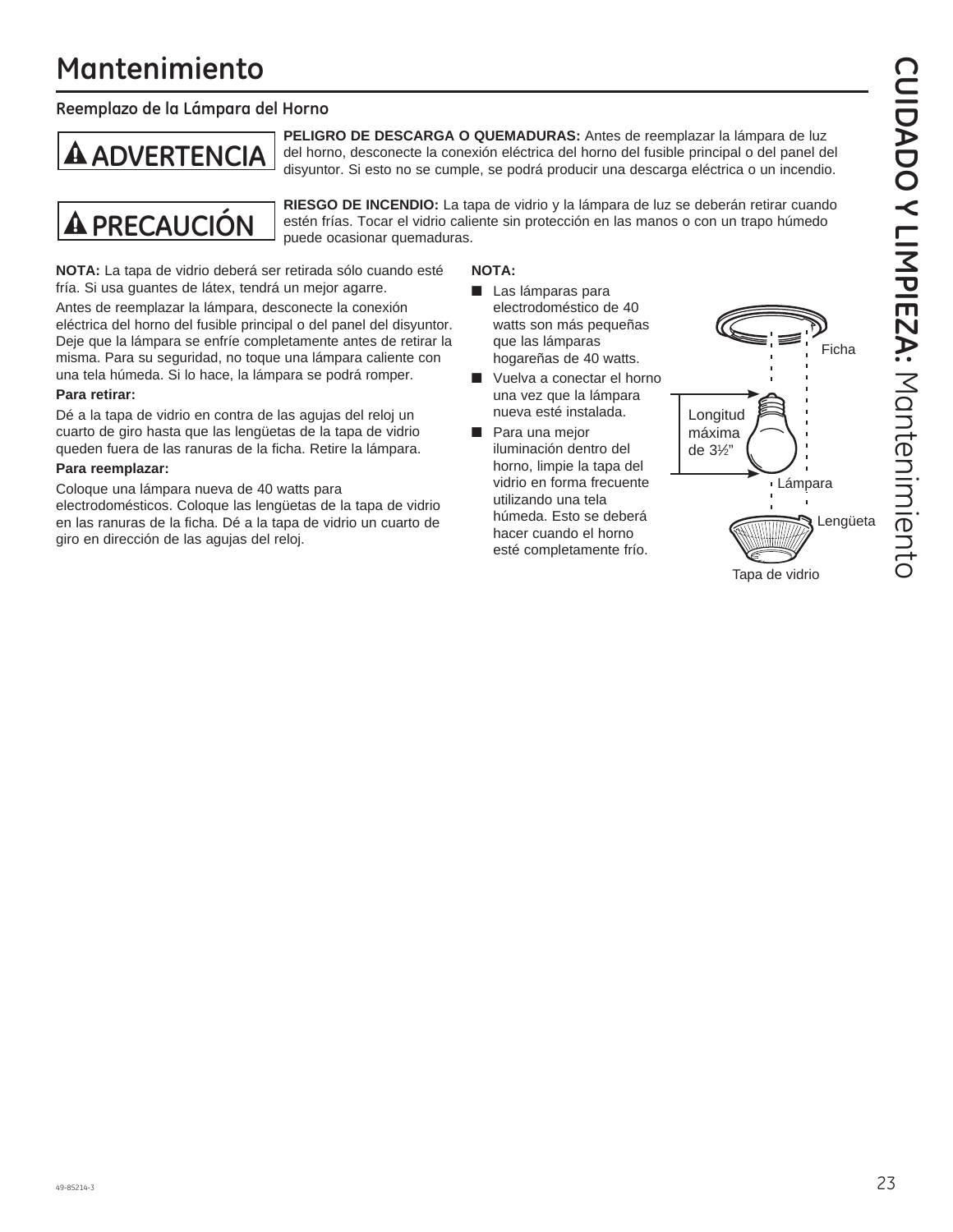## **Mantenimiento (Cont.)**

La puerta es muy pesada. Tenga cuidado al retirar y levantar la puerta. No levante la puerta usando la manija.

Si se eliminan de forma inapropiada, las bisagras de la puerta del horno se podrán abrir repentinamente **A ADVERTENCIA** y ocasionar lesiones personales sobre extremidades que estén cerca de la bisagra. Siga las siguientes instalar la puerta del horno.

#### **Para retirar la puerta:**

- 1. Abra la puerta totalmente.
- 2. Sobre cada bisagra, deslice el bloqueo de la bisagra hacia arriba, asegurando que se ajuste en su posición totalmente hacia arriba.
- 3. Firmemente tome ambos lados de la puerta por la parte superior.
- 4. Cierre la puerta hasta que la parte superior de la misma quede a aproximadamente 3" de la estructura de la cocina.
- 5. Levante la puerta hacia arriba y afuera de la cocina, hasta que ambos brazos de las bisagras estén fuera de las ranuras de la estructura de la cocina.

#### **Para reemplazar la puerta:**

- 1. Firmemente tome ambos lados de la puerta por la parte superior.
- Mantenimiento **Con**<br>
Puerta del Horno Desmontable<br>
La puerta es muy pesada. Tenga cuidado al<br>
Si se eli<br> **CUIDADO Y ENTENCIA**<br>
Para retirar la puerta totalmente.<br>
2. Sobre cada bisagra, deslice el bloqueo contriba, asegura 2. Con la puerta en el mismo ángulo que en la posición de retiro, apoye la abertura en la parte inferior del brazo de la bisagra izquierda sobre el extremo inferior de la ranura de la bisagra izquierda. La abertura en el brazo de la bisagra deberá estar totalmente apoyada en la parte inferior de la ranura. Repita el procedimiento del lado derecho.
	- 3. Abra la puerta totalmente. Si la puerta no se abre completamente, las aberturas en las partes inferiores de los brazos de las bisagras no se apoyaron de forma correcta sobre el extremo inferior de la ranura. Retire la puerta de la cocina y repita el Paso 2.
	- 4. Empuje los bloqueos de la bisagra hacia abajo hasta la posición de bloqueo.
	- 5. Cierre la puerta del horno.





Posición de retiro

Empuje los bloqueos de las bisagras hacia arriba para desbloquearlos





bisagra hacia abajo para bloquear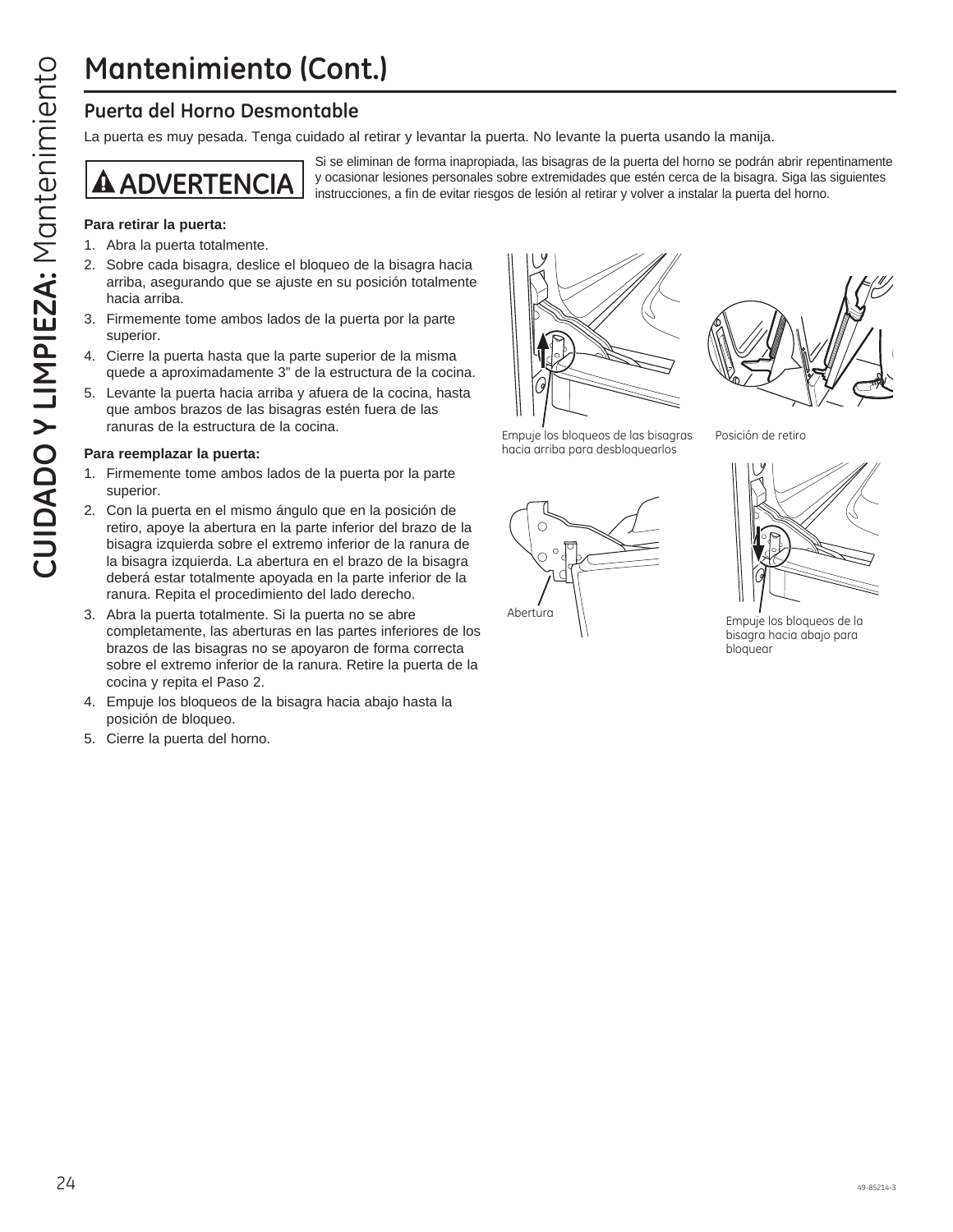| Consejos para la Solución de Problemas Antes de solicitar el servicio técnico |  |  |
|-------------------------------------------------------------------------------|--|--|
|-------------------------------------------------------------------------------|--|--|

¡Ahorre tiempo y dinero! Primero revise los cuadros que aparecen en las siguientes páginas y es posible que no necesite solicitar reparaciones.

| <b>Problema</b>                                                                                                    | <b>Causa Posible</b>                                                                                                                                                                                                                                                                                                                                                   | Qué Hacer                                                                                                                                                                                                                                                           |
|--------------------------------------------------------------------------------------------------------------------|------------------------------------------------------------------------------------------------------------------------------------------------------------------------------------------------------------------------------------------------------------------------------------------------------------------------------------------------------------------------|---------------------------------------------------------------------------------------------------------------------------------------------------------------------------------------------------------------------------------------------------------------------|
| Mi horno nuevo no<br>cocina como el anterior.<br>¿Hay algún problema con<br>las configuraciones de<br>temperatura? | Su horno nuevo cuenta con un sistema de cocción<br>diferente con relación al anterior y, por lo tanto, es<br>posible que cocine de forma diferente.                                                                                                                                                                                                                    | En los primeros usos, use los tiempos y temperaturas<br>de su receta con cuidado. Si aún piensa que su horno<br>nuevo cocina con demasiado calor o demasiado frío,<br>podrá ajustar el termostato usted mismo para aplicar<br>su preferencia de cocción específica. |
| La comida no se hornea<br>de forma apropiada                                                                       | Controles del horno configurados de forma<br>incorrecta.                                                                                                                                                                                                                                                                                                               | Consulte la sección Modos de Cocción.                                                                                                                                                                                                                               |
|                                                                                                                    | La posición del estante es incorrecta o el estante<br>no está nivelado.                                                                                                                                                                                                                                                                                                | SeConsulte la sección Modos de Cocción y la Guía<br>de Cocción.                                                                                                                                                                                                     |
|                                                                                                                    | Uso de una cacerola incorrecta o de una cacerola<br>de tamaño incorrecto.                                                                                                                                                                                                                                                                                              | Consulte la sección Utensilios.                                                                                                                                                                                                                                     |
|                                                                                                                    | La temperatura del horno debe ser ajustada.                                                                                                                                                                                                                                                                                                                            | Consulte la sección Funciones Especiales.                                                                                                                                                                                                                           |
|                                                                                                                    | Sustitución de ingredientes                                                                                                                                                                                                                                                                                                                                            | Sustituir ingredientes puede modificar el resultado de<br>la receta.                                                                                                                                                                                                |
| La comida no asa de<br>forma apropiada                                                                             | Controles del horno configurados de forma<br>incorrecta.                                                                                                                                                                                                                                                                                                               | Asegúrese de seleccionar el modo correcto para<br>asar.                                                                                                                                                                                                             |
|                                                                                                                    | Se usó una posición incorrecta del estante.                                                                                                                                                                                                                                                                                                                            | Para acceder a sugerencias de ubicación de<br>estantes, consulte la Guía de Cocción.                                                                                                                                                                                |
|                                                                                                                    | Se cocinó comida en una olla caliente.                                                                                                                                                                                                                                                                                                                                 | Asegúrese de que el utensilio esté frío                                                                                                                                                                                                                             |
|                                                                                                                    | Utensilio de cocina inadecuado para asar.                                                                                                                                                                                                                                                                                                                              | Use una olla específicamente diseñada para asar                                                                                                                                                                                                                     |
|                                                                                                                    | El papel de aluminio usado para la olla y la rejilla<br>para asar no se ajustó ni cortó de forma apropiada,<br>según lo recomendado.                                                                                                                                                                                                                                   | Si usará papel de aluminio, deberá usarse conforme<br>con las aberturas de la olla.                                                                                                                                                                                 |
|                                                                                                                    | En algunas áreas, es posible que el nivel de<br>corriente (voltaje) sea bajo.                                                                                                                                                                                                                                                                                          | Precaliente el elemento para asar durante 10<br>minutos.                                                                                                                                                                                                            |
| La temperatura del horno<br>es demasiado caliente o<br>demasiado fría                                              | La temperatura del horno debe ser ajustada.                                                                                                                                                                                                                                                                                                                            | Consulte la sección Funciones Especiales.                                                                                                                                                                                                                           |
| El horno no funciona o<br>parece no funcionar                                                                      | Es posible que un fusible de su hogar se haya<br>quemado o que el disyuntor se haya desconectado.                                                                                                                                                                                                                                                                      | Reemplace el fusible o reinicie el disyuntor.                                                                                                                                                                                                                       |
|                                                                                                                    | Controles del horno configurados de forma<br>incorrecta.                                                                                                                                                                                                                                                                                                               | Consulte la sección Uso del Horno.                                                                                                                                                                                                                                  |
|                                                                                                                    | El horno se encuentra en Sabbath Mode (Modo<br>Sabático)                                                                                                                                                                                                                                                                                                               | Verifique que el horno no esté en Sabbath Mode<br>(Modo Sabático). Consulte la sección Funciones<br>Especiales.                                                                                                                                                     |
| Sonido de "chisporroteo"<br>o "traqueo"                                                                            | Éste es el sonido de metal calentándose o<br>enfriándose durante las funciones de cocción y<br>limpieza.                                                                                                                                                                                                                                                               | Esto es normal.                                                                                                                                                                                                                                                     |
| ¿Por qué la estufa hace<br>un sonido de "clic"<br>cuando uso el horno?                                             | Su estufa fue diseñada para mantener un control<br>más ajustado sobre la temperatura del horno.<br>Es posible que escuche que los elementos de<br>calentamiento del horno hagan sonidos de "clic"<br>con mayor frecuencia que con hornos más<br>antiquos para lograr mejores resultados durante<br>los ciclos de horneado, asado, convección y<br>limpieza automática. | Esto es normal.                                                                                                                                                                                                                                                     |
| El reloj y el temporizador<br>no funcionan                                                                         | Es posible que un fusible de su hogar se haya<br>quemado o que el disyuntor se haya desconectado.                                                                                                                                                                                                                                                                      | Reemplace el fusible o reinicie el disyuntor.                                                                                                                                                                                                                       |
| A veces el horno tarda<br>más en precalentarse a la<br>misma temperatura                                           | Utensilio o comida en el horno                                                                                                                                                                                                                                                                                                                                         | El utensilio o la comida en el horno hará que éste<br>tarde más en precalentarse. Retire estos artículos para<br>reducir el tiempo de precalentamiento.                                                                                                             |
|                                                                                                                    | Número de estantes en el horno                                                                                                                                                                                                                                                                                                                                         | Agregar más estantes al horno hará que éste tarde<br>más en precalentarse. Retire algunos estantes.                                                                                                                                                                 |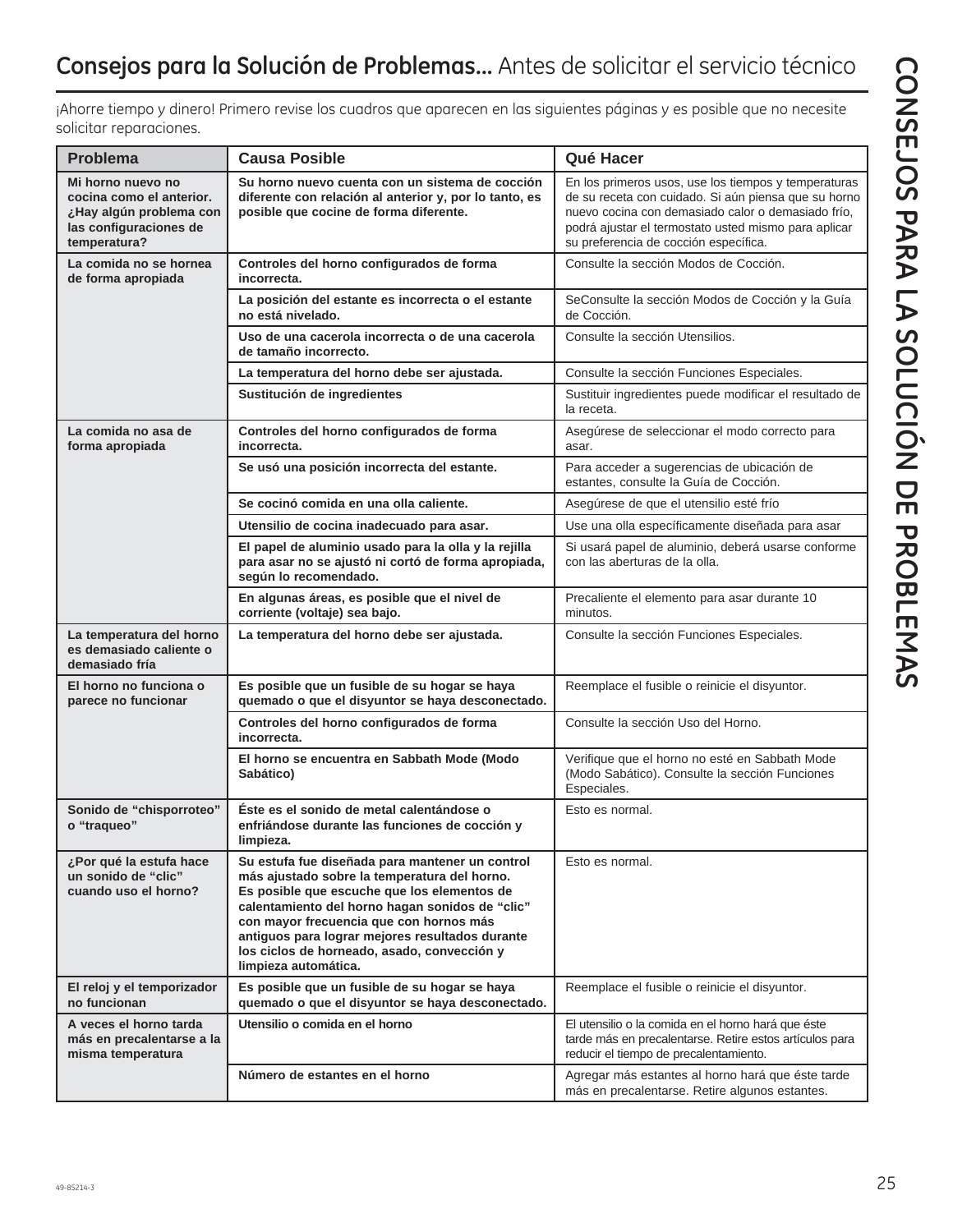| <b>Problema</b>                                                                                                   | <b>Causa Posible</b>                                                                                                                                                                                                            | Qué Hacer                                                                                                                                                                                                                                                |
|-------------------------------------------------------------------------------------------------------------------|---------------------------------------------------------------------------------------------------------------------------------------------------------------------------------------------------------------------------------|----------------------------------------------------------------------------------------------------------------------------------------------------------------------------------------------------------------------------------------------------------|
| La luz del horno no                                                                                               | La lámpara está floja o presenta defectos.                                                                                                                                                                                      | Ajuste o reemplace la lámpara.                                                                                                                                                                                                                           |
| funciona                                                                                                          | La luz de funcionamiento del interruptor está rota.                                                                                                                                                                             | Llame al servicio técnico.                                                                                                                                                                                                                               |
| El modo de limpieza<br>automática del horno<br>no funciona                                                        | La temperatura del horno es demasiado caliente<br>como para configurar la limpieza automática.                                                                                                                                  | Espere a que el horno se enfríe y reinicie los controles.                                                                                                                                                                                                |
|                                                                                                                   | Los controles del horno están configurados de<br>forma incorrecta.                                                                                                                                                              | Consulte la sección de Limpieza del Horno.                                                                                                                                                                                                               |
| Exceso de humo<br>durante un ciclo de<br>limpieza                                                                 | Suciedad o grasa excesiva.                                                                                                                                                                                                      | Presione la tecla Cancel/Off (Cancelar/ Apagar) Abra<br>las ventanas para liberar el humo en la habitación.<br>Espere hasta que la luz de la función LOCKED<br>(Bloqueado) desaparezca. Limpie el exceso de<br>suciedad y reinicie el ciclo de limpieza. |
| Humo excesivo al asar                                                                                             | La comida está demasiado cerca del quemador.                                                                                                                                                                                    | Baje la posición del estante con comida.                                                                                                                                                                                                                 |
| La puerta del horno<br>no se abrirá luego de<br>un ciclo de limpieza                                              | El horno está demasiado caliente.                                                                                                                                                                                               | Espere a que el horno se enfríe por debajo de la<br>temperatura de bloqueo.                                                                                                                                                                              |
| El horno no limpia<br>luego de un ciclo de                                                                        | Los controles del horno están configurados de<br>forma incorrecta.                                                                                                                                                              | Consulte la sección de Limpieza del Horno.                                                                                                                                                                                                               |
| limpieza                                                                                                          | El horno estaba demasiado sucio.                                                                                                                                                                                                | Limpie derrames excesivos antes de iniciar el ciclo de<br>limpieza. Es posible que, en hornos con mucha suciedad,<br>sea necesario usar la limpieza automática nuevamente o<br>usarla durante un período de tiempo más prolongado.                       |
| "TRABA DE LA<br>PUERTA" titila en la<br>pantalla.                                                                 | El ciclo de limpieza automática fue seleccionado<br>pero la puerta no está cerrada.                                                                                                                                             | Cierre la puerta del horno.                                                                                                                                                                                                                              |
| La luz de LOCKED<br>(Bloqueado) está<br>encendida cuando<br>desea cocinar                                         | La puerta del horno está bloqueada debido a que<br>la temperatura interior del horno no descendió por<br>debajo de la temperatura de bloqueo.                                                                                   | Presione la tecla Cancel/Off (Cancelar/ Apagar) Deje<br>que el horno se enfríe.                                                                                                                                                                          |
| "F – y un número<br>o letra" titila en la<br>pantalla                                                             | Tiene un código de error de función.                                                                                                                                                                                            | Presione la tecla Cancel/Off (Cancelar/ Apagar)<br>Permita que el horno se enfríe durante una hora. Vuelva<br>a poner el horno en funcionamiento.                                                                                                        |
|                                                                                                                   | Si el código de función se repite.                                                                                                                                                                                              | Desconecte totalmente la corriente de la cocina durante<br>por lo menos 30 minutos y vuelva a conectar la misma.<br>Si el código de error de función se repite, llame al<br>servicio técnico.                                                            |
| La pantalla queda en<br>blanco                                                                                    | Es posible que un fusible de su hogar se haya<br>quemado o que el disyuntor se haya desconectado.                                                                                                                               | Reemplace el fusible o reinicie el disyuntor.                                                                                                                                                                                                            |
|                                                                                                                   | El reloj está apagado.                                                                                                                                                                                                          | Consulte la sección Funciones Especiales.                                                                                                                                                                                                                |
|                                                                                                                   | El horno se encuentra en Sabbath Mode (Modo<br>Sabático).                                                                                                                                                                       | Verifique que el horno no esté en Sabbath Mode (Modo<br>Sabático). Consulte la sección Funciones Especiales.                                                                                                                                             |
| Corte de corriente, el<br>reloj titila                                                                            | Corte o exceso de corriente                                                                                                                                                                                                     | Reinicie el reloj. Si el horno estuvo en uso, deberá<br>reiniciar el mismo presionando la tecla Cancel/ Off<br>(Cancelar/ Apagar) configurando el reloj y reiniciando<br>cualquier función de cocción.                                                   |
| Olor a "quemado"<br>o "aceite" desde la<br>ventilación                                                            | Esto es normal en un horno nuevo y desaparecerá<br>con el tiempo.                                                                                                                                                               | Para acelerar el proceso, configure un ciclo de limpieza<br>automática por un mínimo de 3 horas. Consulte la<br>sección de Limpieza del Horno.                                                                                                           |
| Olor fuerte                                                                                                       | Un olor en la aislación del horno es normal durante<br>las primeras veces en que el horno es usado.                                                                                                                             | Esto es temporario y desaparecerá luego de varios usos<br>o de un ciclo de limpieza automática.                                                                                                                                                          |
| La puerta de vidrio del<br>horno parece estar<br>"teñida" o tener un<br>color "arcoíris". ¿Es<br>esto un defecto? | No. El vidrio del horno interno está cubierto con una<br>barrera de calor que refleja este último nuevamente<br>hacia el horno, a fin de evitar la pérdida de calor y de<br>mantener fría la puerta externa mientras se hornea. | Esto es normal. Bajo ciertas luces y ángulos, es posible<br>que visualice esta tinta o arcoíris.                                                                                                                                                         |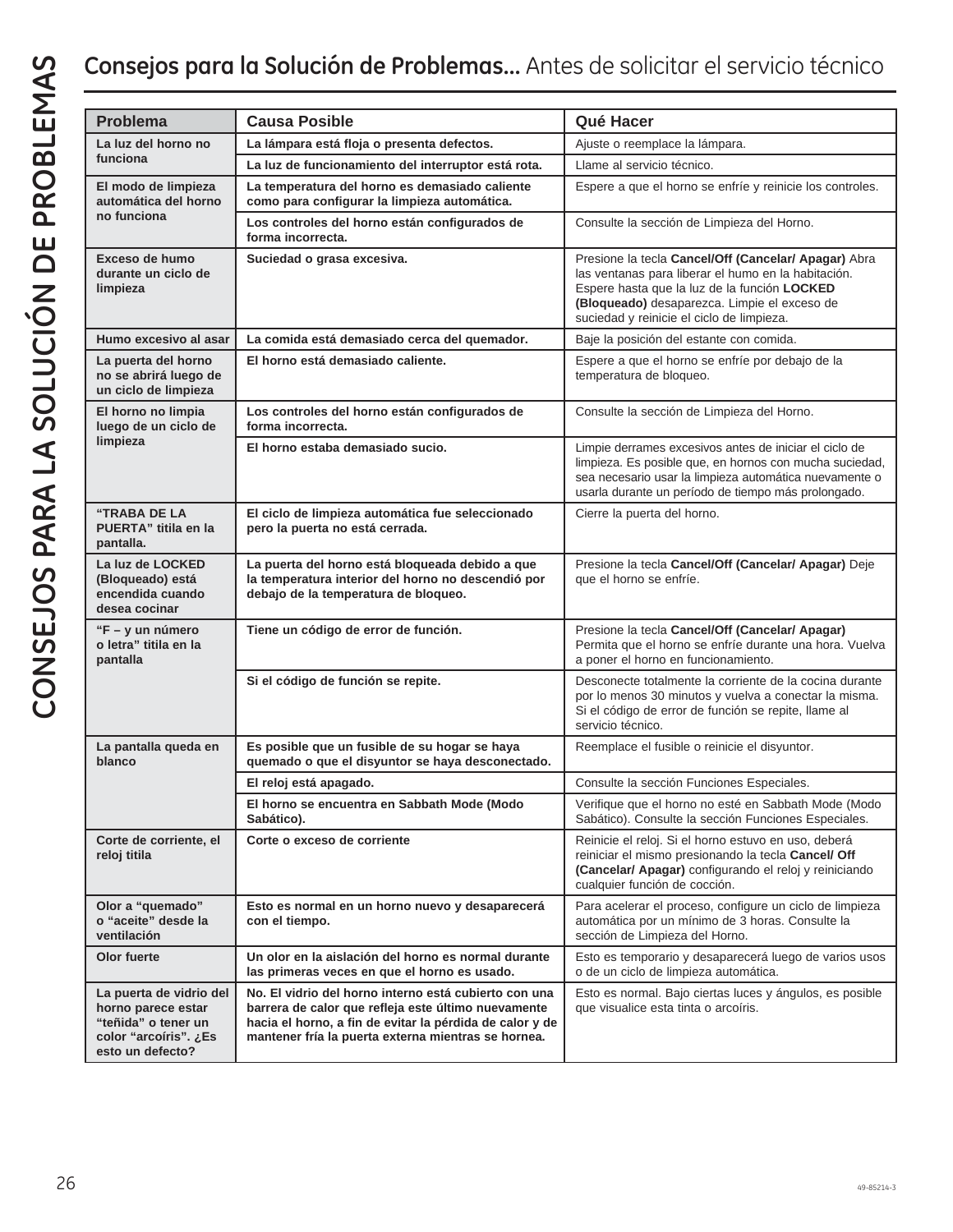| <b>Problema</b>                                                                                                                                                        | <b>Causa Posible</b>                                                                                               | Qué Hacer                                                                                                                                                                                                                                                                                                                                                                                                                                                                                                                                        |
|------------------------------------------------------------------------------------------------------------------------------------------------------------------------|--------------------------------------------------------------------------------------------------------------------|--------------------------------------------------------------------------------------------------------------------------------------------------------------------------------------------------------------------------------------------------------------------------------------------------------------------------------------------------------------------------------------------------------------------------------------------------------------------------------------------------------------------------------------------------|
| Los quemadores no<br>se encienden o no<br>queman de forma pareja.<br>(El quemador frontal<br>derecho está diseñado<br>para que sus llamas sean<br>un poco más pequeñas | El enchufe en la cocina no está<br>completamente insertado en el<br>tomacorriente eléctrico.                       | Asegúrese de que el cable de electricidad esté enchufado en un<br>tomacorriente correctamente conectado a tierra.                                                                                                                                                                                                                                                                                                                                                                                                                                |
|                                                                                                                                                                        | Las hendiduras al costado del<br>quemador se podrán atascar.                                                       | Retire los quemadores o limpie los mismos. Controle que no haya<br>comida quemada ni grasa en el área del electrodo. Consulte la sección<br>de Cuidado y limpieza de la cocina.                                                                                                                                                                                                                                                                                                                                                                  |
| entre las posiciones de<br>las 6 y las 9 en punto.<br>Esto es normal).                                                                                                 | Ensamble del quemador<br>inapropiado.                                                                              | Asegúrese de que las partes del quemador estén instaladas<br>correctamente. Consulte Cuidado y limpieza en la sección de la cocina.                                                                                                                                                                                                                                                                                                                                                                                                              |
| Llamas del quemador<br>muy grandes o amarillas                                                                                                                         | Improper air to gas ratio.                                                                                         | Si la cocina es conectada a gas LP, contacte a la persona que instaló la<br>cocina o que hizo la conversión.                                                                                                                                                                                                                                                                                                                                                                                                                                     |
| Los quemadores<br>superficiales se<br>encienden pero el<br>horno no                                                                                                    | Se pudo haber movido la válvula<br>de cierre del horno de forma<br>accidental durante la limpieza o al<br>moverlo. | Para controlar la válvula de cierre de gas del horno, retire el cajón (lea<br>Cuidado y limpieza de la sección del horno). Para modelos del cajón<br>del horno inferior, retire el panel de acceso trasero desenroscando los<br>tornillos de pulgar en las esquinas superior izquierda y derecha. Busque<br>la palanca de cierre del gas en la parte trasera de la cocina.<br>La palanca<br>se muestra<br>cerrada.<br>Tornillos de pulgar<br>Modelos con cajón del<br><b>EMPUJE PARA ABRIR</b><br>horno inferior<br>Modelos con quemador sellado |
| El quemador no se<br>enciende                                                                                                                                          | La función Lock Controls<br>(Controles de Bloqueo) fue<br>activada.                                                | Espere a que el horno se enfríe y mantenga presionada la tecla Lock<br>Controls (Controles de Bloqueo) (en algunos modelos) durante<br>3 segundos, hasta que la pantalla muestre LOC OFF (Bloqueo<br>Desactivado).                                                                                                                                                                                                                                                                                                                               |
|                                                                                                                                                                        | El enchufe en la cocina no está<br>completamente insertado en el<br>tomacorriente eléctrico.                       | Asegúrese de que el cable de electricidad esté enchufado en un<br>tomacorriente correctamente conectado a tierra.et.                                                                                                                                                                                                                                                                                                                                                                                                                             |
|                                                                                                                                                                        | El suministro de gas no fue<br>conectado o encendido.                                                              | Consulte las Instrucciones de Instalación provistas con su cocina.                                                                                                                                                                                                                                                                                                                                                                                                                                                                               |
|                                                                                                                                                                        | El quemador del puente no se<br>enciende.                                                                          | Consulte la sección Cómo Iluminar el Quemador del Puente.                                                                                                                                                                                                                                                                                                                                                                                                                                                                                        |
|                                                                                                                                                                        | Es posible que un fusible de su<br>hogar se haya quemado o que el<br>disyuntor se haya desconectado.               | Reemplace el fusible o reinicie el disyuntor.                                                                                                                                                                                                                                                                                                                                                                                                                                                                                                    |
|                                                                                                                                                                        | Las piezas del quemador no<br>fueron reemplazadas correctamen.                                                     | Lea la sección Cuidado y limpieza de la cocina.                                                                                                                                                                                                                                                                                                                                                                                                                                                                                                  |
| <b>Controles de Bloqueo</b><br>o Control La función de<br>bloqueo está activada.                                                                                       |                                                                                                                    | Si aparece LOC ON en la pantalla, el control de la cocina está<br>bloqueado. Apague esta función para usar la cocina. Consulte la función<br>Lock Control (Control de Bloqueo) en la sección de Controles del Horno.                                                                                                                                                                                                                                                                                                                             |